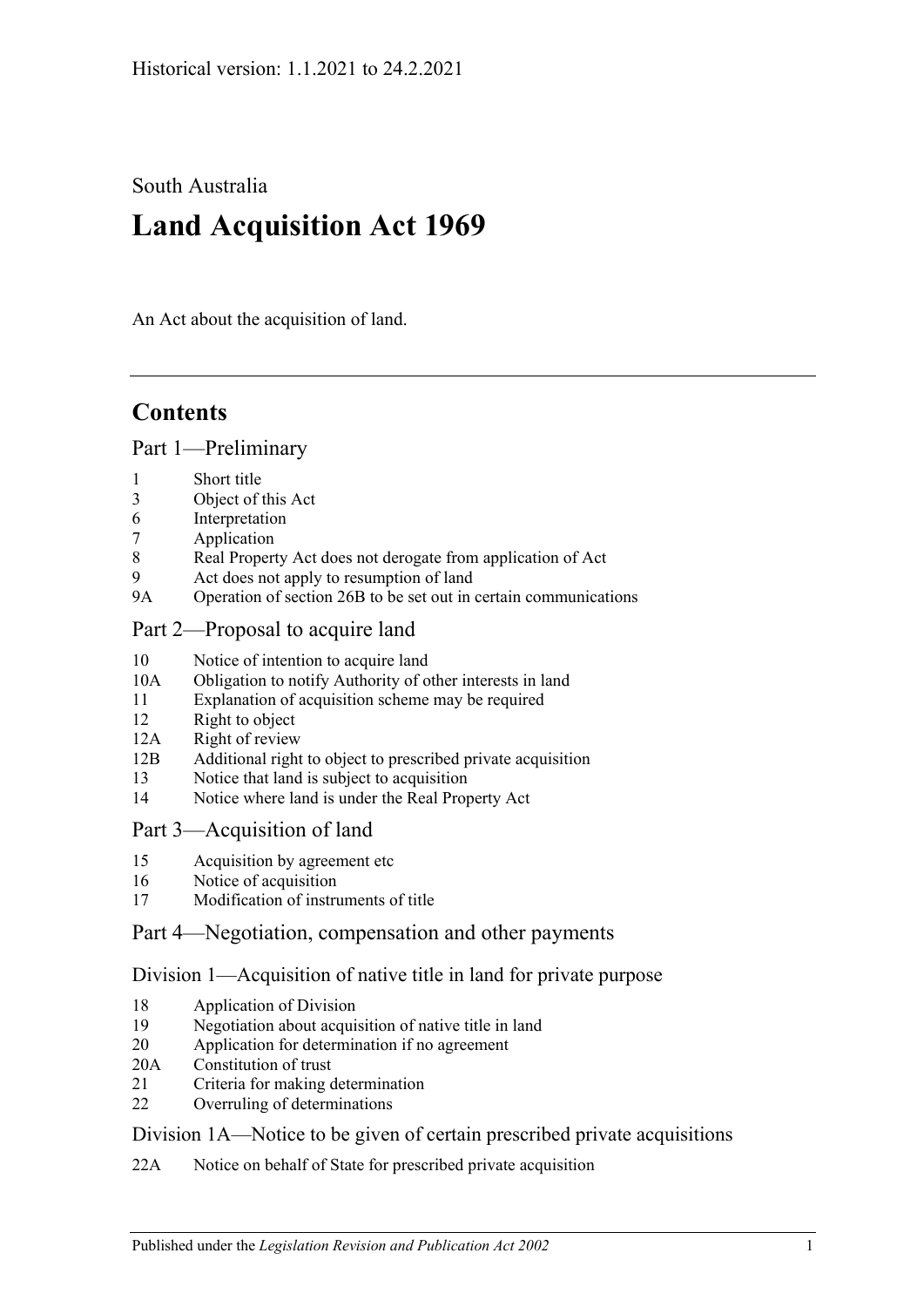#### [Division 2—Compensation](#page-16-3)

- 22B [Entitlement to compensation](#page-16-4)
- 23 [Negotiation of compensation](#page-16-5)
- 23A [Offer of compensation and payment into court](#page-17-0)
- 23AB [Responding to an offer of compensation](#page-18-0)
- 23AC [Reversion of compensation moneys](#page-19-0)
- 23B [Agreement](#page-20-0)
- 23BA [Settlement conference](#page-20-1)
- 23C [Reference of matters into court](#page-21-0)
- 24 [Entry into possession](#page-22-0)
- 24A [Court orders in relation to entry into possession etc](#page-23-0)
- 25 [Principles of compensation](#page-23-1)
- 25A [Solatium](#page-25-0)
- 26 [Application of compensation](#page-25-1)

#### [Division 3—Direct payments of compensation](#page-26-0)

26A [Payments of compensation under prescribed amount may be made directly to claimant](#page-26-1)

#### [Division 4—Other payments](#page-26-2)

- 26B [Payments relating to professional costs](#page-26-3)
- 26C [Payments to residential tenants](#page-26-4)
- 26D [Payment of transfer costs](#page-27-0)

### Part [4A—Special provisions relating to acquisition of underground land](#page-27-1)

- 26DA [Application of Part to native title](#page-27-2)
- 26E [Application of Act to acquisition of underground land](#page-28-0)
- 26EA [Special provisions applying where acquisition of underground land for certain tunnel](#page-28-1)  [construction](#page-28-1)
- 26F [Acquisition of underground land](#page-28-2)
- 26G [Obligation to notify Authority of other interest in underground land](#page-29-0)
- 26H [Limited entitlement to compensation where certain water infrastructure or rights affected](#page-29-1)

### [Part 5—Powers of entry and temporary occupation](#page-31-0)

- 27 [Powers of entry](#page-31-1)
- 28 [Temporary occupation](#page-31-2)
- 29 [Compensation for entry or temporary occupation](#page-32-0)

### [Part 6—Miscellaneous](#page-33-0)

- 30 [Powers of inspection](#page-33-1)
- 31 [Giving of notice and other documents](#page-33-2)
- 32 [Persons of limited juristic capacity](#page-33-3)
- 33 [Interest](#page-33-4)
- 35 [Authority may dispose of surplus land](#page-34-0)
- 36 [Costs](#page-34-1)
- 36A [Recovery of compensation from Authority](#page-34-2)
- 37 [Summary of procedure](#page-34-3)
- 38 [Regulations](#page-34-4)

### [Legislative history](#page-35-0)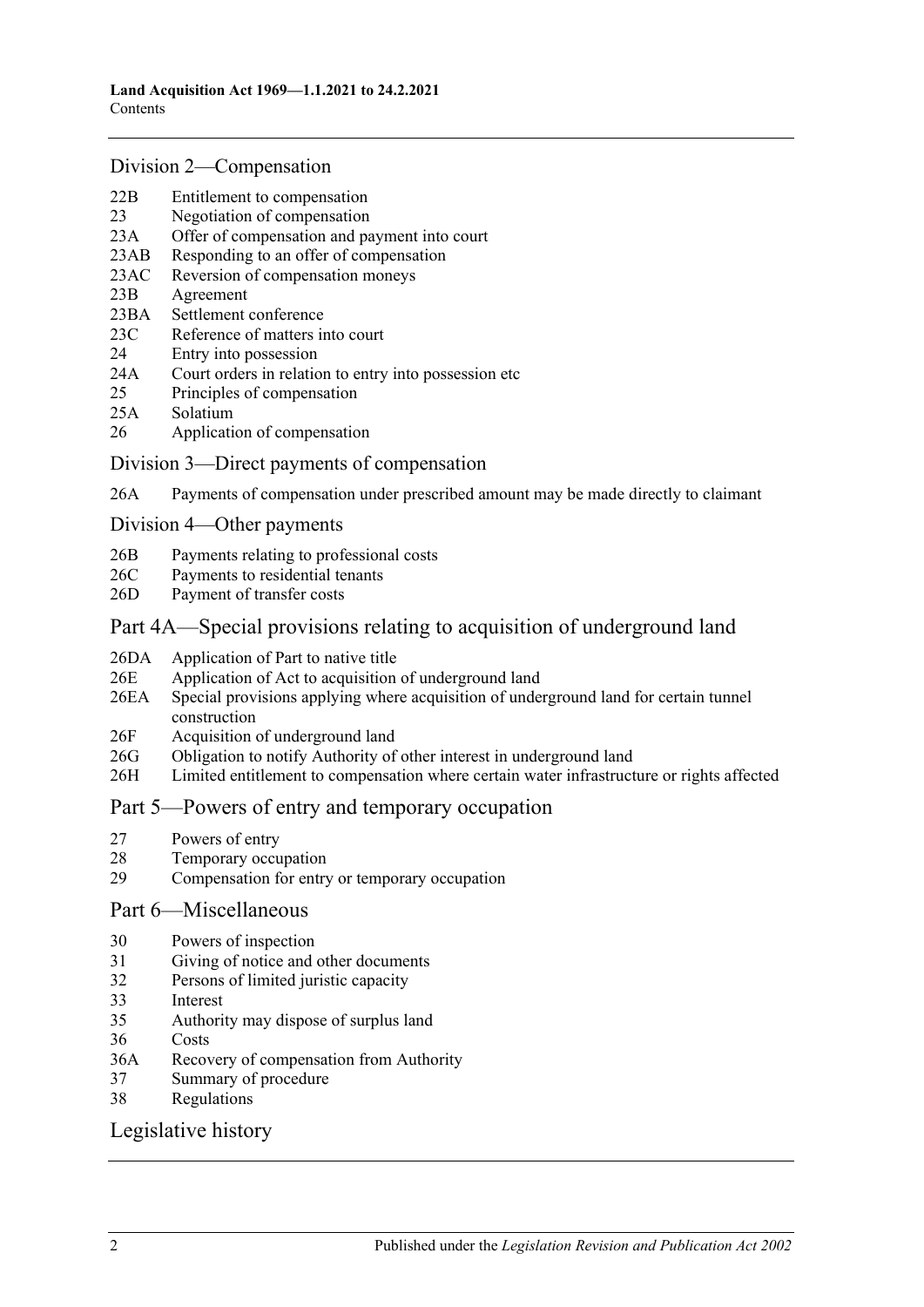## <span id="page-2-0"></span>**The Parliament of South Australia enacts as follows:**

# **Part 1—Preliminary**

#### <span id="page-2-1"></span>**1—Short title**

This Act may be cited as the *Land Acquisition Act 1969*.

### <span id="page-2-2"></span>**3—Object of this Act**

The object of this Act is to provide for the acquisition of land on just terms.

### <span id="page-2-3"></span>**6—Interpretation**

(1) In this Act, unless the contrary intention appears—

#### *acquisition project* means—

- (a) the acquisition or proposed acquisition of land under this Act; and
- (b) the development or use (or the proposed or expected development or use) of the land following its acquisition;

*Authority* means the person authorised by the special Act to acquire land;

*claimant* means a person who has or asserts a claim to compensation under this Act;

*Commonwealth Registrar* means the Native Title Registrar appointed under Part 5 of the *Native Title Act 1993* (Cwth);

*compensation* means compensation to which a person is entitled under this Act, and includes the purchase price of land purchased by agreement, but does not include a payment under [Part 4 Division 4;](#page-26-2)

*Court* means the Supreme Court;

*ERD Court* means the *Environment, Resources and Development Court* constituted under the *[Environment, Resources and Development Court Act](http://www.legislation.sa.gov.au/index.aspx?action=legref&type=act&legtitle=Environment%20Resources%20and%20Development%20Court%20Act%201993) 1993*;

*infrastructure facility* has the same meaning as in the *Native Title Act 1993* (Cwth);

*interest* in land means—

- (a) a legal or equitable estate or interest in the land; or
- (b) an easement, right, power, or privilege in, under, over, affecting, or in connection with, the land; or
- (c) native title in the land;

*interested* in relation to land, means having an interest in the land;

*land* includes an interest in land;

*native title*—for definitions relating to native title see the *[Native Title \(South](http://www.legislation.sa.gov.au/index.aspx?action=legref&type=act&legtitle=Native%20Title%20(South%20Australia)%20Act%201994)  [Australia\) Act](http://www.legislation.sa.gov.au/index.aspx?action=legref&type=act&legtitle=Native%20Title%20(South%20Australia)%20Act%201994) 1994*;

*owner* includes a person who holds native title in land;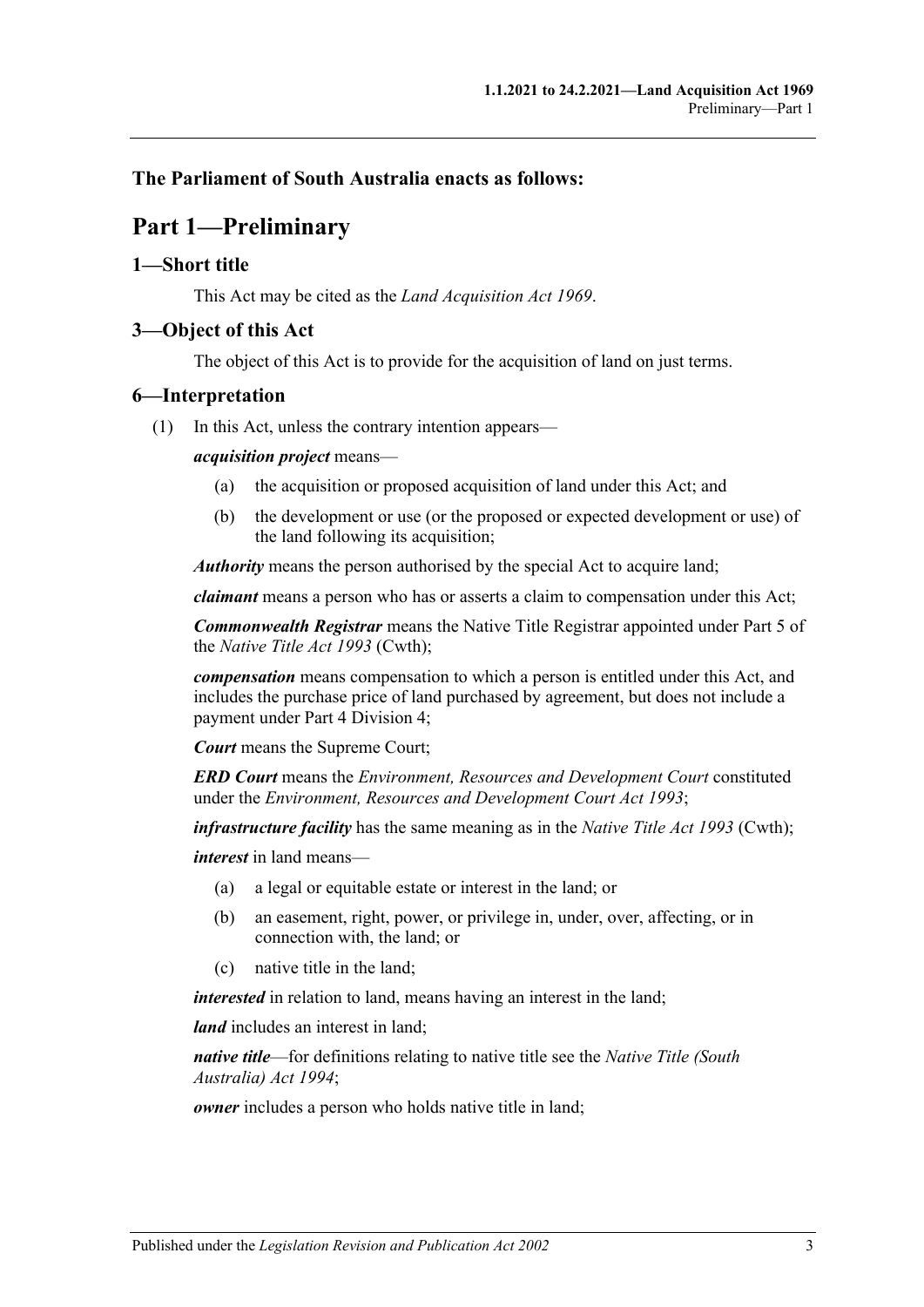*prescribed private acquisition* means—

- (a) an acquisition by the Crown or an instrumentality of the Crown of native title in land for the purpose of conferring rights or interests in relation to the land on a person other than the Crown or an instrumentality of the Crown so that an infrastructure facility may be provided; or
- (b) an acquisition by the Crown or an instrumentality of the Crown of native title in land wholly within a town or city for the purpose of conferring rights or interests on a person other than the Crown or an instrumentality of the Crown; or
- (c) an acquisition by the Crown or an instrumentality of the Crown of native title in land situated on the seaward side of the mean high-water mark of the sea for the purpose of conferring rights or interests on a person other than the Crown or an instrumentality of the Crown; or
- (d) an acquisition of native title in land that is neither made by the Crown or an instrumentality of the Crown nor made for the purpose of conferring rights or interests on the Crown or an instrumentality of the Crown;

#### *Registrar* means—

- (a) for all interests in land except native title—the Registrar-General;
- (b) for native title—the Registrar of the ERD Court;

*registered representative* of native title holders—see *[Native Title \(South Australia\)](http://www.legislation.sa.gov.au/index.aspx?action=legref&type=act&legtitle=Native%20Title%20(South%20Australia)%20Act%201994)  Act [1994](http://www.legislation.sa.gov.au/index.aspx?action=legref&type=act&legtitle=Native%20Title%20(South%20Australia)%20Act%201994)*;

*special Act* means the Act authorising the compulsory acquisition of land;

*subject land* means land acquired or subject to acquisition under this Act;

*town or city* means an area in South Australia that is a town or city for the purposes of the *Native Title Act* 1993 (Cwth).<sup>1</sup>

- (2) An explanatory note to a provision of this Act forms part of the provision to which it relates.
- (3) A reference to the Crown or an instrumentality of the Crown in this Act is taken to have the same meaning as a reference to the State (so far as applicable to South Australia) in the *Native Title Act 1993* (Cwth).

**Note—**

1 See section 251C of that Act.

## <span id="page-3-0"></span>**7—Application**

- (1) This Act applies to and in relation to every acquisition of land authorised by a special Act.
- (1a) A special Act that authorises the compulsory acquisition of land will be taken to authorise the acquisition of land as defined by this Act (including, to avoid doubt, underground land).
- (2) This Act is hereby incorporated with every special Act authorising the acquisition of land, and shall be read with any such Act as one Act.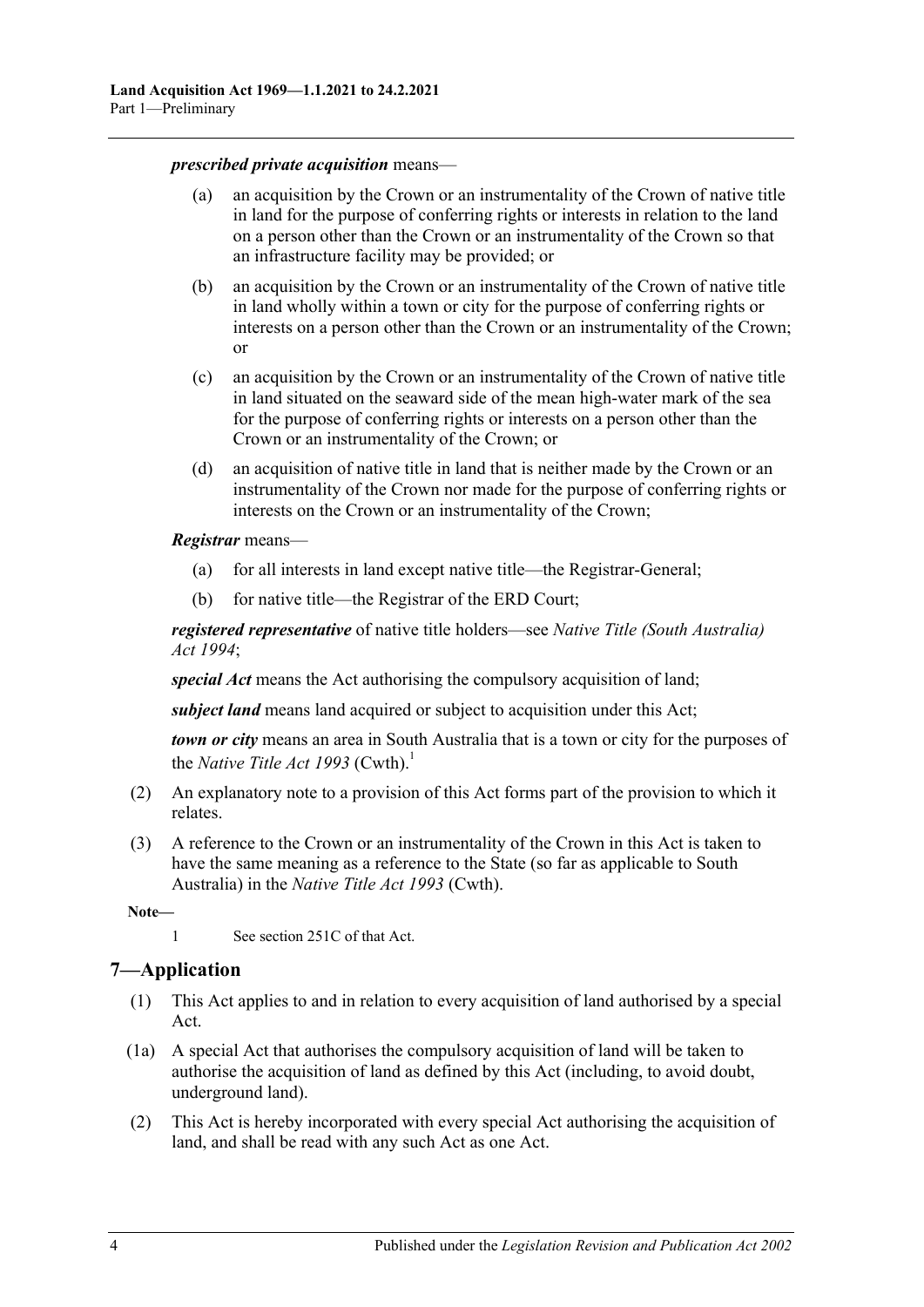(3) In its application to the acquisition of native title, this Act operates subject to the provisions of any relevant registered indigenous land use agreement under the *Native Title Act 1993* (Cwth).

## <span id="page-4-0"></span>**8—Real Property Act does not derogate from application of Act**

The provisions of this Act apply notwithstanding the provisions of the *[Real Property](http://www.legislation.sa.gov.au/index.aspx?action=legref&type=act&legtitle=Real%20Property%20Act%201886)  Act [1886](http://www.legislation.sa.gov.au/index.aspx?action=legref&type=act&legtitle=Real%20Property%20Act%201886)*.

### <span id="page-4-1"></span>**9—Act does not apply to resumption of land**

This Act does not apply to, or in relation to, the resumption of land pursuant to any provision of the *[Crown Lands Act](http://www.legislation.sa.gov.au/index.aspx?action=legref&type=act&legtitle=Crown%20Lands%20Act%201929) 1929* or the *[Pastoral Act](http://www.legislation.sa.gov.au/index.aspx?action=legref&type=act&legtitle=Pastoral%20Act%201936) 1936*.

#### <span id="page-4-2"></span>**9A—Operation of section 26B to be set out in certain communications**

Without limiting any other provision of this Act, the Authority must ensure that any written communication of the Authority to an owner of land that is, or is to be, acquired under this Act contains information setting out the operation of [section](#page-26-3) 26B.

# <span id="page-4-3"></span>**Part 2—Proposal to acquire land**

### <span id="page-4-4"></span>**10—Notice of intention to acquire land**

- (1) Subject to this Act, if the Authority proposes to acquire land (other than native title), the Authority must give a notice of intention to acquire the land to each person whose interest in the land is subject to acquisition, or such of those persons as, after diligent inquiry, become known to the Authority.
- <span id="page-4-5"></span>(2) If the Authority proposes to acquire native title in land, the Authority must—
	- (a) if there is a native title declaration for the land—give notice of intention to acquire the land to the registered representative of the native title holders and the relevant representative Aboriginal body;
	- (b) if there is no native title declaration for the land—
		- (i) give a notice of intention to acquire the land to all persons who hold, or may hold, native title in the land;<sup>1</sup> and
		- (ii) in a case to which [Part 4 Division 1](#page-12-2) applies—
			- (A) give a copy of the notice of intention to acquire the land to the Registrar of the ERD Court and the Commonwealth Registrar; and
			- (B) as soon as practicable after completing all requirements for service of the notice, give the Registrar of the ERD Court, the Commonwealth Registrar, the relevant representative Aboriginal body and any other prescribed persons a statutory declaration
				- specifying the steps that have been taken to effect service, the date of each step, and when the requirements for service were completed; and
				- exhibiting any supporting materials required under the regulations.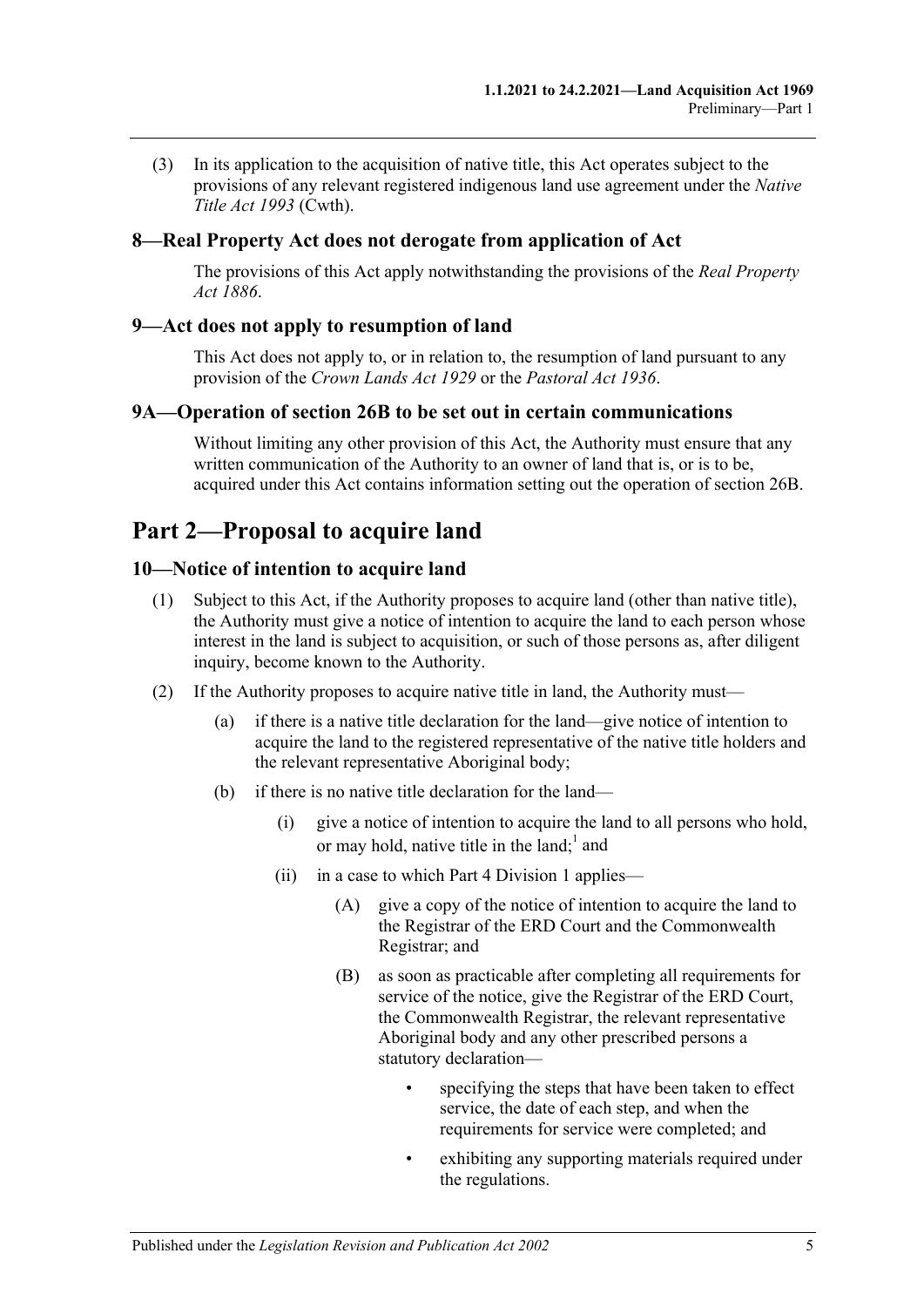- (3) The notice of intention to acquire the land must comply with the following requirements:
	- (a) it must define the subject land with reasonable particularity; and
	- (ab) it must set out the operation of section 26B; and
	- (b) if [Part 4 Division 1](#page-12-2) applies to the proposed acquisition—it must include a statement that Aboriginal groups who are not registered, and have not applied for registration, under the law of the State or the Commonwealth as holders of or claimants to native title in the land but want to participate in the negotiations must take the necessary steps under that law to become native title parties in relation to the relevant land within three months after service of the notice; and
	- $\text{(c)}$  if—
		- (i) the Authority is the Crown or an instrumentality of the Crown; and
		- (ii) the Authority proposes to acquire native title; and
		- (iii) the Authority does not propose to acquire the land for the purpose of conferring rights or interests on someone other than the Crown or an instrumentality of the Crown,

it must state that the purpose of the acquisition is to confer rights or interests in relation to the land on the Crown or an instrumentality of the Crown.

- <span id="page-5-0"></span>(4) If the Authority changes the boundaries of the land it proposes to acquire in any respect, the Authority must immediately serve a notice of amendment to the notice of intention to acquire the land on the same persons as the notice of intention to acquire.
- (4a) To avoid doubt, a notice under [subsection](#page-5-0) (4)—
	- (a) need not be given to a person in the same way as the notice of intention to acquire land was given to the person; and
	- (b) does not constitute a new notice of intention to acquire the relevant land.
- (5) However, a notice of amendment need not be given to a person who was given notice of intention to acquire the land if—
	- (a) the notice of intention to acquire was given because the person held an interest in the land and the person no longer holds that interest; or
	- (b) the notice of intention to acquire was given because the person claimed to hold an interest in the land and—
		- (i) the claim has been abandoned; or
		- (ii) a court has determined the claim and found that the claimant has no interest in the land.
- (6) A notice of intention to acquire land does not bind the Authority to acquire the subject land.

#### **Note—**

1 For method of service see Part 5 *[Native Title \(South Australia\) Act](http://www.legislation.sa.gov.au/index.aspx?action=legref&type=act&legtitle=Native%20Title%20(South%20Australia)%20Act%201994) 1994*.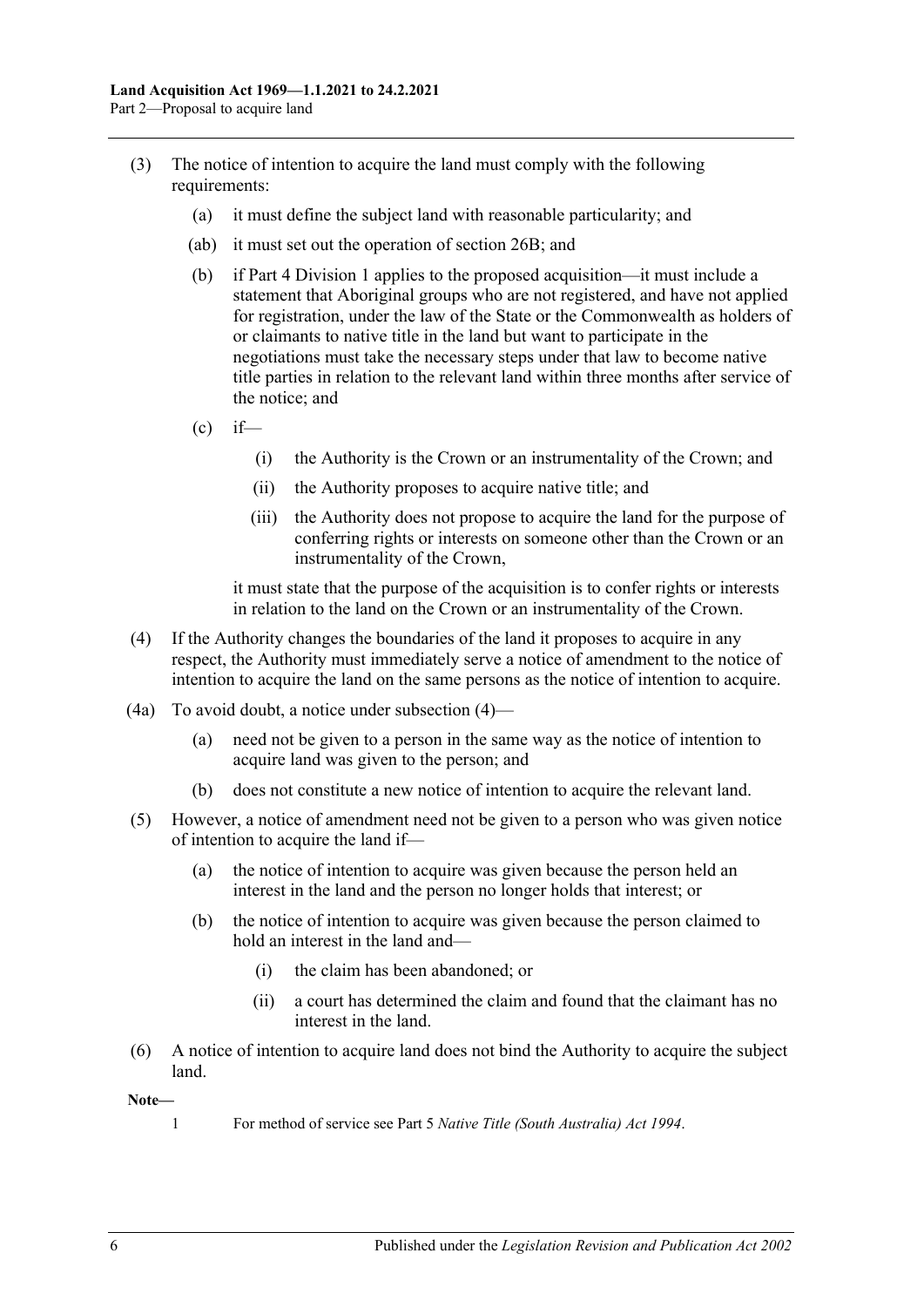## <span id="page-6-3"></span><span id="page-6-0"></span>**10A—Obligation to notify Authority of other interests in land**

- (1) An owner of land to whom a notice of intention to acquire the land is given must, no later than 14 days after receiving the notice, notify the Authority of—
	- (a) any other person who, to the person's knowledge, has an interest in the land; and
	- (b) the nature of that person's interest.
- (2) A person who, without reasonable excuse, refuses or fails to comply with [subsection](#page-6-3) (1) is guilty of an offence.

Maximum penalty: \$5 000.

#### <span id="page-6-1"></span>**11—Explanation of acquisition scheme may be required**

- (1) A person who has an interest in the subject land may, within 30 days after notice of intention to acquire the land is given, require the Authority, by written notice—
	- (a) to give an explanation of the reasons for acquisition of the land; and
	- (b) to provide reasonable details of any statutory scheme in accordance with which the land is to be acquired.
- (2) For the purposes of this section—
	- (a) the registered representative of claimants to, or holders of, native title in land is taken to have an interest in that land; and
	- (b) the relevant representative Aboriginal body is taken to have an interest in the land if—
		- (i) the land is native title land; and
		- (ii) there is no native title declaration for the land; and
		- $(iii)$ 
			- (A) there are no registered representatives of claimants to native title in the land; or
			- (B) an Aboriginal group that claims to hold native title in the land and for which there is no registered representative has, in accordance with the regulations, authorised the representative Aboriginal body to act on its behalf.
- (3) The Authority may furnish the explanation and details by letter, or by making available models, plans, specifications or other relevant materials relating to the statutory land acquisition scheme.

### <span id="page-6-4"></span><span id="page-6-2"></span>**12—Right to object**

- (1) A person who has an interest in the subject land may within 30 days after notice of intention to acquire the land is given or, if an explanation of the reasons for the acquisition is required, within 30 days after the explanation was provided, by written notice—
	- (a) request the Authority not to proceed with the acquisition of the subject land; or
	- (b) request an alteration in the boundaries of the subject land; or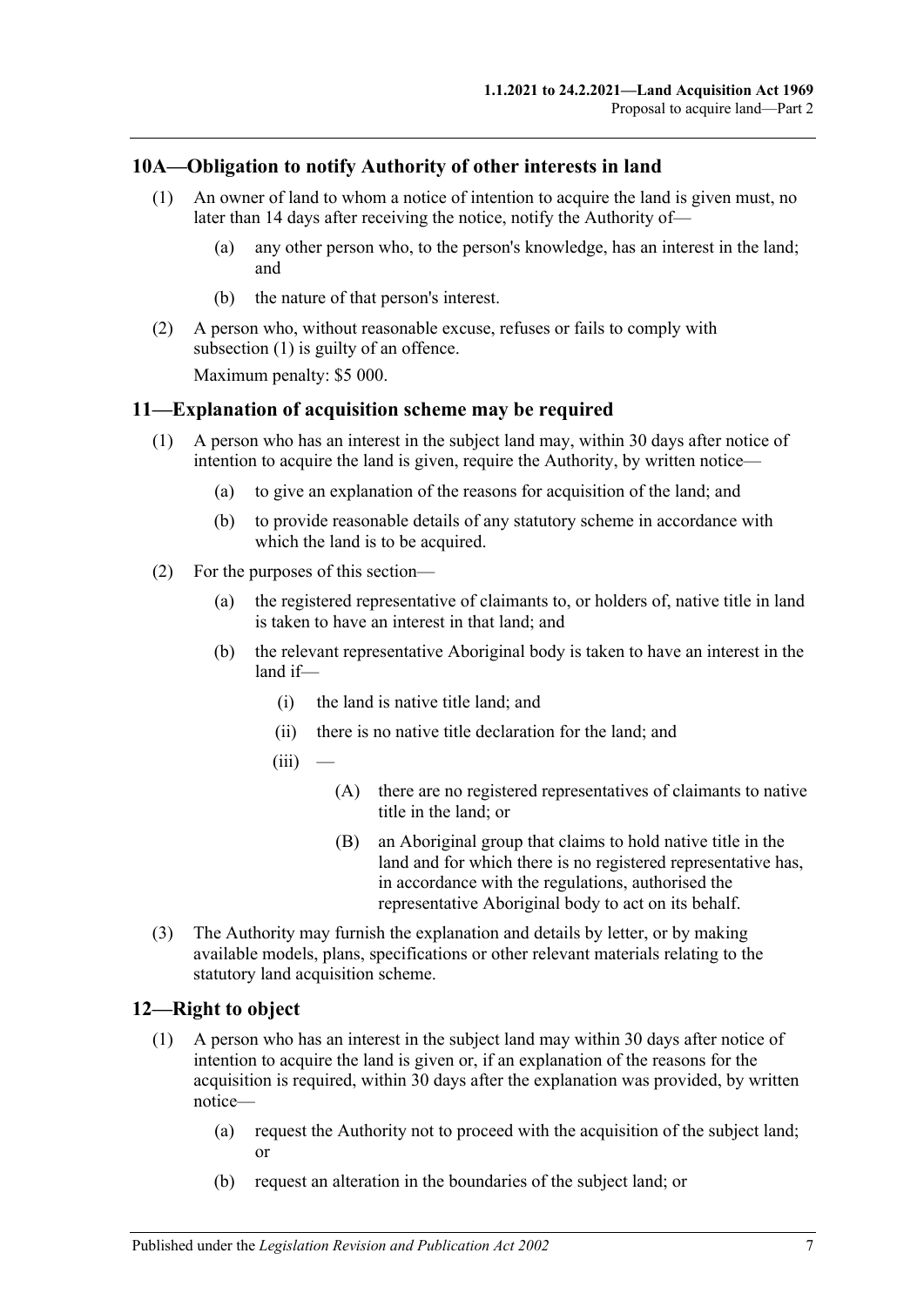- (c) request that a particular part of the subject land be not acquired, or that further land be acquired.
- (2) For the purposes of this section—
	- (a) the registered representative of claimants to, or holders of, native title in land is taken to have an interest in that land; and
	- (b) the relevant representative Aboriginal body is taken to have an interest in the land if—
		- (i) the land is native title land; and
		- (ii) there is no native title declaration for the land; and
		- $(iii)$
- (A) there are no registered representatives of claimants to native title in the land; or
- (B) an Aboriginal group that claims to hold native title in the land and for which there is no registered representative has, in accordance with the regulations, authorised the representative Aboriginal body to act on its behalf.
- (3) A request may be made under [subsection](#page-6-4)  $(1)$ 
	- (aa) on the ground that acquisition of the land or a particular part of the land is not necessary for the purposes of carrying out the undertaking to which the acquisition relates; or
	- (a) on the ground that acquisition of the land or carrying out the purposes for which the acquisition is proposed would—
		- (i) seriously impair an area of scenic beauty; or
		- (ii) destroy, damage or interfere with an Aboriginal site within the meaning of the *[Aboriginal Heritage Act](http://www.legislation.sa.gov.au/index.aspx?action=legref&type=act&legtitle=Aboriginal%20Heritage%20Act%201988) 1988*; or
		- (iii) destroy or impair a site of architectural, historic or scientific interest; or
		- (iv) prejudice the conservation of flora or fauna that should be conserved in the public interest; or
		- (v) prejudice some other public interest; or
	- (b) on some other ground stated in the request.
- (4) The Authority must consider any request made to it under this section and must, within 14 days after receipt of the request, serve notice in writing on the person by whom the request was made, indicating whether it accedes to, or refuses, the request.

### <span id="page-7-1"></span><span id="page-7-0"></span>**12A—Right of review**

(1) A person who makes a request under [section](#page-6-2) 12 in relation to a proposed acquisition which is refused by the Authority under that section may apply to the Tribunal under section 34 of the *[South Australian Civil and Administrative Tribunal Act](http://www.legislation.sa.gov.au/index.aspx?action=legref&type=act&legtitle=South%20Australian%20Civil%20and%20Administrative%20Tribunal%20Act%202013) 2013* for a review of the Authority's decision.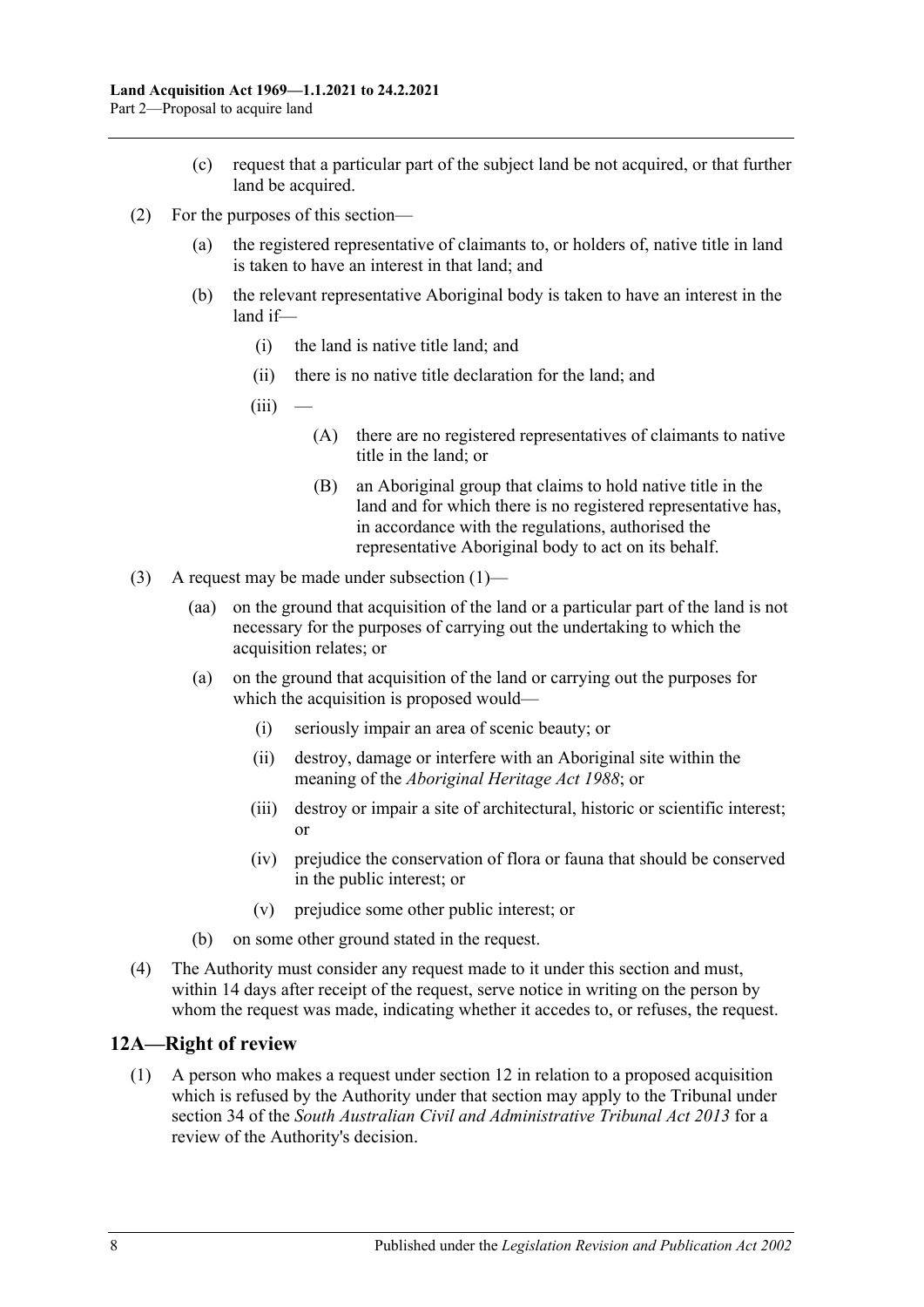- (2) An application for review under [subsection](#page-7-1) (1) must be made within 7 days of service on the person of the notice of the Authority's decision to refuse.
- (3) The Tribunal must complete its proceedings on a review within 21 days of the application being made under [subsection](#page-7-1) (1).
- (4) The merits or otherwise of the undertaking to which the proposed acquisition relates cannot be called into question in a review under this section.
- (5) Section 71 of the *[South Australian Civil and Administrative Tribunal Act](http://www.legislation.sa.gov.au/index.aspx?action=legref&type=act&legtitle=South%20Australian%20Civil%20and%20Administrative%20Tribunal%20Act%202013) 2013* does not apply to or in relation to a decision of the Tribunal under this section.
- (6) In this section—

*Tribunal* means the South Australian Civil and Administrative Tribunal established under the *[South Australian Civil and Administrative Tribunal Act](http://www.legislation.sa.gov.au/index.aspx?action=legref&type=act&legtitle=South%20Australian%20Civil%20and%20Administrative%20Tribunal%20Act%202013) 2013*.

#### <span id="page-8-1"></span><span id="page-8-0"></span>**12B—Additional right to object to prescribed private acquisition**

- (1) Native title parties may, by written notice to the Minister, object to a prescribed private acquisition so far as it affects their registered native title rights.
- (2) An objection under [subsection](#page-8-1) (1) must be made within two months after notice of intention to acquire the land is given or, if an explanation of the reasons for the acquisition is required, within two months after the explanation is provided.
- (3) The Minister must consult any native title parties who object under [subsection](#page-8-1) (1) about ways of minimising the impact of the acquisition project on registered native title rights and, if relevant, access to the land.
- (4) The Attorney-General must, at the request of a native title party who has made an objection under this section, appoint an independent person or body to hear the objection.

#### **Example—**

The Attorney-General might appoint a Judge of the ERD Court or a native title commissioner to hear the objection.

- (5) Before making such an appointment, the Attorney-General must consult the Minister and the native title party.
- (6) If the independent person or body hearing an objection under this section makes a determination upholding the objection, or that contains conditions about the acquisition that relate to registered native title rights, the determination must be complied with unless—
	- (a) the Minister responsible for indigenous affairs is consulted; and
	- (b) the consultation is taken into account; and
	- (c) it is in the interests of the State not to comply with the recommendation.
- (7) For the purposes of this section—

*determination* includes recommendation;

#### *in the interests of the State* includes—

(a) for the social or economic benefit of the State (including Aboriginal peoples); and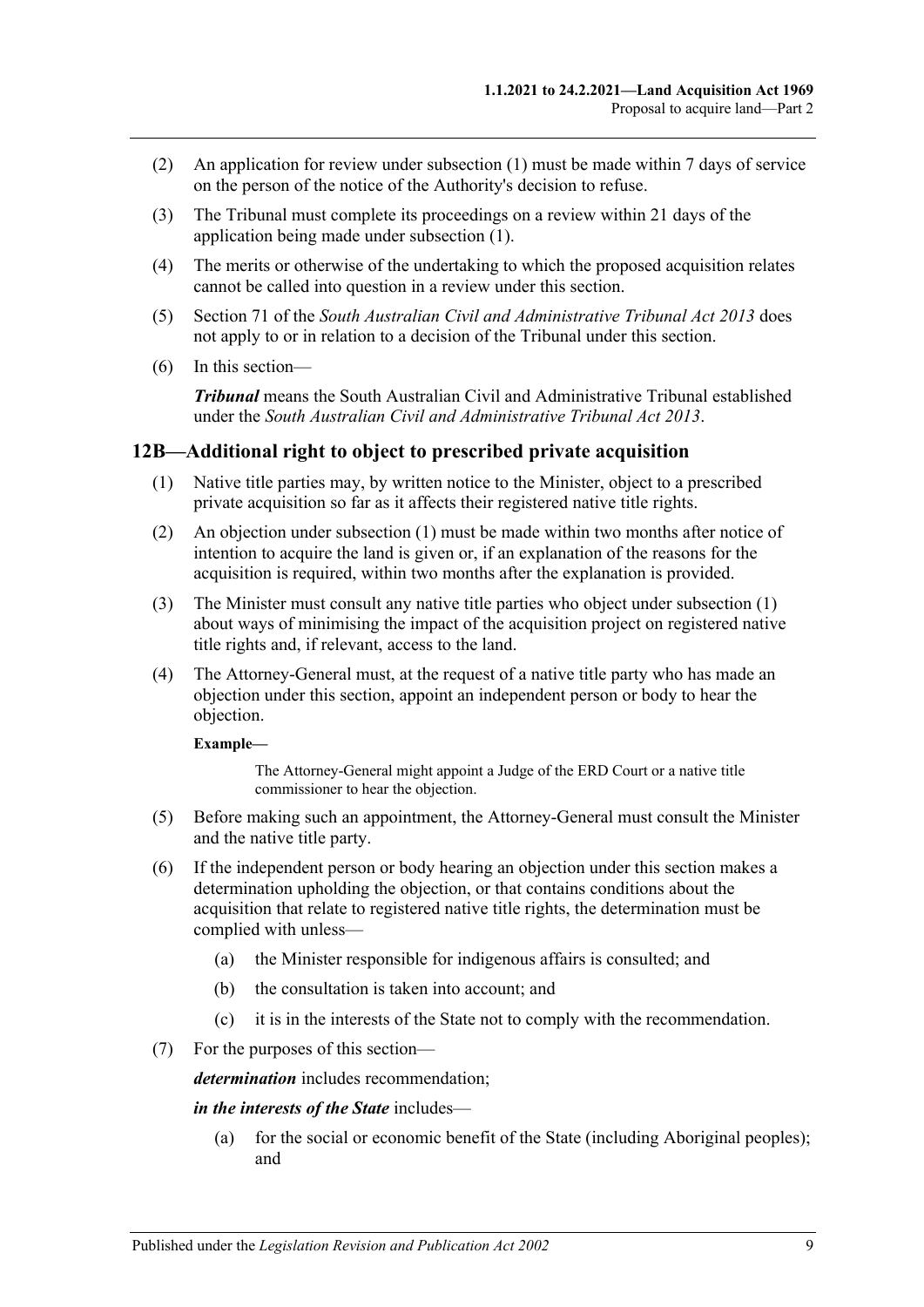(b) in the interests of the relevant region or locality in the State;

*Minister* means the Minister responsible for the administration of the Act under which the Authority in question is empowered to make the proposed acquisition.

**Note—**

Compare section 24MD(6B) of the *Native Title Act 1993* (Cwth).

### <span id="page-9-0"></span>**13—Notice that land is subject to acquisition**

- (1) This section applies only in respect of land that
	- has not been brought under the provisions of the *[Real Property Act](http://www.legislation.sa.gov.au/index.aspx?action=legref&type=act&legtitle=Real%20Property%20Act%201886)* 1886; and
	- (b) is not native title land.
- <span id="page-9-2"></span>(2) Where a notice of intention to acquire land has been served upon any person, that person shall not enter into any transaction in respect of the subject land without first disclosing the fact that the notice of intention to acquire the land has been served upon him.
- (3) If any contract or agreement in relation to the land is entered into without disclosure as required by [subsection](#page-9-2) (2) of this section, the contract or agreement shall be voidable at the option of the person to whom disclosure should have been made.
- <span id="page-9-3"></span>(4) The Authority may lodge a copy of a notice of intention to acquire land at the General Registry Office and may, by instrument in writing served upon any person, require him to deliver up to the Registrar any instrument evidencing his interest in the subject land.
- (5) If a person upon whom a notice has been served under [subsection](#page-9-3) (4) of this section, fails, without reasonable excuse, to deliver up within the time specified in the notice, any instrument that he is required by the notice to deliver up to the Registrar, he shall be guilty of an offence and liable to a penalty, not exceeding one hundred dollars, and whether or not he is convicted of an offence under this subsection, he shall not be entitled to receive any compensation until the instrument has been delivered up to the Registrar.

### <span id="page-9-1"></span>**14—Notice where land is under the Real Property Act**

- (1) This section applies only in respect of land that has been brought under the provisions of the *[Real Property Act](http://www.legislation.sa.gov.au/index.aspx?action=legref&type=act&legtitle=Real%20Property%20Act%201886) 1886*.
- (2) The Authority shall cause a copy of each notice of intention to acquire land to be served upon the Registrar who shall thereupon enter a caveat upon the title to the subject land forbidding all dealings with the land without the consent in writing of the Authority.
- (3) The Authority shall, where it has determined not to proceed with the acquisition of land, or is presumed so to have determined under the provisions of this Act, forthwith make written application to the Registrar for withdrawal of a caveat entered pursuant to this section and the Registrar shall withdraw the caveat accordingly.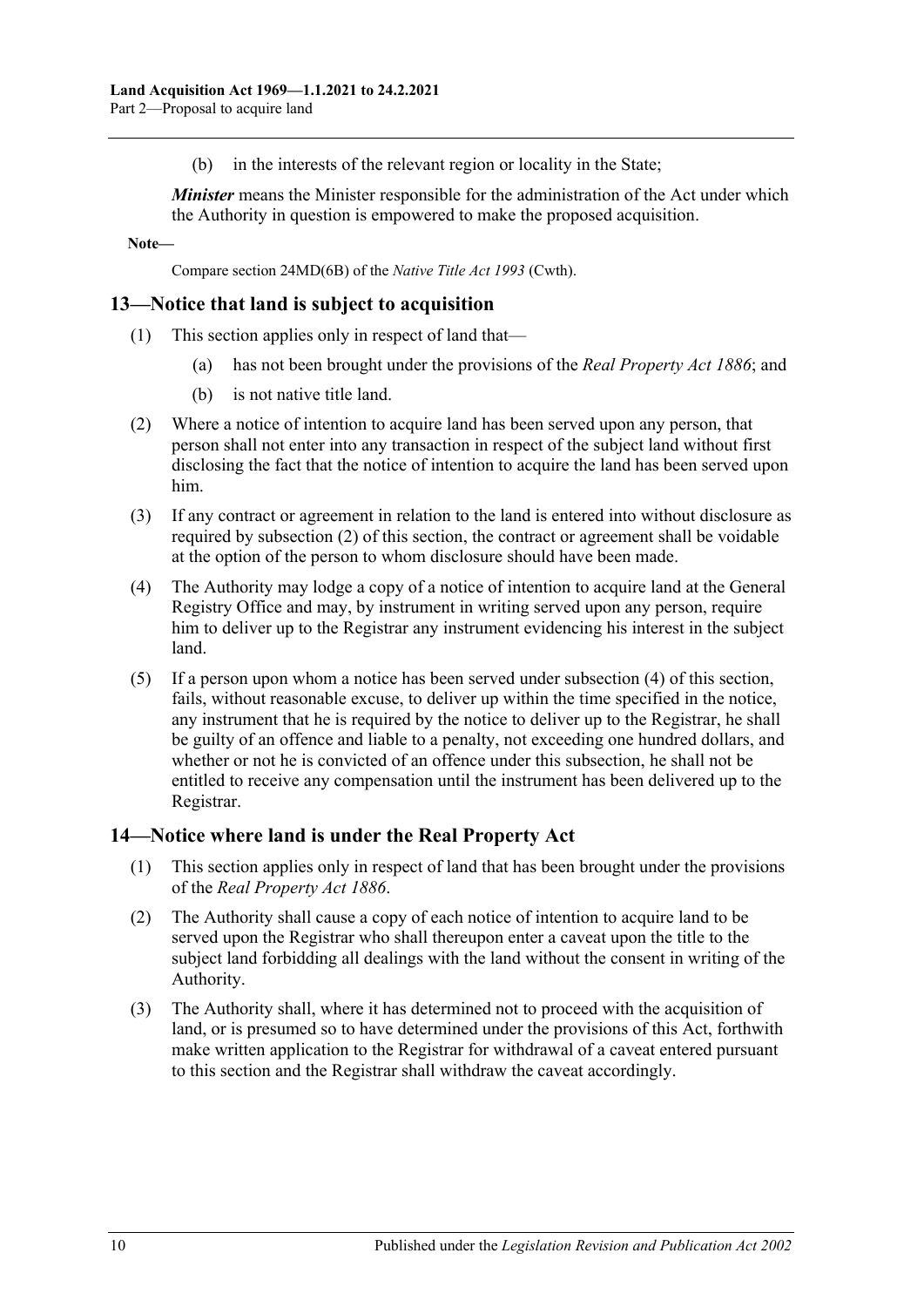# <span id="page-10-0"></span>**Part 3—Acquisition of land**

### <span id="page-10-1"></span>**15—Acquisition by agreement etc**

- (1) The Authority may, at any time after the service of a notice of intention to acquire land, and before the publication of a notice of acquisition in respect of the land, acquire the subject land by agreement.<sup>1</sup>
- (2) Notwithstanding the fact that a notice of intention to acquire land has been served upon any person, the Authority may decline to proceed with the acquisition of the subject land.
- <span id="page-10-2"></span>(3) If the Authority decides not to proceed with the acquisition of land, it must give notice of the decision to the same persons as the notice of intention to acquire the land but notice need not be given to a person who was given notice of intention to acquire the land if—
	- (a) the notice was given because the person held an interest in the land and the person no longer holds that interest; or
	- (b) the notice was given because the person claimed to hold an interest in the land and—
		- (i) the claim has been abandoned; or
		- (ii) a court has determined the claim and found that the claimant has no interest in the land.
- (3a) To avoid doubt, a notice under [subsection](#page-10-2) (3) need not be given to a person in the same way as the notice of intention to acquire land was given to the person.
- <span id="page-10-5"></span>(4) If the Authority does not acquire land within 18 months or a longer period fixed under [subsection](#page-10-3) (4a), it will be presumed that the Authority has decided not to proceed with the acquisition and the land cannot then be acquired by the Authority unless a further notice of intention to acquire the land is given.
- <span id="page-10-3"></span>(4a) The period for acquisition of the land may be extended as follows:
	- (a) the Authority may, by agreement with the interested parties, extend the period by agreement;
	- (b) the Supreme Court may, on application by the Authority or an interested party, extend the period;
	- (c) in the case of a proposed acquisition of native title—
		- (i) the ERD Court may, on application by the Authority or an interested party, extend the period;
		- (ii) the Minister may, by notice in the Gazette, extend the period if satisfied that the extension is necessary to allow adequate time for negotiation.
- <span id="page-10-4"></span>(5) If the Authority decides, or is presumed to have decided, not to proceed with the acquisition of land, a person interested in the land may, within 6 months after notice of the decision is given, or the decision is presumed to have been made, by written notice to the Authority, claim compensation.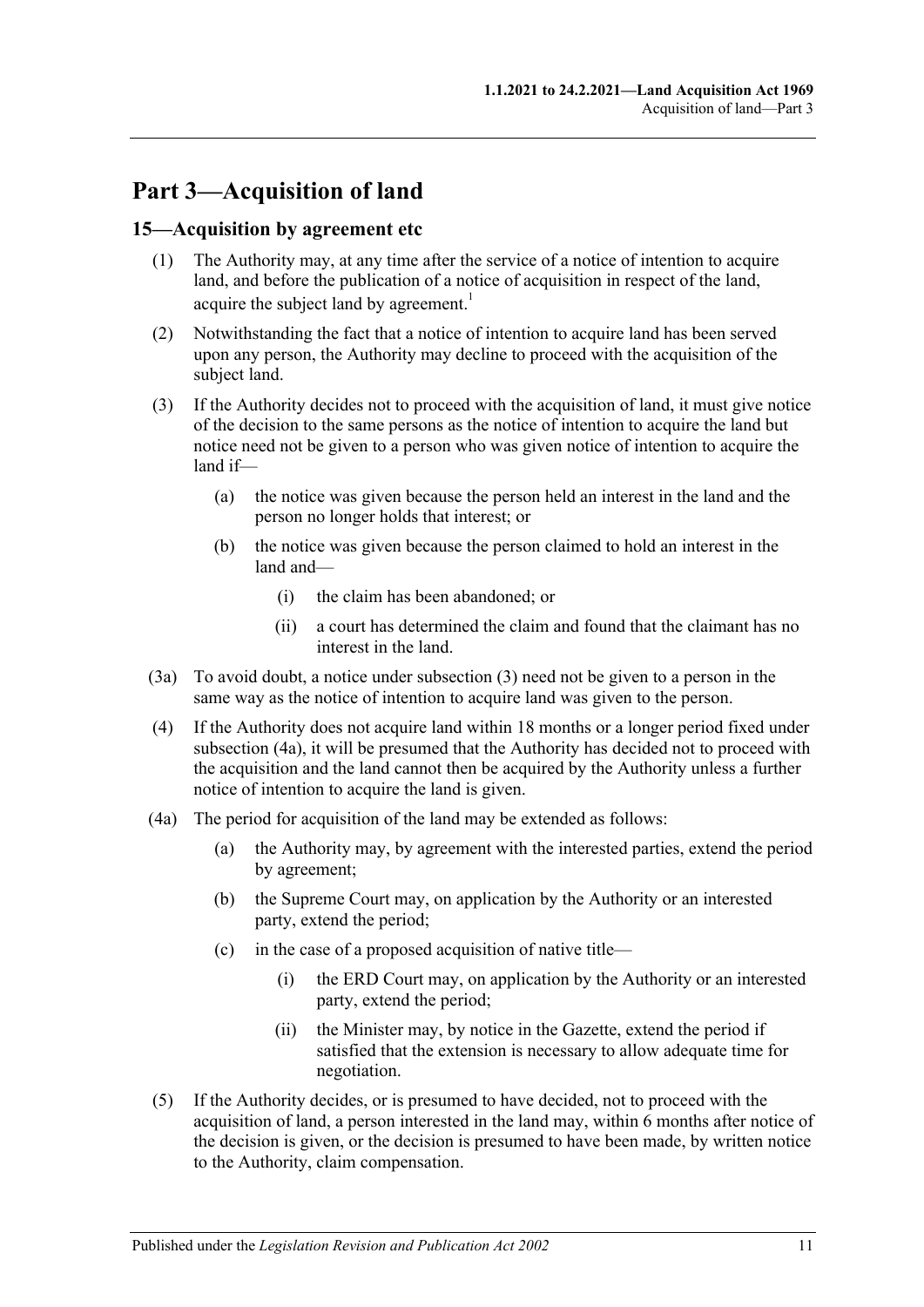- (5a) A native title party registered as a claimant to native title in land has sufficient interest in the land to bring a claim for compensation under [subsection](#page-10-4) (5).
- <span id="page-11-1"></span>(6) If, three months after notice is given under [subsection](#page-10-4) (5), the Authority and the claimant are not agreed on whether the claimant is entitled to compensation, or the amount of the compensation, either party may refer the matter to the Court for determination.
- (7) On reference of a matter under [subsection](#page-11-1) (6), the Court may determine whether the claimant has an interest in the subject land and, if so, the amount of compensation that should be paid for—
	- (a) disturbance to the use or enjoyment of the land resulting from the proposed acquisition; and
	- (b) costs and expenses reasonably incurred by the claimant in consequence of the proposed acquisition.

#### **Note—**

1 If, in a case to which [Part 4 Division 1](#page-12-2) applies, the Authority is to acquire native title in land by agreement, the agreement may include a statement to the effect that the surrender of native title under the agreement is intended to extinguish the native title. See section 24MD(2A) of the *Native Title Act 1993* (Cwth).

## <span id="page-11-0"></span>**16—Notice of acquisition**

- (1) Subject to this  $Act^1$ , the Authority may, at least three months after the first occasion on which any notice of intention to acquire was given but before the period for acquisition of the land comes to an end<sup>2</sup>, publish a notice of acquisition in the Gazette.
- (2) On publication of the notice of acquisition—
	- (a) the land vests in the Authority to the extent of the interest specified in the notice; and
	- (b) a mortgage, charge, encumbrance, trust or other interest affecting the land (except native title) is, to the extent it affects the land subject to the acquisition, discharged; and
	- (c) if a residual interest remains after the acquisition, the interest is modified to the extent required by the acquisition. $3$
- (3) The land acquired under this section may be an easement, right, power, or privilege that did not previously exist as such in, under, over, or in connection with, land.
- (4) A notice of acquisition must define the subject land as accurately as is reasonably practicable.
- (5) The Authority must have the notice of acquisition published in a newspaper circulating generally throughout the State.
- <span id="page-11-2"></span>(5a) The Authority must also give notice of the acquisition to the same persons as the notice of intention to acquire the land but notice need not be given to a person who was given notice of intention to acquire the land if—
	- (a) the notice was given because the person held an interest in the land and the person no longer holds that interest; or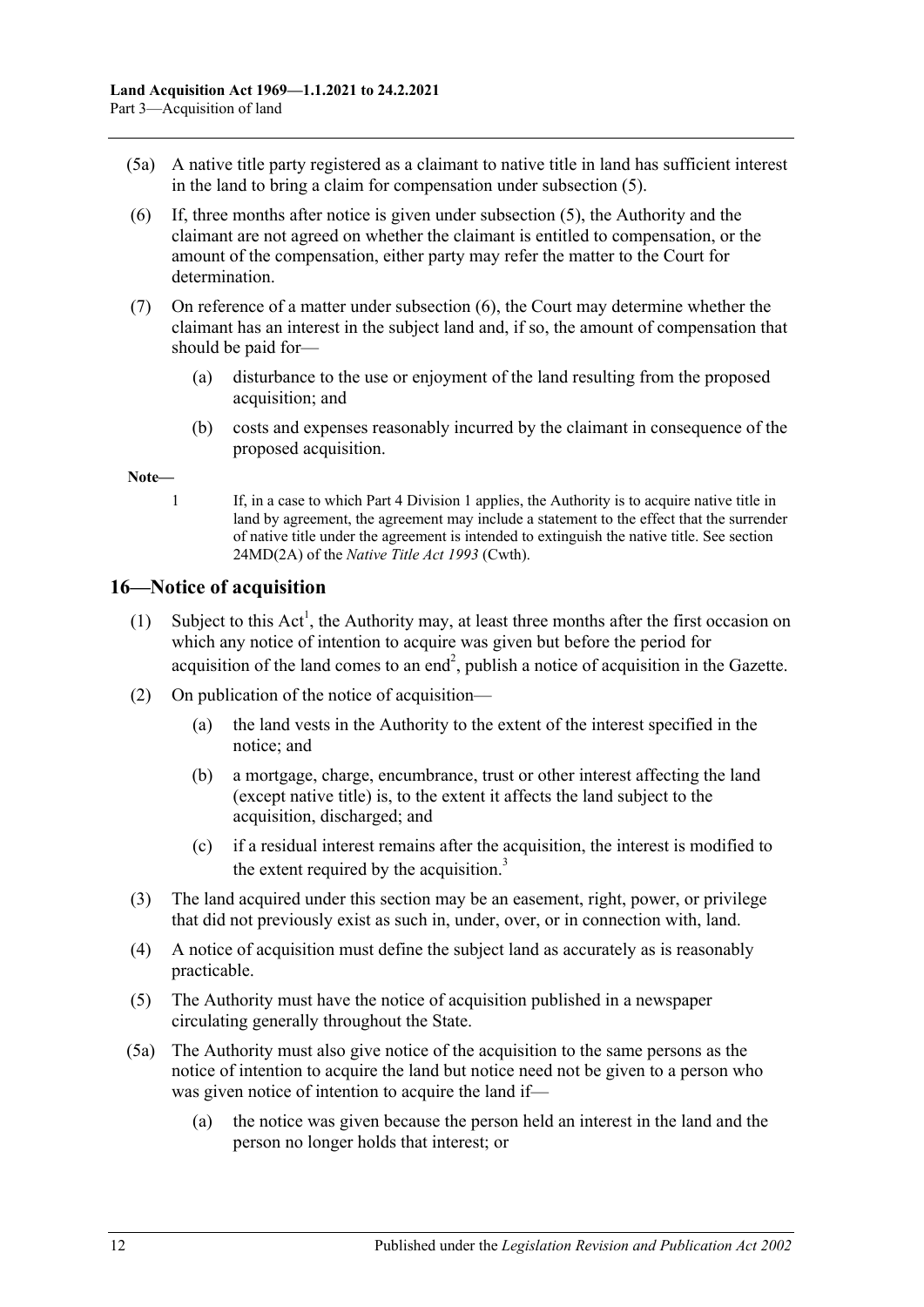- (b) the notice was given because the person claimed to hold an interest in the land and—
	- (i) the claim has been abandoned; or
	- (ii) a court has determined the claim and found that the claimant has no interest in the land.
- (5b) To avoid doubt, a notice under [subsection](#page-11-2) (5a) need not be given to a person in the same way as the notice of intention to acquire land was given to the person.
- (6) If the acquisition may result in the extinguishment of the native title of persons who have not yet been registered under the law of the Commonwealth or the State as holders of, or claimants to, native title in land, general notice of the acquisition must be given to all persons who hold or may hold native title in the land<sup>4</sup> and the notice must include a statement of the special rights of native title holders to claim compensation under this Act.

#### **Notes—**

- 1 See in particula[r Division 1](#page-12-2) of [Part 4](#page-12-1) which imposes limitations on the acquisition of native title in land in certain circumstances.
- 2 The period for acquisition of the land is the period of 18 months after the notice of intention to acquire was given (see [section](#page-10-5) 15(4)) or a longer period fixed under section [15\(4a\).](#page-10-3)
- 3 The acquisition of land under this section extinguishes native title to the extent permitted by the *Native Title Act 1993*(Cwth) (see sections 24MD(2), (2A) and (3)).
- 4 For method of service see Part 5 *[Native Title \(South Australia\) Act](http://www.legislation.sa.gov.au/index.aspx?action=legref&type=act&legtitle=Native%20Title%20(South%20Australia)%20Act%201994) 1994*.

#### <span id="page-12-0"></span>**17—Modification of instruments of title**

- (1) The Authority shall forthwith after publication of a notice of acquisition cause a copy of the notice to be served on the Registrar and the Registrar shall withdraw any caveat entered pursuant to this Act and cause such alterations to, or endorsements upon, any instrument of title to the land in his possession or power (whether or not the land has been brought under the provisions of the *[Real Property Act](http://www.legislation.sa.gov.au/index.aspx?action=legref&type=act&legtitle=Real%20Property%20Act%201886) 1886*) to be made as may be required in consequence of the acquisition of the land.
- (2) If a notice of acquisition of native title in land is published, the Authority must give a copy of the notice of acquisition to any authority that maintains a register of native title under the law of the State or the Commonwealth.

# <span id="page-12-2"></span><span id="page-12-1"></span>**Part 4—Negotiation, compensation and other payments**

### **Division 1—Acquisition of native title in land for private purpose**

### <span id="page-12-3"></span>**18—Application of Division**

- (1) This Division applies to a proposed acquisition of native title in the following circumstances:
	- (a) the acquisition is to be made by the Crown or an instrumentality of the Crown for the purpose of conferring rights or interests on a person other than the Crown or an instrumentality of the Crown; and
	- (b) the proposed acquisition is not a prescribed private acquisition.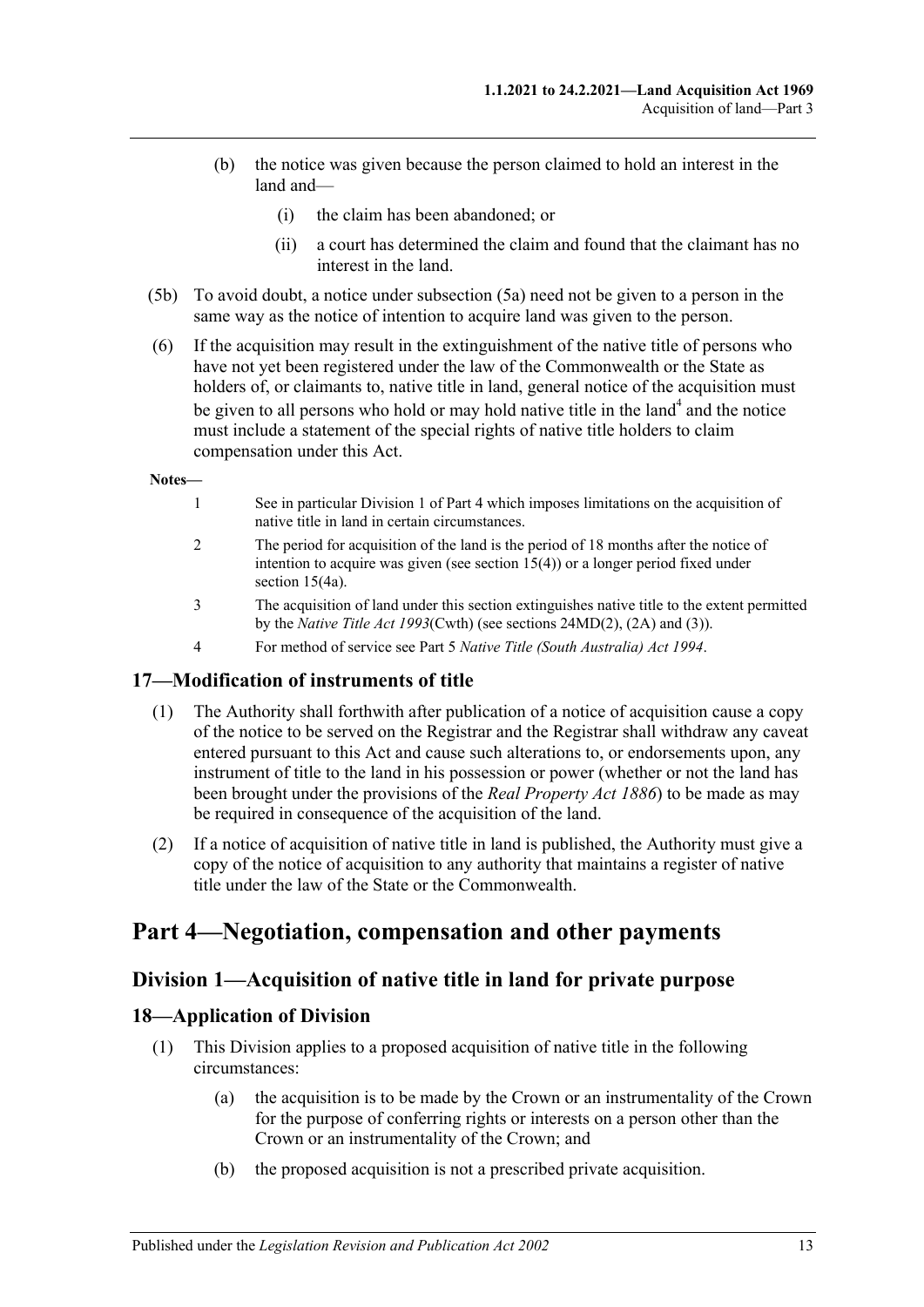(2) A proposed acquisition of native title to which this Division applies may only proceed subject to this Division.

### <span id="page-13-0"></span>**19—Negotiation about acquisition of native title in land**

- (1) If native title in land is to be acquired, the Authority must, after giving notice of intention to acquire land and before publishing a notice of acquisition of the land, negotiate in good faith with the appropriate native title parties (if any) in an attempt to reach agreement about the acquisition of the native title in the land.
- (2) The obligation to negotiate does not extend to matters unrelated to the effect of the acquisition project on the registered native title rights of the native title parties.
- (3) If any of the negotiating parties requests the ERD Court to do so, the Court must mediate between the parties to assist in obtaining their agreement.
- <span id="page-13-2"></span>(4) If agreement is reached, the agreement must be filed in the Court.
- (5) The parties to an agreement filed in the Court under [subsection](#page-13-2) (4) may direct that the agreement or a particular part of the agreement be kept confidential and, if such a direction is given, the agreement or the relevant part of the agreement is not to be available for inspection except by permission of the Court.
- (6) If the appropriate native title parties have made or established distinct claims or entitlements to native title in relation to the land to which the proposed agreement is to relate, the agreement may consist of—
	- (a) a single agreement with all the appropriate native title parties; or
	- (b) a series of agreements with one or more of the appropriate native title parties so that they are all party to at least one of the agreements.
- (7) In this section—

*appropriate native title parties* are the native title parties registered as holders of, or claimants to, native title in the land on the relevant date who continue to be so registered throughout the course of the negotiations including such native title parties registered initially as claimants to native title but later registered as holders of native title during the course of the negotiations, but not including native title parties whose application for a native title declaration was made less than one month before the relevant date;

*relevant date* means the date falling four months after notice of intention to acquire the land is given under [section](#page-4-5) 10(2).

#### <span id="page-13-1"></span>**20—Application for determination if no agreement**

- (1) If agreement is not reached between the Authority and the native title parties within six months after notice of intention to acquire the land is given, any party may apply to the ERD Court for a resolution of the matter.
- (2) On an application under this section, the ERD Court may determine whether the Authority may acquire the land and, if so, the conditions on which the acquisition is to proceed (but a final determination of compensation cannot be made at this stage).<sup>1</sup>
- (3) A determination may, if the parties agree—
	- (a) reserve a question that is not reasonably capable of being determined immediately for further negotiation between the parties; or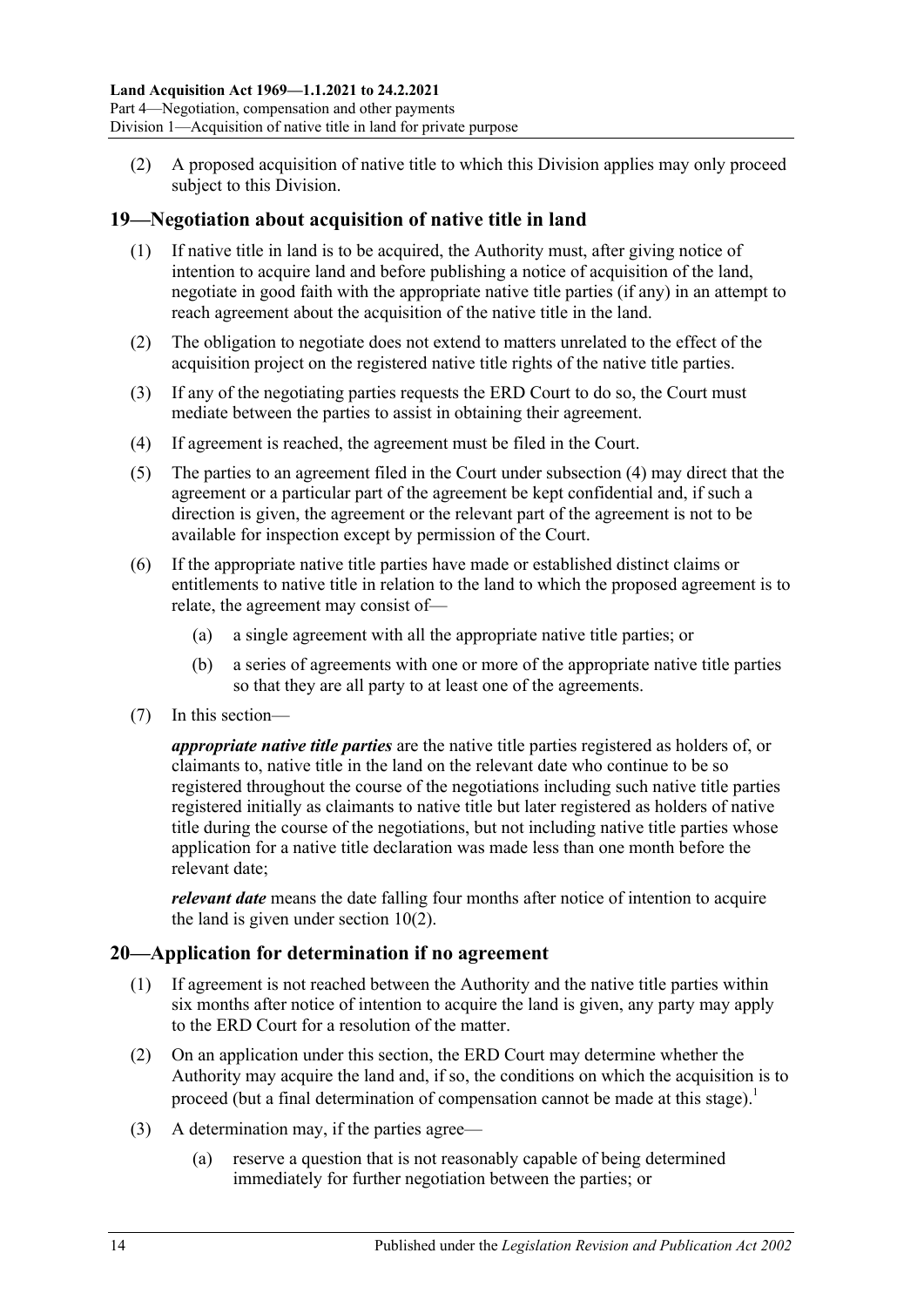- (b) provide for determination of such a question by arbitration or in some other specified manner.
- (4) If a question is referred to arbitration or some other form of non-judicial dispute resolution, and procedural or other difficulties arise, the ERD Court may—
	- (a) give directions to resolve the difficulties; or
	- (b) remove the dispute into the ERD Court and resolve the question itself.
- (5) If, on an application under this section, the ERD Court is satisfied that the Authority has not negotiated in good faith, the Court must not make a determination on the application in favour of the Authority.
- (6) An application under this section does not prevent negotiations from continuing between the Authority and the native title parties and, if agreement is reached between them before the ERD Court makes its determination, the application lapses.
- (7) The ERD Court must make its determination under this section as quickly as practicable.

**Note—**

1 Compensation is determined unde[r Division 2](#page-16-3) of [Part 4.](#page-12-1)

## <span id="page-14-0"></span>**20A—Constitution of trust**

- $(1)$  If—
	- (a) negotiations under this Division lead to an agreement that an amount is to be paid by the Authority and held in trust under this section for those who ultimately establish a claim to native title in the subject land; or
	- (b) a determination under this Division (by the Court or the Minister) requires that an amount is to be paid by the Authority and held in trust under this section for those who ultimately establish a claim to native title in the subject land,

the relevant amount is to be paid into the ERD Court.

- (2) On receipt of an amount paid into court under this section, the ERD Court is to establish, by order, a trust under which the relevant amount is to be held in trust for those who ultimately establish a claim to native title in the subject land.
- (3) Subject to any order of the ERD Court under [subsection](#page-15-1) (4), the amount held on trust is to be dealt with as follows:
	- (a) if native title is established and compensation is awarded or agreed that is equal to, or greater than, the amount held in trust—that amount is to be paid out, in its entirety, to the holders (or former holders) of native title in the subject land;
	- (b) if native title is established and compensation is awarded or agreed that is less than the amount held in trust—the compensation is to be paid out of the amount held on trust and the balance is to be paid to the Authority;
	- (c) if a native title declaration establishes that the land was not (before the acquisition) subject to native title—the amount is to be paid out, in its entirety, to the Authority;
	- $(d)$  if—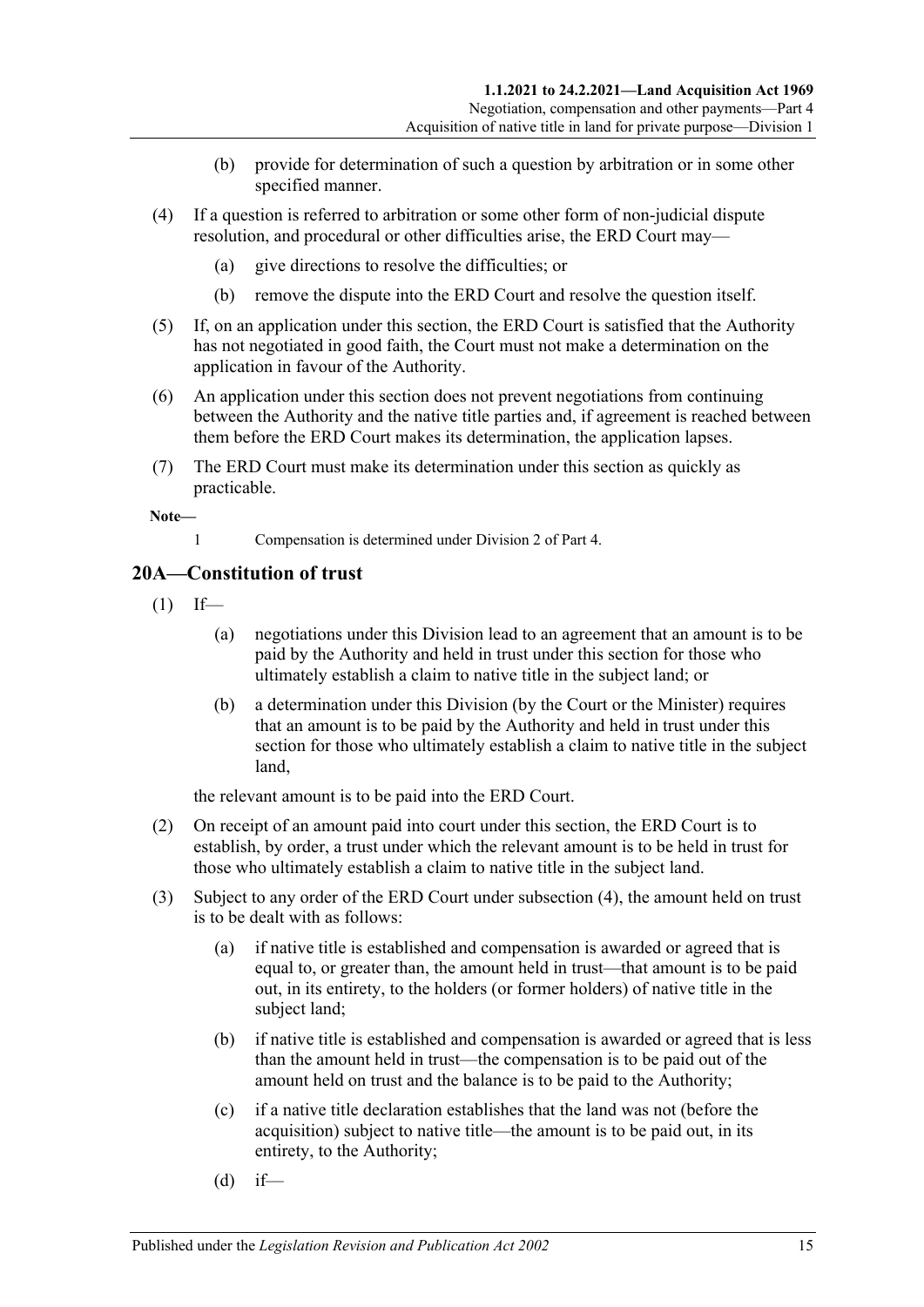- (i) at least 6 years (or a longer period determined by the ERD Court in a particular case) have passed since the constitution of the trust; and
- (ii) a balance remains in the trust fund to which no native title party has established an entitlement; and
- (iii) there is no claim to native title in the subject land,

the balance is to be paid to the Authority.

- <span id="page-15-1"></span>(4) The ERD Court may, on its own initiative or on application by an interested person—
	- (a) make orders for the disposition of money held on trust under this section; or
	- (b) resolve any question about payment of an amount held on trust under this section.

#### <span id="page-15-3"></span><span id="page-15-0"></span>**21—Criteria for making determination**

- <span id="page-15-2"></span>(1) In making its determination, the ERD Court must take into account the following:
	- (a) the effect of the acquisition project on—
		- (i) the enjoyment by the native title parties of their registered native title rights; and
		- (ii) the way of life, culture and traditions of any of those parties; and
		- (iii) the development of the social, cultural and economic structures of any of those parties; and
		- (iv) the freedom of access by any of those parties to the land concerned and their freedom to carry out rites, ceremonies or other activities of cultural significance on the land in accordance with their traditions; and
		- (v) any area or site, on the land concerned, of particular significance to the native title parties in accordance with their traditions;
	- (b) the interests, proposals, opinions or wishes of the native title parties in relation to the management, use or control of the land in relation to which the native title parties hold or claim registered native title rights that will be affected by the acquisition project;
	- (c) the economic or other significance of the acquisition project to Australia, to the State, to the area in which the land is located and to Aboriginal peoples who live in that area;
	- (d) any public interest in the acquisition project proceeding;
	- (e) any other matter the ERD Court considers relevant.
- (2) In determining the effect of the acquisition project as mentioned in [subsection](#page-15-2)  $(1)(a)$ , the ERD Court must take into account the nature and extent of—
	- (a) existing non-native title rights and interests in the land; and
	- (b) existing use of the land by persons other than the native title parties.
- (3) This section does not affect the operation of another law of the State or the Commonwealth for the preservation or protection of areas or sites of particular significance to Aboriginal people.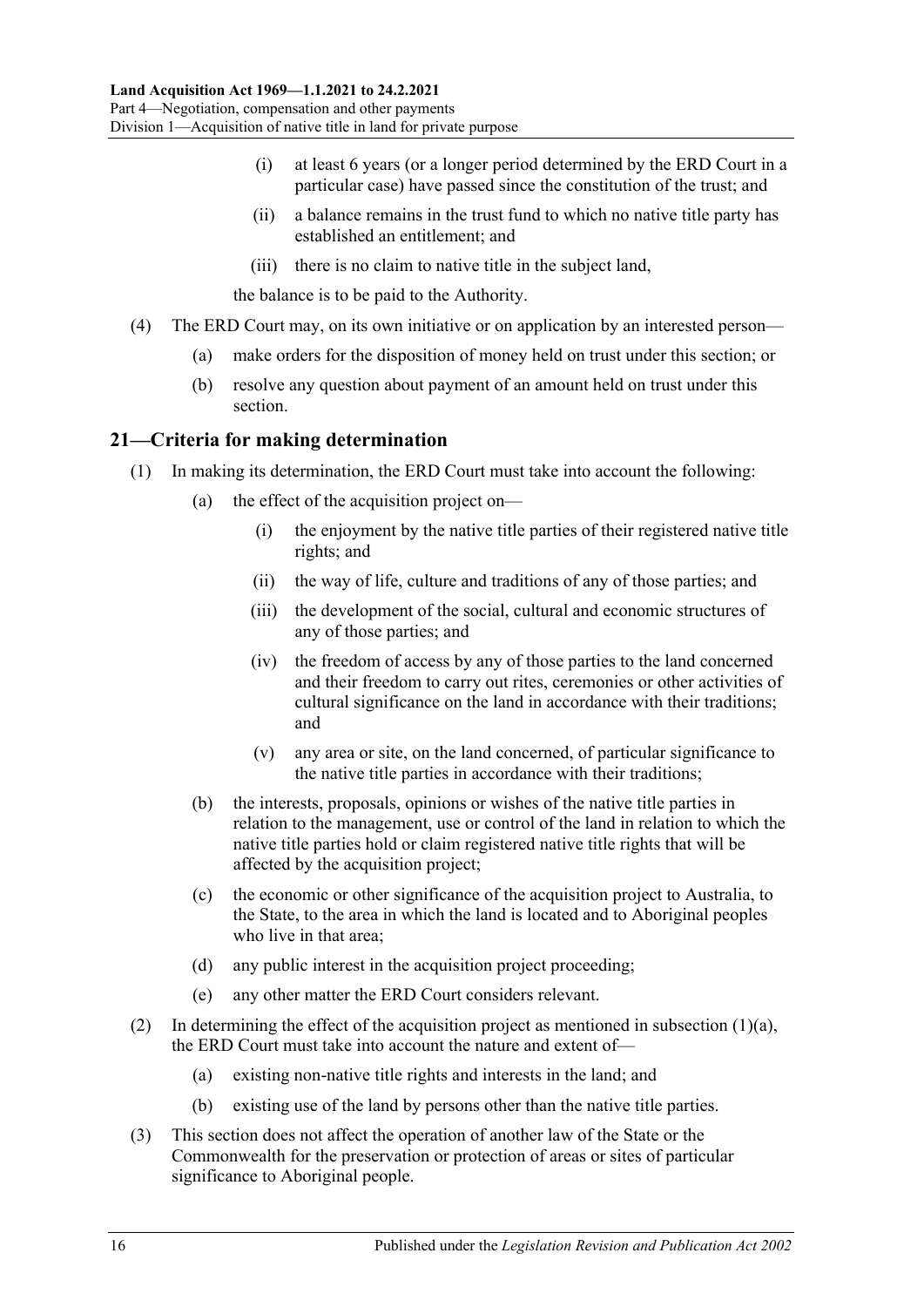- (4) Before making its determination, the ERD Court must ascertain whether there is agreement between the parties on issues relevant to the determination and, if all the parties consent, the ERD Court—
	- (a) must take into account the agreement of the parties on issues relevant to the determination; and
	- (b) need not take into account the matters mentioned in [subsection](#page-15-3) (1) to the extent they raise issues on which agreement has been reached.

## <span id="page-16-0"></span>**22—Overruling of determinations**

- (1) If the Minister considers it to be in the interests of the State or in the national interest to overrule a determination of the ERD Court under this Division, the Minister may, by notice in writing given to the ERD Court and the parties to the proceedings before the Court, overrule the determination and substitute another determination that might have been made by the Court.
- (2) The Minister cannot overrule a determination if more than two months have elapsed from the date of the determination.

## <span id="page-16-1"></span>**Division 1A—Notice to be given of certain prescribed private acquisitions**

### <span id="page-16-2"></span>**22A—Notice on behalf of State for prescribed private acquisition**

When an Authority that is neither the Crown nor an instrumentality of the Crown is required to give a notice under this Act in relation to a prescribed private acquisition, the Authority must, on behalf of the State, give any additional notice required under the *Native Title Act 1993* (Cwth).

**Note—**

See section 24MD(6B).

## <span id="page-16-3"></span>**Division 2—Compensation**

### <span id="page-16-6"></span><span id="page-16-4"></span>**22B—Entitlement to compensation**

- (1) Subject to this Act, a person who has an alienable interest in land is entitled to compensation for the acquisition of the land under this Act if—
	- (a) the person's interest in the land is divested or diminished by the acquisition; or
	- (b) the enjoyment of the person's interest in the land is adversely affected by the acquisition.
- (2) However, the requirement under [subsection](#page-16-6) (1) that an interest be alienable does not apply in relation to an interest consisting of native title.

### <span id="page-16-5"></span>**23—Negotiation of compensation**

(1) The Authority and the claimant must negotiate in good faith in relation to the compensation payable for the acquisition of land under this Act.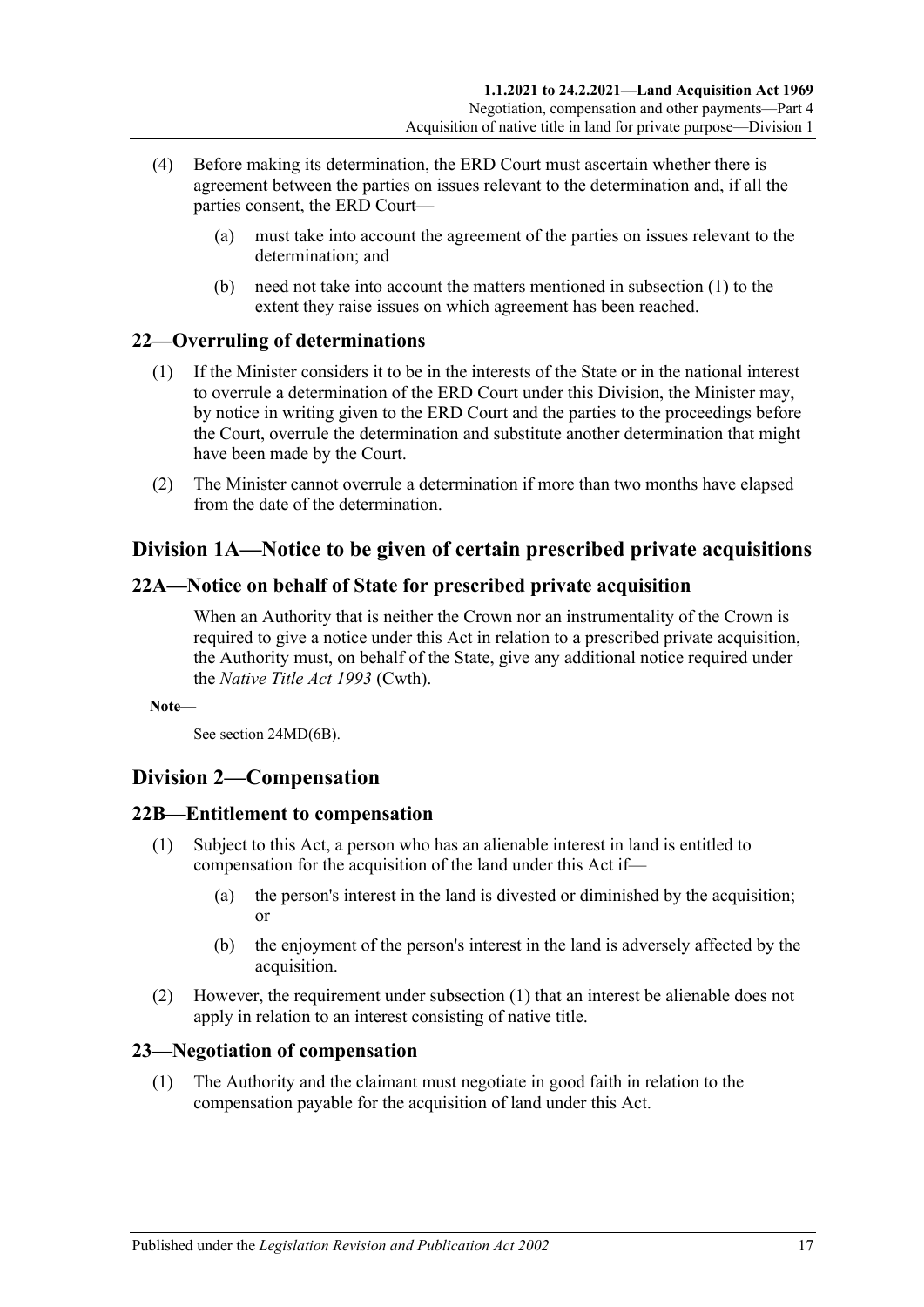- (3) If a party to the negotiations holds or held, or claims to hold or to have held, native title in the land, and either the party or the Authority requests the ERD Court to do so, the Court must mediate between the parties to assist in obtaining their agreement on the matters at issue between them.
- (4) The Authority may offer non-monetary compensation.

#### **Example—**

The non-monetary compensation might take the form of a transfer of land, the provision of goods or services, or the carrying out of work for the re-instatement or improvement of land remaining in the claimant's ownership after the acquisition.

- (5) A party to the negotiations who is the holder of native title in the land may request non-monetary compensation, and the Authority must give due consideration to any such request.
- (6) The Authority's liability to pay compensation under this Act for the acquisition of land is reduced by the value of non-monetary compensation provided at the request of, or by agreement with, the person to whom the liability is owed.
- (7) The Authority must, at the request of the claimant and in accordance with any requirements set out in the regulations, convene a conference (a *valuers conference*) between valuers who have made a valuation of the subject land (and the Authority may convene such a conference at any other time the Authority considers appropriate).
- (8) The primary purpose of a valuers conference is to determine, if possible, a valuation of the subject land that is acceptable to both valuers (having regard to any factors that may affect the original valuations of the land), and to determine those matters of fact and opinion on which they agree and those on which they disagree, and the reasons for any disagreement.
- (9) Subject to this Act and the regulations, a valuers conference is to be conducted in accordance with procedures determined by the Authority.
- (10) The regulations may make further provision in relation to a valuers conference (including, to avoid doubt, requiring a report of the valuers conference to be prepared and provided to the Authority and the claimant).

### <span id="page-17-1"></span><span id="page-17-0"></span>**23A—Offer of compensation and payment into court**

- (1) Subject to this section, if the Authority gives notice of the acquisition of land, it must make an offer to the person or persons whom it believes to be entitled to compensation for the acquisition, stating the amount of compensation the Authority is prepared to pay.
- (1a) However, the Authority need not make an offer under [subsection](#page-17-1) (1) in the following circumstances:
	- (a) if the Authority considers that the amount of compensation is unable to be determined at the time the notice of acquisition is given, in which case the Authority must, as soon as is reasonably practicable after the amount of compensation is able to be determined, make an offer in accordance with [subsection](#page-17-1) (1);
	- (b) in any other circumstances prescribed by the regulations, in which case the Authority must make an offer in accordance with any requirements set out in the regulations.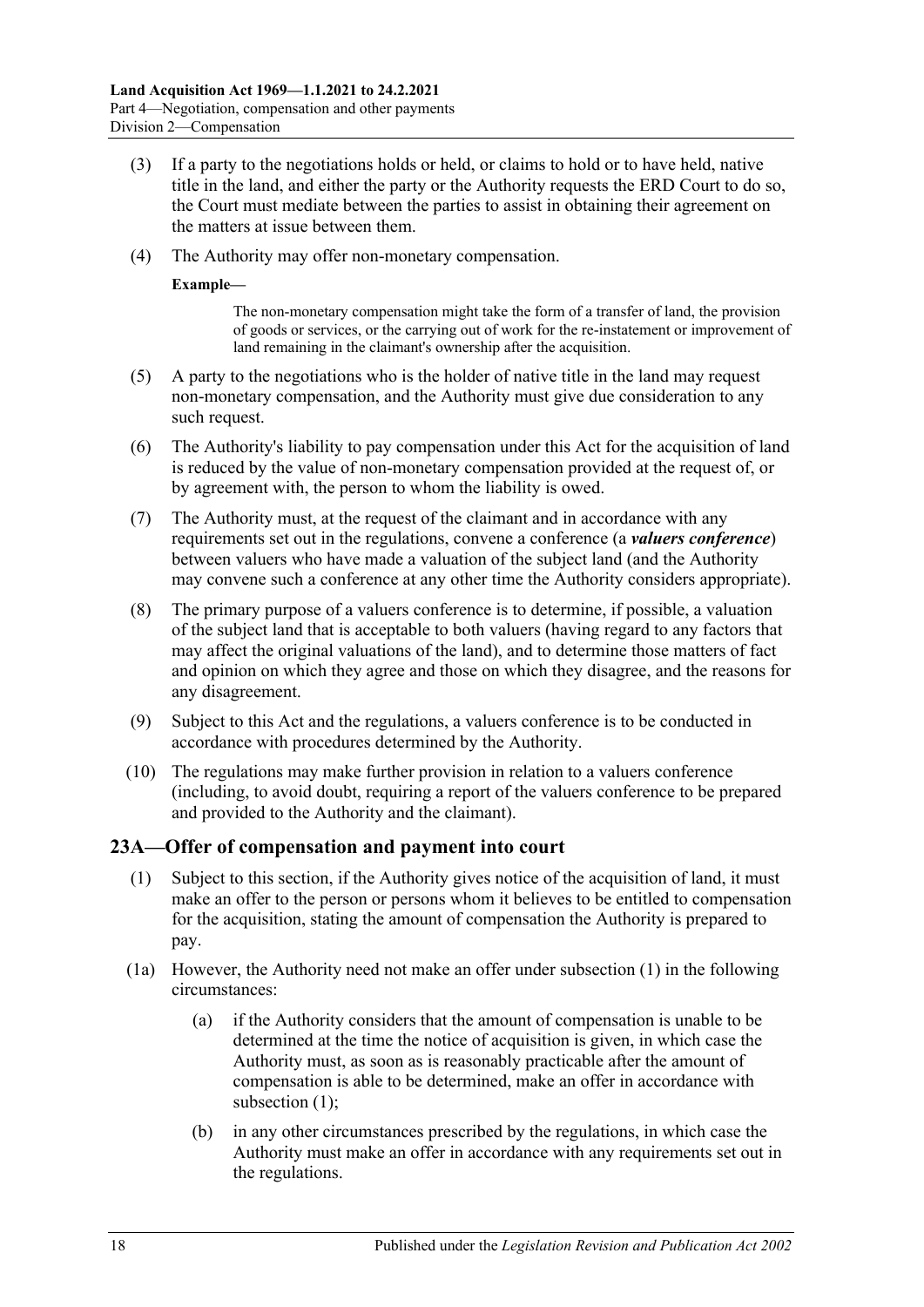- (2) The offer must (where appropriate) differentiate between, and quantify, the component of compensation representing the value of the acquired land and the component referable to disturbance or other compensable matters.
- (3) The Authority must, within seven days after making an offer of compensation, pay the amount offered into the Court.
- (3a) However, if the Authority has already paid an amount into the ERD Court under [Division 1](#page-12-2) in relation to the proposed acquisition, the Authority is required only to pay into the Court the amount (if any) by which the amount of the offer exceeds the amount already paid into the ERD Court.
- (4) Until compensation paid into Court under this section is applied by order of the Court, the money must be invested by the proper officer of the Court in an authorised trustee investment (bearing interest that compounds at intervals of one month or less) and the interest and other accretions accruing on the investment—
	- (a) must be paid to—
		- (i) the person who would, but for the acquisition of the land, have been entitled to the rents and profits of the land; or
		- (ii) a body constituted under the law of the State or the Commonwealth as trustee for the claimants to whom the compensation is offered; or
	- (b) must be dealt with in some other manner specified by the Court.
- <span id="page-18-1"></span>(5) In relation to an offer of compensation made under this section, the Authority may—
	- (a) if after making the offer the Authority becomes aware of information that negatively affects the value of the relevant land—apply to the Court for an order that the offer be decreased by a specified amount (and the Court may make such an order); or
	- (b) in any case—increase the offer by a specified amount by notice to the person or persons to whom the original offer was made.
- <span id="page-18-2"></span>(6) If an offer is decreased in accordance with [subsection](#page-18-1)  $(5)(a)$ , the Authority may apply to the Court for (and the Court may make) an order that the difference between the original offer and the decreased offer, together with any accrued interest, be paid to the Authority (whether by the claimant or the Registrar, as the case may be).
- (7) If an offer is increased in accordance with [subsection](#page-18-2) (5)(b), the difference between the original offer and the increased offer, together with any accrued interest—
	- (a) if the amount offered has been withdrawn by, or on behalf of, the claimant—may be paid directly to the claimant; or
	- (b) if the amount offered has not been withdrawn by, or on behalf of, the claimant—must be paid into the Court.

### <span id="page-18-0"></span>**23AB—Responding to an offer of compensation**

- (1) A person to whom an offer of compensation is made under [section](#page-17-0) 23A must respond to the offer in accordance with this section.
- (2) The response must—
	- (a) be made within the prescribed period; and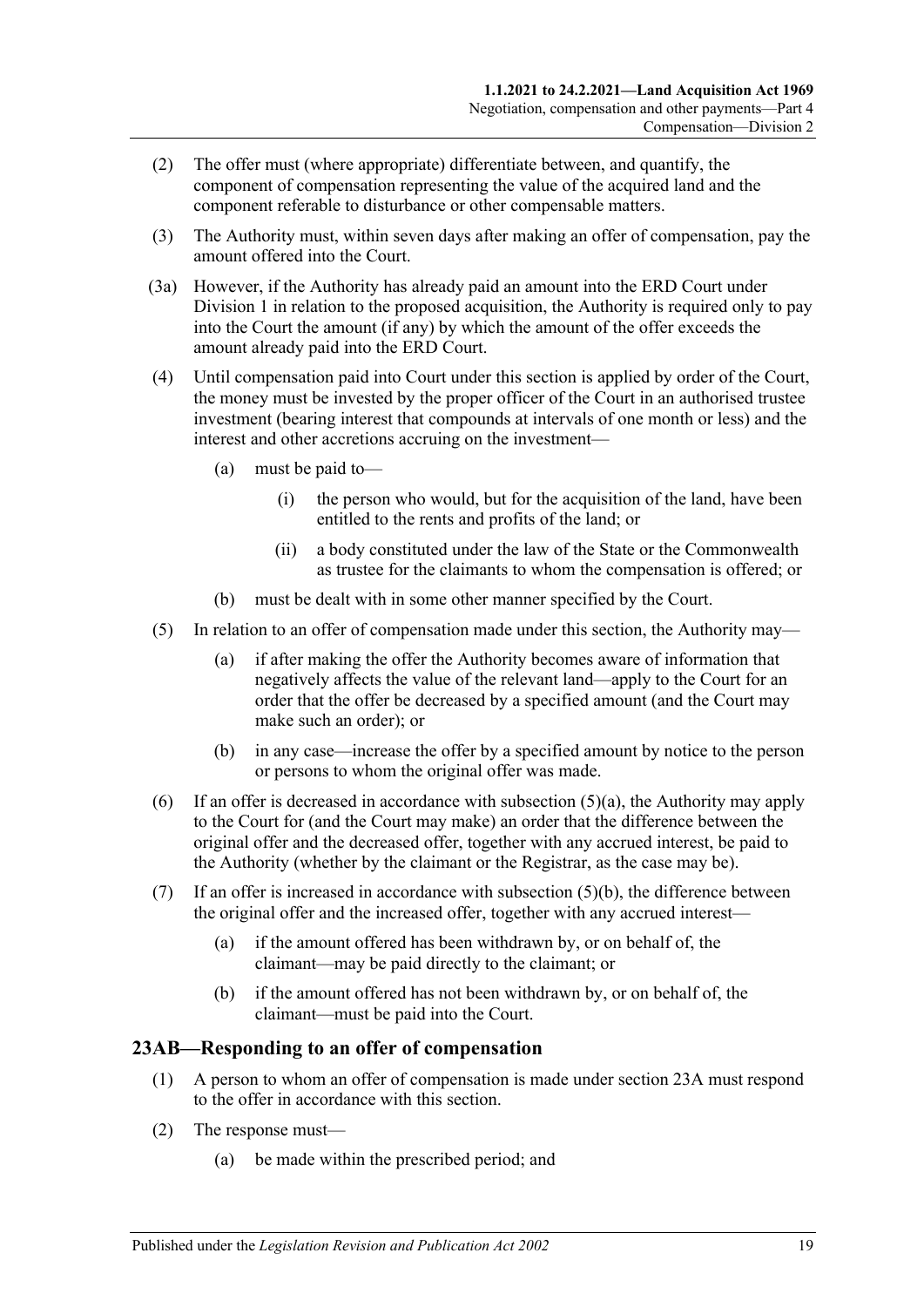- (b) be in writing; and
- (c) indicate whether the person accepts or rejects the offer; and
- (d) comply with any other requirements set out in the regulations.
- (3) A response must be made under this section whether or not an amount of money paid into the Court in relation to an acquisition has been withdrawn by, or on behalf of, the person to whom the offer is made.
- <span id="page-19-1"></span>(4) If a person does not respond in accordance with this section within the prescribed period, any money paid into the Court under [section](#page-17-0) 23A in respect of the relevant acquisition (being money that has not been withdrawn by, or on behalf of, the person) will, by force of this subsection, be paid to the Authority.
- (5) To avoid doubt, nothing in [subsection](#page-19-1) (4) affects an entitlement of a person to compensation in respect of an acquisition of land.
- (6) Money paid to the Authority under [subsection](#page-19-1) (4) will be taken not to accrue interest to which the person to whom the offer was made is entitled.
- (7) To avoid doubt, nothing in this section creates a contractual relationship between the Authority and the person to whom an offer is made.
- <span id="page-19-2"></span>(8) In this section—

*Authority* means the Authority who paid the relevant money into Court under [section](#page-17-0) 23A;

*prescribed period* means—

- (a) 6 months from the date of the offer of compensation; or
- (b) if the Authority, on the application of the person, specifies a longer period—that period.
- (9) A person who is aggrieved by a decision of the Authority to refuse to specify a longer period under [subsection](#page-19-2) (8) may refer the matter to the Court for review and, on the matter being so referred, the Court may make such orders as it considers necessary to resolve the matter.

### <span id="page-19-0"></span>**23AC—Reversion of compensation moneys**

- (1) This section applies to an amount or amounts of money paid into the Court under [section](#page-17-0) 23A (being an amount of money equal to the amount of compensation offered in respect of the acquisition of the relevant land).
- <span id="page-19-3"></span>(2) Subject to this section, money to which this section applies must be withdrawn by, or on behalf of, the claimant within 24 months after the money is paid into the Court.
- (3) If amounts of money to which this section applies are paid into the Court on different dates, the period referred to in [subsection](#page-19-3) (2) will be calculated from the latest date the money was paid into the Court.
- (4) The Authority must, not later than 30 days before the day on which money to which this section applies is to be paid to the Authority, give written notice to the claimant setting out—
	- (a) the effect of this section; and
	- (b) the date on which the money will be paid to the Authority; and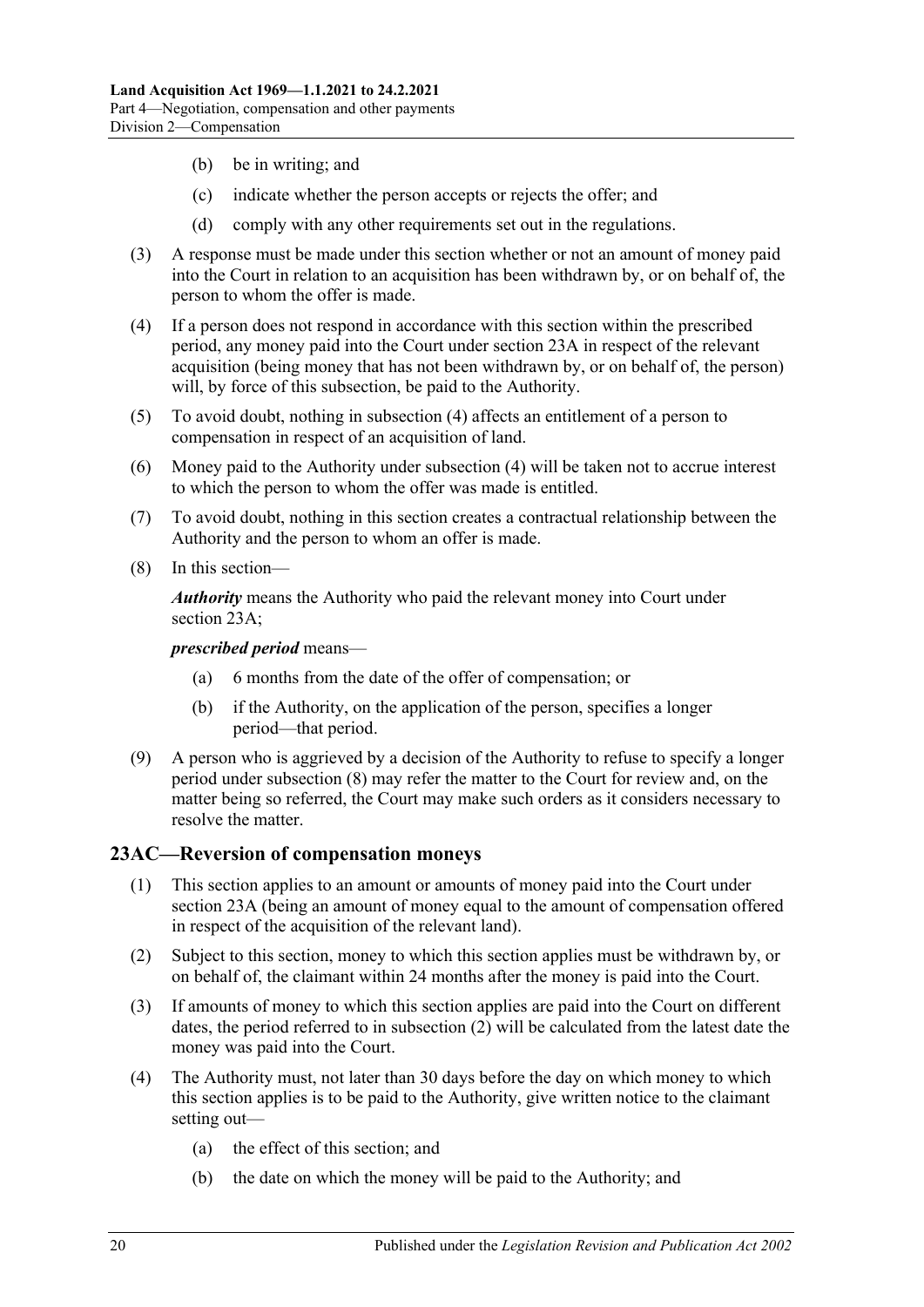- (c) any other information required by the regulations.
- <span id="page-20-2"></span>(5) If money to which this section applies is not withdrawn in accordance with [subsection](#page-19-3) (2), the money, together with any accrued interest, will, by force of this subsection, be paid to the Authority (however, nothing in this subsection affects an entitlement of the claimant to compensation in respect of the acquisition of the relevant land).
- (6) Money paid to the Authority pursuant to [subsection](#page-20-2) (5) will be taken not to accrue interest to which a claimant is entitled.
- (7) [Subsection](#page-19-3) (2) does not apply to such portion of money required to give effect to any orders under [section](#page-25-1) 26.
- (8) In this section—

*Authority* means the Authority who paid the relevant money into the Court under [section](#page-17-0) 23A.

#### <span id="page-20-0"></span>**23B—Agreement**

- (1) If agreement about compensation is reached by the negotiating parties, the Authority must file a copy of the agreement in the Court.
- (2) The Court may, on application by a party to an agreement filed in the Court under this section, make orders to give effect to the agreement.

#### <span id="page-20-1"></span>**23BA—Settlement conference**

- (1) The Authority—
	- (a) may, before referring a matter to Court under [section](#page-21-0) 23C; and
	- (b) must, on an application by a claimant under section [23C\(1a\),](#page-21-1)

convene a conference under this section (a *settlement conference*) in relation to the relevant matter.

- <span id="page-20-3"></span>(2) The following provisions apply in relation to a settlement conference:
	- (a) the Authority must appoint a conference coordinator to conduct the settlement conference;
	- (b) the conference coordinator must hold qualifications prescribed by the regulations;
	- (c) the conference coordinator must—
		- (i) fix a time and place for the settlement conference; and
		- (ii) advise the persons referred to in [paragraph](#page-21-2) (f) of the time and place of the settlement conference;
	- (d) the conference coordinator may, by notice in writing, give such directions as the coordinator considers necessary for the purposes of the settlement conference (including, to avoid doubt, directions to attend at the time and place fixed under [paragraph](#page-20-3) (c));
	- (e) the Authority and the claimant must provide to each other party any valuation reports in relation to the matter within the period specified by the conference coordinator;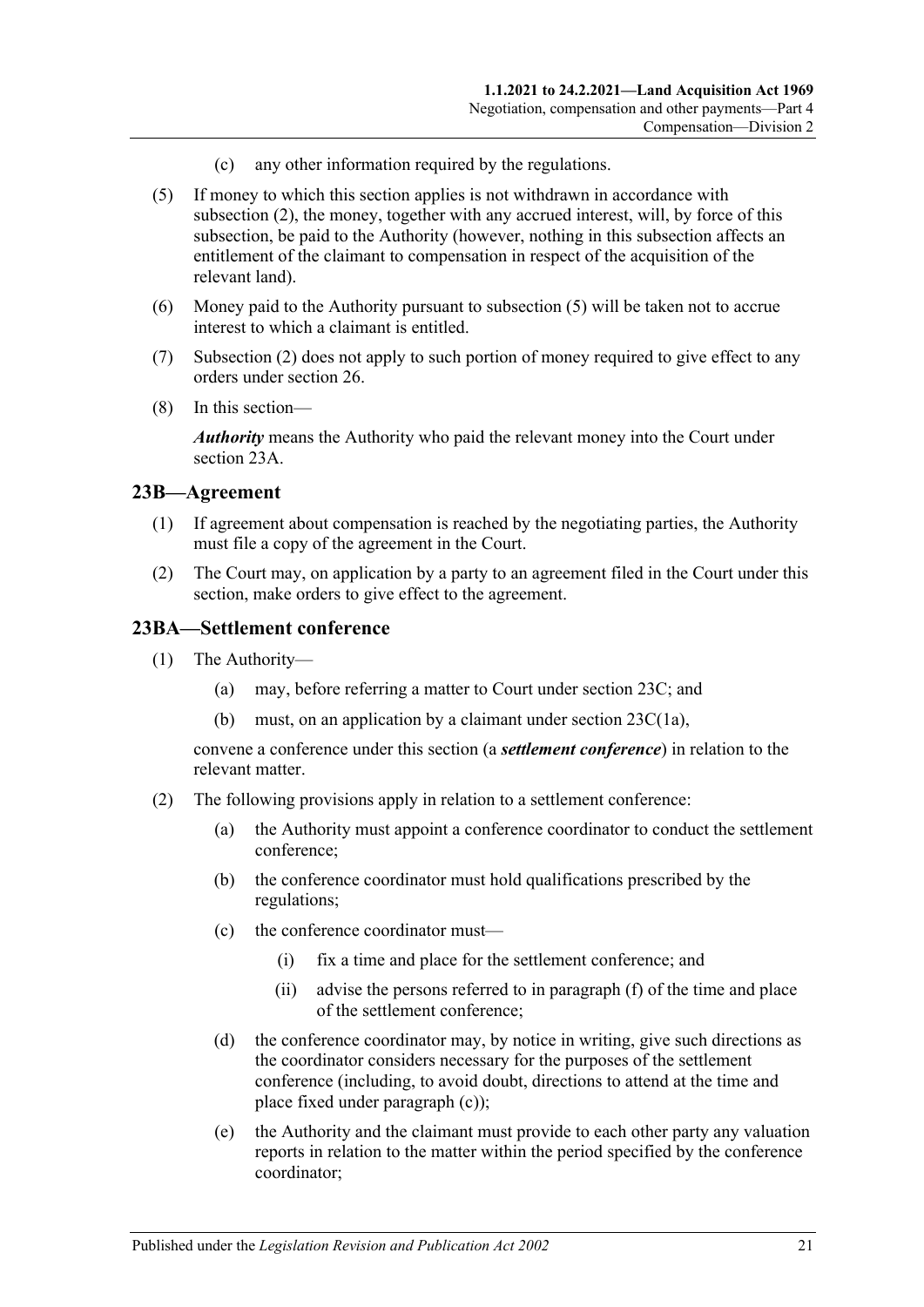- <span id="page-21-2"></span>(f) the following persons are entitled to attend a settlement conference:
	- (i) the conference coordinator;
	- (ii) a representative of the Authority;
	- (iii) the claimant and the claimant's legal representative (if any),

(however, nothing in this paragraph prevents other persons from attending the settlement conference);

- (g) the conference coordinator, and the settlement conference, must comply with any other requirements set out in the regulations.
- (3) Evidence of anything said or done in the course of a settlement conference is inadmissible in proceedings before a court (other than proceedings under section 36) except by consent of all parties to the proceedings.
- (4) The reasonable costs of a claimant in relation to a settlement conference (determined in accordance with the regulations) are to be met by the Authority.
- (5) A person who, without reasonable excuse, refuses or fails to comply with a direction of the conference coordinator under this section is guilty of an offence. Maximum penalty: \$2 500.

#### <span id="page-21-0"></span>**23C—Reference of matters into court**

- (1) The Authority or a claimant may refer a question arising in the course of negotiations into Court.
- <span id="page-21-1"></span>(1a) However, before referring a matter to Court under this section, a claimant must apply to the Authority to convene a settlement conference under [section](#page-20-1) 23BA, and take part in such a conference, in relation to the matter.
- (2) On the reference of a matter into the Court, the Court may—
	- (a) if of the opinion that the question should be the subject of further negotiation—adjourn the matter to allow further negotiation to take place; or
	- (b) make any order necessary to resolve the question.
- (3) In particular—
	- (a) if there is a dispute about whether the claimant is interested in the subject land, or the nature of the claimant's interest—the Court may, subject to [subsection](#page-22-1) (4), declare whether the claimant has an interest in the subject land and, if so, the nature of the interest; and
	- (b) the Court may make orders for compensation that the Court finds to be justified on the claim; and
	- (c) the Court may make other orders that may be just in the circumstances of the case.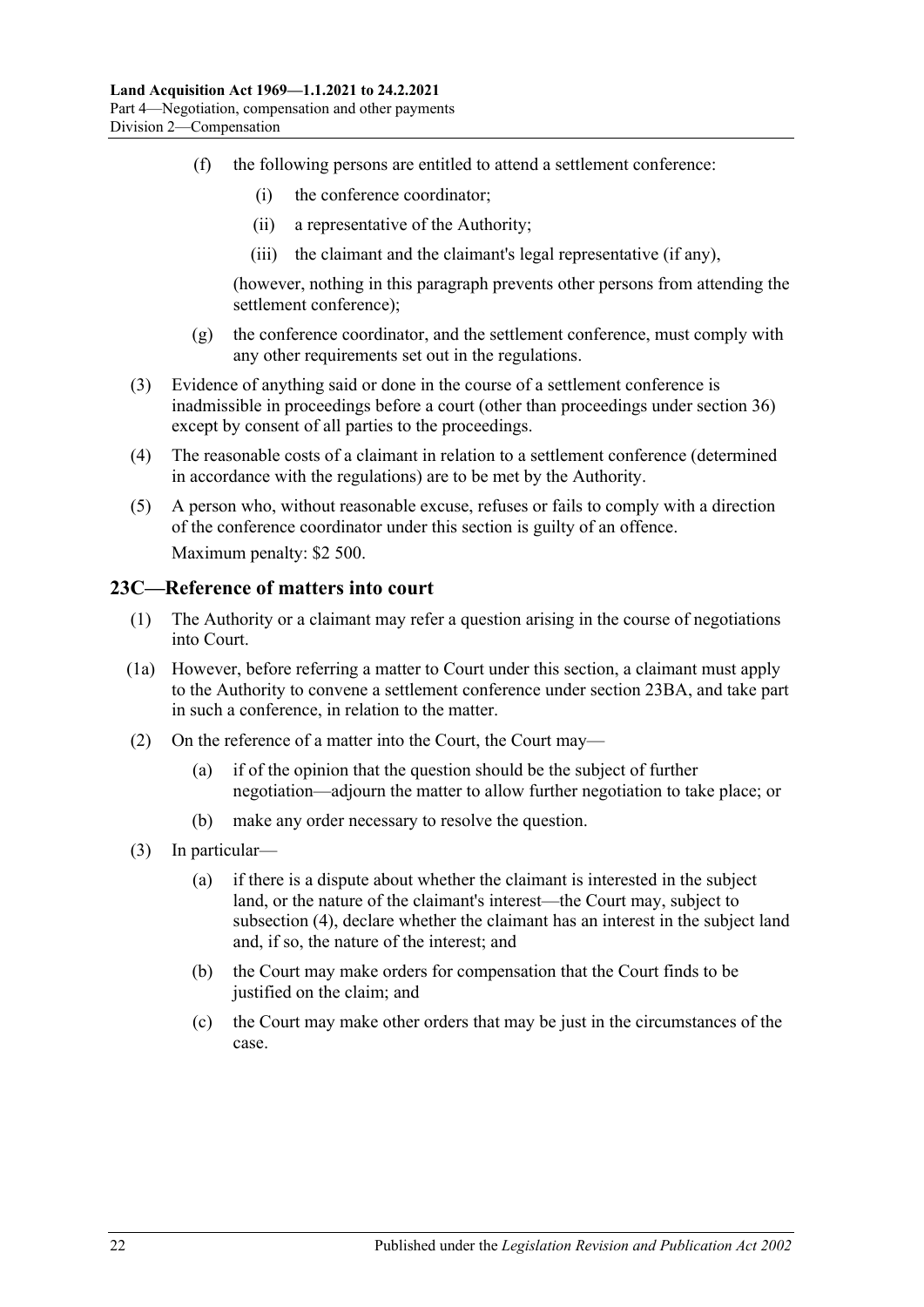- <span id="page-22-1"></span>(4) If a claimant claims compensation on the basis that native title exists or existed in the subject land but the existence of the native title has not been established by a native title declaration, the Court will not itself proceed to determine the native title question but—
	- (a) if the Authority does not dispute that native title exists or exists in the subject land as claimed—determine the claim for compensation on the basis that native title exists or existed as the claimant asserts; or
	- (b) if the claim to native title in the subject land is disputed—defer consideration of the matter—
		- (i) to allow the claimant a reasonable opportunity to make a native title claim under the appropriate law of the Commonwealth or the State; and
		- (ii) if a native title claim is made, to allow time for the resolution of the claim.
- (5) If a claimant fails to avail itself of an opportunity allowed under [subsection](#page-22-1) (4), the Court may reject the claim for compensation (but the rejection of a claim under this subsection does not preclude a further claim for compensation if the claimant's claim to hold native title in the subject land is later established).

## <span id="page-22-2"></span><span id="page-22-0"></span>**24—Entry into possession**

- (1) Subject to this section, if the Authority acquires an interest in land that confers a right of possession, the Authority must, as soon as is reasonably practicable after a notice of acquisition is published in relation to the land, give written notice to the occupier of the land of the date on which the Authority will enter into possession of the land (the *possession date*), being a date not less than 3 months after the date on which the notice of acquisition is published.
- (2) If the Authority acquires an interest in land consisting of an easement or other interest that does not confer a right of possession, the Authority must, as soon as is reasonably practicable after a notice of acquisition is published in relation to the land, give written notice to the occupier of the land of the date from which the Authority may enter onto the land.
- (3) If the relevant land is vacant at the time the notice of acquisition is published, the Authority may enter into possession from the date the notice is so published.
- (4) If an occupier of land to whom a notice was given under [subsection](#page-22-2) (1) ceases to occupy the land before the date specified in the notice, the Authority may enter into possession of the relevant land from the time the occupier ceases to occupy the land.
- (5) A notice under [subsection](#page-22-2) (1) may be varied to fix an earlier or later possession date on the application, or with the agreement, of the person to whom the notice was given.
- <span id="page-22-3"></span>(6) If an occupier to whom a notice under [subsection](#page-22-2) (1) is given remains in occupation of the relevant land after the possession date, the occupier will be taken to occupy the land pursuant to a tenancy, the terms and conditions of which are as determined by the Authority from time to time.
- (7) The terms and conditions determined by the Authority under [subsection](#page-22-3) (6) must—
	- (a) fix the amount of rent payable to the Authority in relation to the tenancy (not exceeding a reasonable market rate); and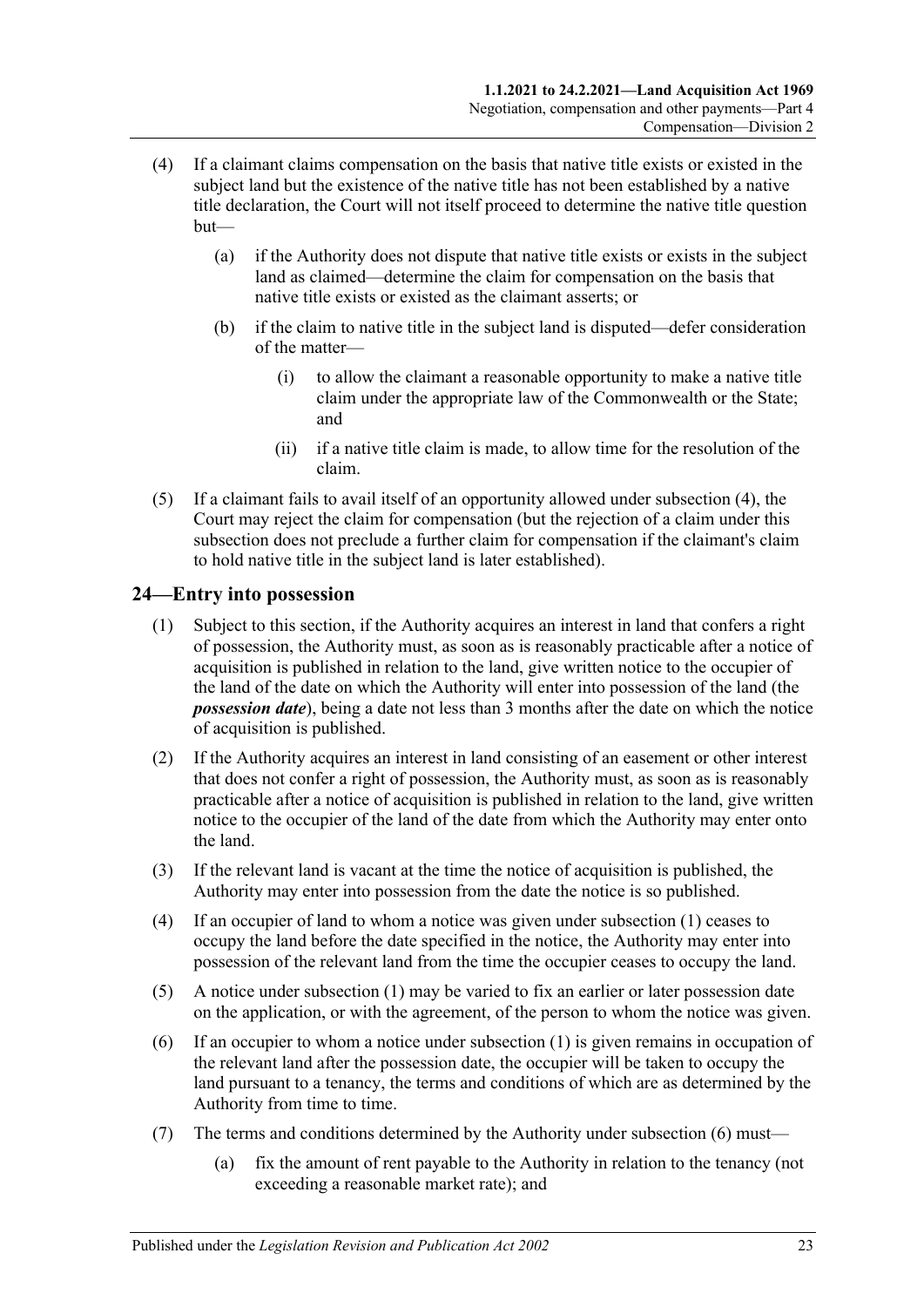- (b) comply with any requirements set out in the regulations.
- (8) The Authority or a person to whom a notice is given under [subsection](#page-22-2) (1) may refer 1 or more of the following matters into the Court:
	- (a) a refusal by the Authority to fix a later possession date;
	- (b) a matter relating to the amount of rent payable in relation to the relevant tenancy;
	- (c) a matter relating to any other term or condition of the relevant tenancy determined under [subsection](#page-22-3) (6).
- (9) On the reference of a matter into the Court, the Court may—
	- (a) if of the opinion that the question should be the subject of further negotiation—adjourn the matter to allow further negotiation to take place; or
	- (b) make such orders as the Court considers appropriate to resolve the matter (including, to avoid doubt, orders fixing the amount of rent payable in relation to the relevant tenancy).
- (10) The Authority may enter into possession of the relevant land on or after the possession date despite the commencement of proceedings under this section.
- (11) Without limiting the ways in which the Authority may recover rent owed to the Authority, the Authority may deduct rent owed by a person to the Authority under this section from compensation payable to the person under this Act.
- (12) Despite any other Act or law, the Authority is not liable for injury, damage or loss occurring on, or in relation to, land acquired under this Act prior to the Authority entering into possession of the land.

## <span id="page-23-0"></span>**24A—Court orders in relation to entry into possession etc**

- (1) The Authority may apply to the Court for 1 or more of the following orders:
	- (a) if the Authority is entitled to enter into possession of land acquired under this Act—an order that a person be ejected from that land;
	- (b) an order that a person who owes rent to the Authority under [section](#page-22-0) 24 pay the rent owed to the Authority;
	- (c) such other orders as the Authority considers appropriate.
- (2) The Court may, on an application under this section, make such orders as it considers appropriate.

### <span id="page-23-3"></span><span id="page-23-1"></span>**25—Principles of compensation**

- <span id="page-23-2"></span>(1) The compensation payable under this Act in respect of the acquisition of land shall be determined according to the following principles:
	- (a) the compensation payable to a claimant shall be such as adequately to compensate him for any loss that he has suffered by reason of the acquisition of the land; and
	- (b) in assessing the amount referred to in [paragraph](#page-23-2) (a) of this section consideration may be given to—
		- (i) the actual value of the subject land; and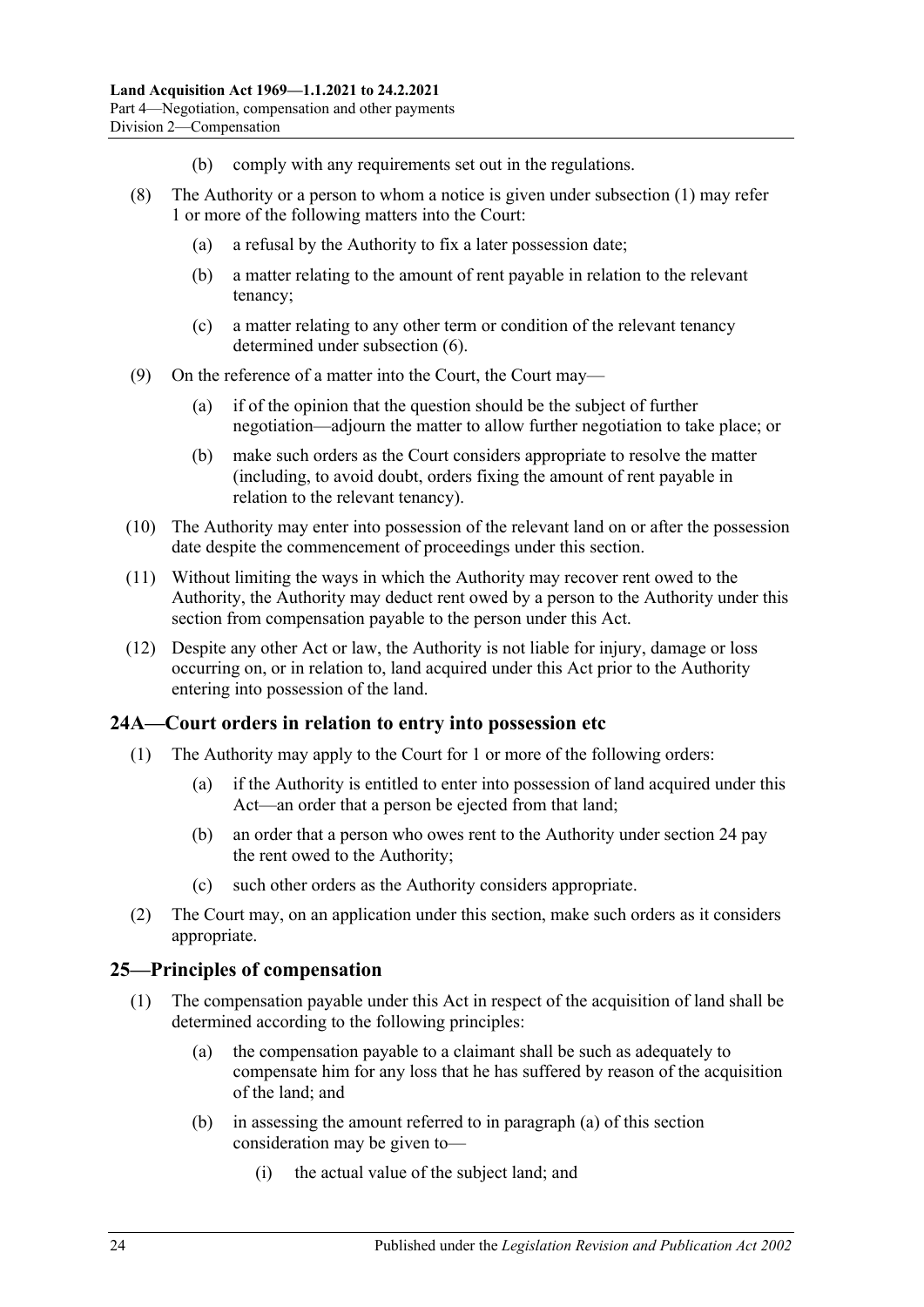- (ii) the loss occasioned by reason of severance, disturbance or injurious affection; and
- (c) compensation shall be fixed as at the date of acquisition of the land; and
- (d) where the claimant's interest in the subject land was liable to expire or be determined, any reasonable prospect of renewal or continuation of the interest must be taken into account; and
- (e) any special suitability or adaptability of the land for any purpose shall not be taken into account if it could be applied to that purpose in pursuance only of statute, or if the suitability or adaptability is peculiar to the purposes or requirements of a particular person or of any Governmental or local governing authority but any *bona fide* offer to acquire the land made before the passing of the special Act shall be taken into account; and
- (f) where the value of the land is enhanced by reason of its use, or the use of any premises on the land, in a manner that may be restrained by any court, or is contrary to law, or is detrimental to the health of any persons, the amount of that enhancement shall not be taken into account; and
- (g) no allowance shall be made on account of the fact that the acquisition is effected without the consent, or against the will, of any person; and
- (h) no allowance shall be made for any enhancement or diminution in the value of the land in consequence of—
	- (a) the passing of the special Act; or
	- (b) the acquisition under this Act of any other land; or
	- (c) any proposed or expected development of the land after its acquisition; and
- (i) where the land is, and but for acquisition would continue to be, devoted to a particular purpose, and there is no general demand or market for land devoted to that purpose, the compensation may, if reinstatement in some other place is *bona fide* intended, be assessed on the basis of the reasonable cost of equivalent reinstatement; and
- (j) allowance shall be made in favour of the Authority for any enhancement in value of land adjoining the subject land in which the claimant is interested by reason of development of the land after its acquisition, but in no case shall the claimant be liable to make any payment to the Authority in respect of such enhancement in value; and
- (k) where a notice of intention to acquire land has been served upon a person interested in the land, any sales, transactions, arrangements, licences or approvals effected or obtained with respect to the land, and any improvements to the land effected, after service of the notice, shall not be taken into account unless it is proved that they were effected or obtained *bona fide*.
- <span id="page-24-0"></span>(2) The reference to *loss* in [subsection](#page-23-2)  $(1)(a)$  extends, in the case of acquisition of native title, to diminution, impairment or other adverse effect on native title that results or will result from the acquisition project.<sup>1</sup>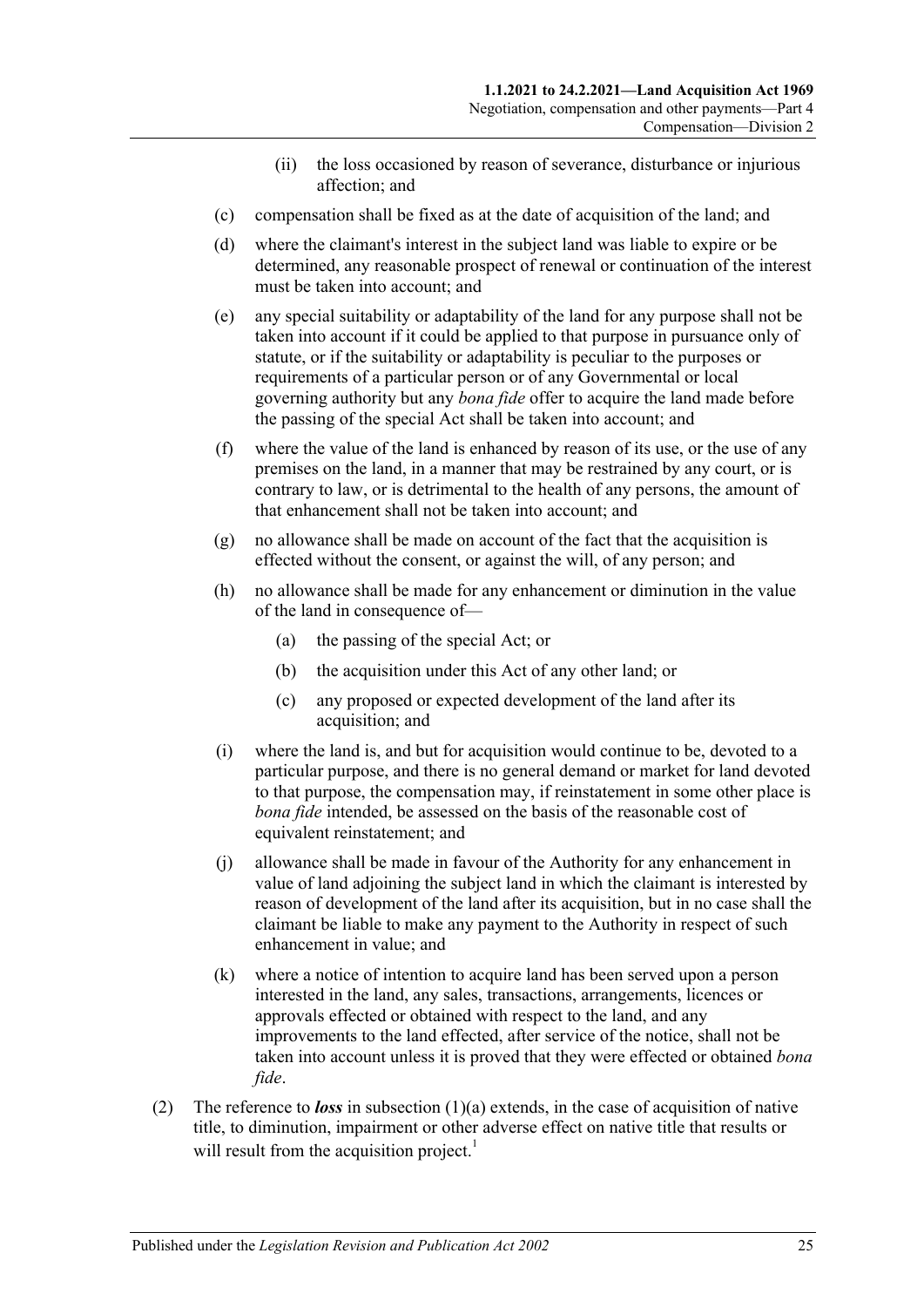- (3) Subject to [subsections](#page-23-3) (1) and [\(2\),](#page-24-0) the total compensation payable for the acquisition of native title must not exceed the amount that would be payable for the acquisition of an estate in fee simple in the relevant land.
- (4) A reference in this section to a claimant is limited to a claimant who is entitled to compensation.<sup>2</sup>

#### **Notes—**

- 1 Compare section 51(1) of the *Native Title Act 1993* (Cwth).
- 2 See [section](#page-16-4) 22B.

### <span id="page-25-0"></span>**25A—Solatium**

- (1) The Authority may increase the amount of compensation payable to a person in relation to the acquisition of land by the prescribed amount by way of solatium if—
	- (a) at the time the notice of intention to acquire land was given in relation to the land, the person was an owner and occupier of the land; and
	- (b) as a result of the acquisition of the land, the person's principal place of residence was acquired.
- (2) A payment of solatium under this section is to be made on final resolution of the amount of compensation payable under this Act in respect of the acquisition of the relevant land.
- (3) Despite any other provision of this Act, or any other Act or law, no interest is payable in relation to a payment of solatium under this section.
- (4) In this section—

#### *prescribed amount* means—

- (a) 10% of the market value of the land; or
- $(b)$
- (i) if the regulations prescribe an amount for the purposes of this paragraph—that amount; or
- (ii) if the regulations do not prescribe an amount for the purposes of this paragraph—\$50 000,

whichever is the lesser amount.

#### <span id="page-25-1"></span>**26—Application of compensation**

The Court may by order direct that any moneys paid into Court, or compensation ordered, under this Act be applied—

- (a) in the purchase, redemption or discharge of any tax, debt, mortgage or encumbrance affecting the subject land; or
- (b) in the purchase of other land or securities to be conveyed or settled upon or towards the same uses, trusts or purposes as the subject land; or
- (c) in removing or replacing any buildings or substituting others in their stead, in such manner as the Court may direct; or
- (d) in payment to any persons absolutely entitled to the moneys, or in the case of incapacity or disability to their trustees or guardians; or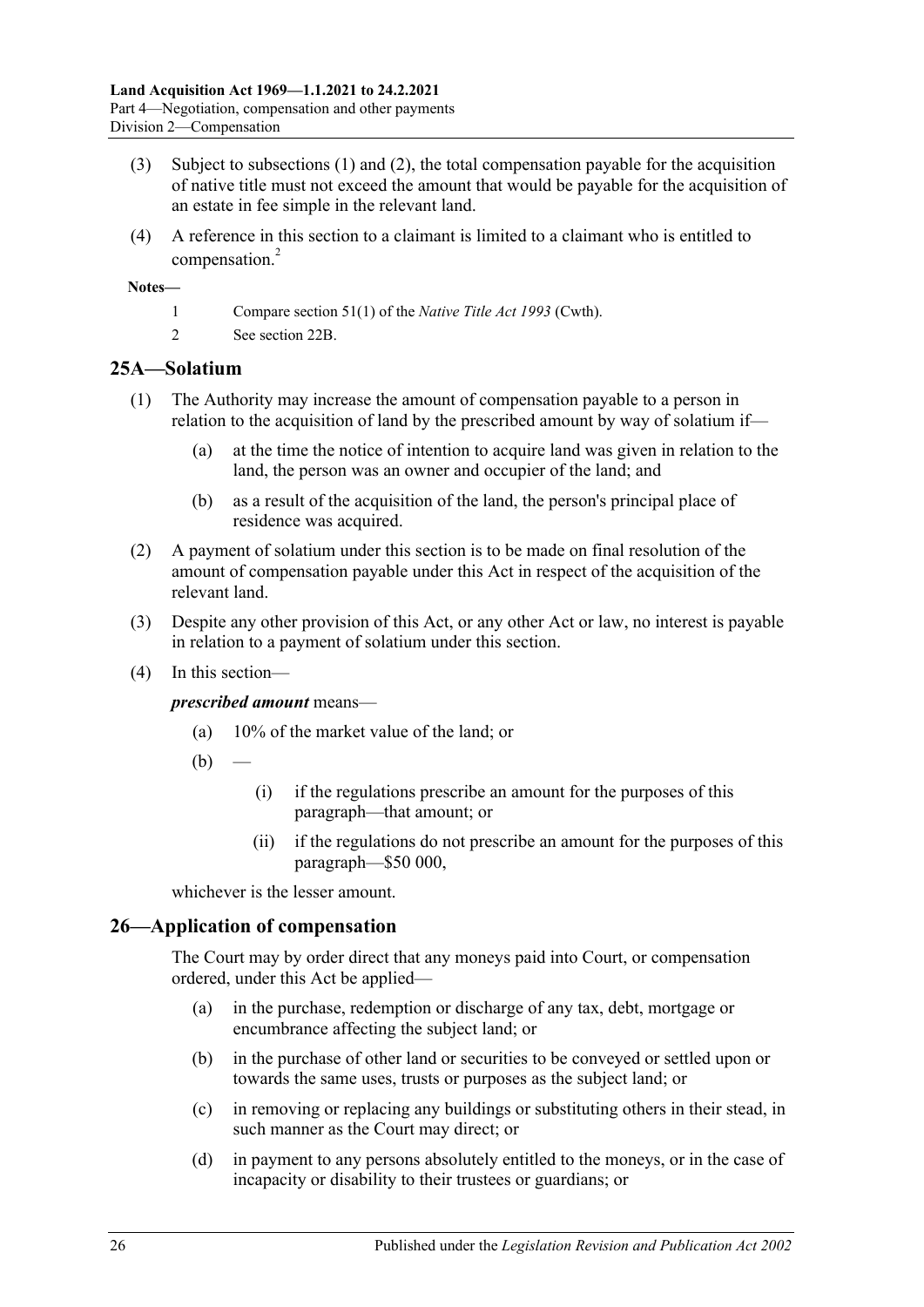(e) in such other manner as the Court thinks fit.

## <span id="page-26-0"></span>**Division 3—Direct payments of compensation**

### <span id="page-26-1"></span>**26A—Payments of compensation under prescribed amount may be made directly to claimant**

- (1) Despite any other provision of this Act, a payment of compensation under this Act not exceeding the prescribed amount may be paid directly to the claimant in a manner determined by the Authority.
- (2) The regulations may make further provision in relation to payments under this section (including, to avoid doubt, limiting the circumstances in which such payments can be made).

## <span id="page-26-2"></span>**Division 4—Other payments**

### <span id="page-26-5"></span><span id="page-26-3"></span>**26B—Payments relating to professional costs**

- (1) The Authority may pay a prescribed person an amount (not exceeding the prescribed amount) towards payment of professional costs relating to an acquisition, or a proposed acquisition.
- (2) However, nothing in this section authorises the Authority to make more than 1 payment under this section in relation to a particular acquisition or proposed acquisition.
- (3) Nothing in [subsection](#page-26-5) (1) affects any other amount payable by the Authority in relation to professional costs (however, any amount paid to a person under this section is to be taken into account in determining any other amount payable in relation to professional costs).
- (4) In this section—

#### *prescribed person* means—

- (a) a person who is an owner of the fee simple in the land in relation to which a notice of intention to acquire land is given; or
- (b) any other person prescribed by the regulations;

#### *professional costs* means—

- (a) legal costs; and
- (b) valuation costs; and
- (c) any other costs prescribed by the regulations.

### <span id="page-26-6"></span><span id="page-26-4"></span>**26C—Payments to residential tenants**

- (1) The Authority may, after a notice of intention to acquire land is given to a person who is a residential tenant of land, but before the relevant land is acquired, pay the person an amount (not exceeding the prescribed amount) towards payment of the person's relocation costs.
- (2) If a residential tenant accepts a payment under [subsection](#page-26-6) (1), no further compensation or other payment is payable to them under this Act in relation to their interest as a residential tenant of the relevant land.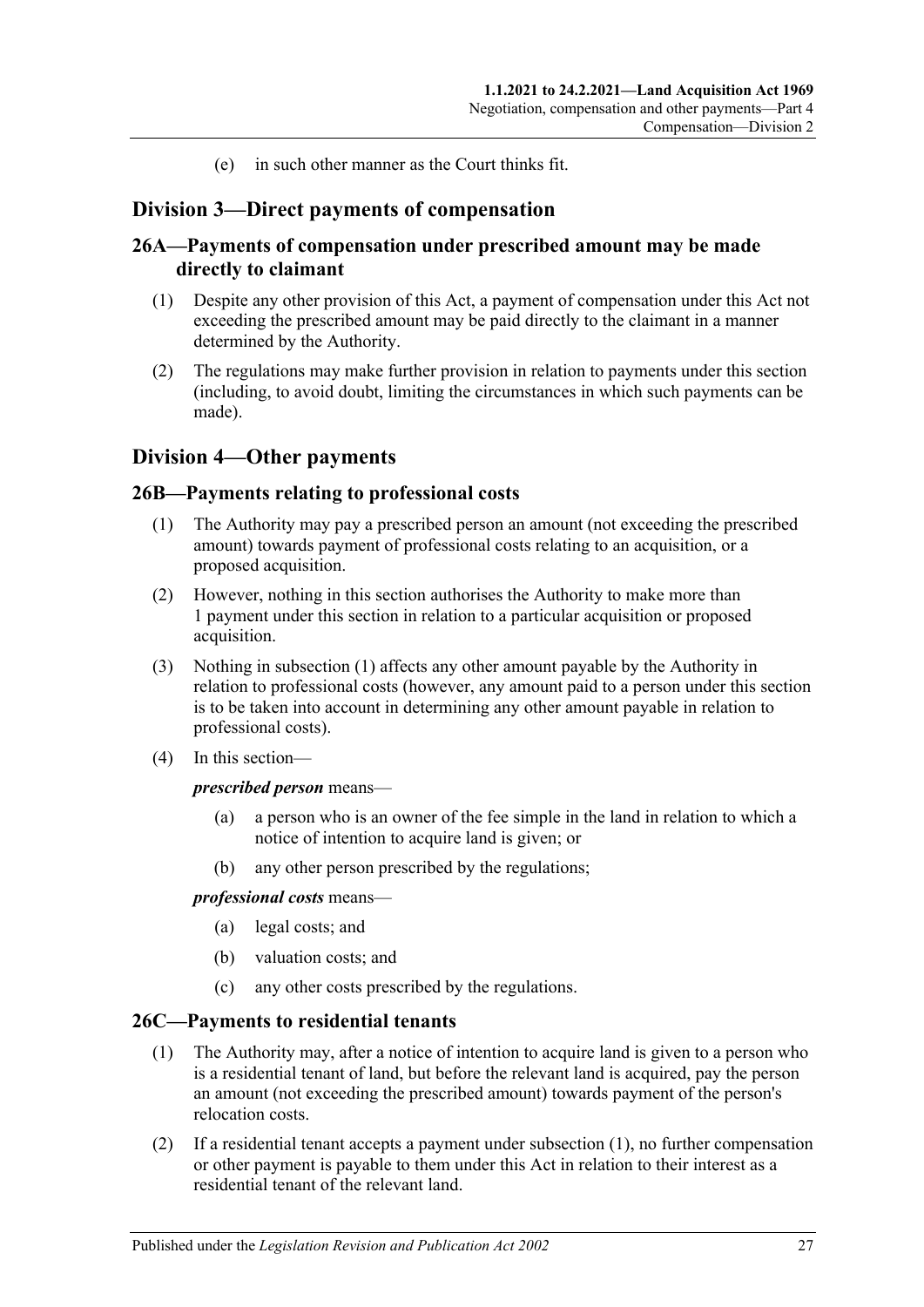- (3) A payment under this section may be conditional or unconditional.
- (4) The Authority may vary or revoke a condition of a payment under this section.
- (5) If a person, without reasonable excuse, refuses or fails to comply with a condition of a payment under this section, the payment will, by force of this subsection, become a debt owing to the Authority.

## <span id="page-27-0"></span>**26D—Payment of transfer costs**

- (1) This section applies in circumstances where—
	- (a) the Authority has acquired land under this Act (being the whole of the fee simple land contained in a particular certificate of title); and
	- (b) a person who was an owner of the land so acquired has, within the prescribed period, purchased other land (the *replacement land*) to replace the acquired land; and
	- (c) the replacement land satisfies any requirements set out in the regulations for the purposes of this paragraph.
- <span id="page-27-3"></span>(2) The Authority may, on application under this section or on its own motion, and in accordance with any requirements set out in the regulations, pay the prescribed transfer costs of a person in relation to the purchase of replacement land.
- (3) An application under [subsection](#page-27-3) (2) must—
	- (a) be in a manner and form determined by the Authority; and
	- (b) be made within 24 months after the relevant land is acquired under this Act (or such longer period as may be specified by the Authority); and
	- (c) be accompanied by such documents or information as may be specified by the Authority.
- (4) The regulations may make further provision in relation to payments under this section.
- (5) In this section—

*prescribed transfer costs*, in relation to the purchase of replacement land, means the sum of the following costs payable in relation to the purchase or transfer of the replacement land:

- (a) stamp duty payable under the *[Stamp Duties Act](http://www.legislation.sa.gov.au/index.aspx?action=legref&type=act&legtitle=Stamp%20Duties%20Act%201923) 1923*;
- (b) registration fees payable to the Registrar-General under the *[Real Property](http://www.legislation.sa.gov.au/index.aspx?action=legref&type=act&legtitle=Real%20Property%20Act%201886)  Act [1886](http://www.legislation.sa.gov.au/index.aspx?action=legref&type=act&legtitle=Real%20Property%20Act%201886)*;
- (c) any other costs, or costs of a kind, prescribed by the regulations,

but, to avoid doubt, does not include an amount payable by way of capital gains tax.

# <span id="page-27-1"></span>**Part 4A—Special provisions relating to acquisition of underground land**

## <span id="page-27-2"></span>**26DA—Application of Part to native title**

(1) The provisions of this Part do not apply to an acquisition of underground land in which native title exists.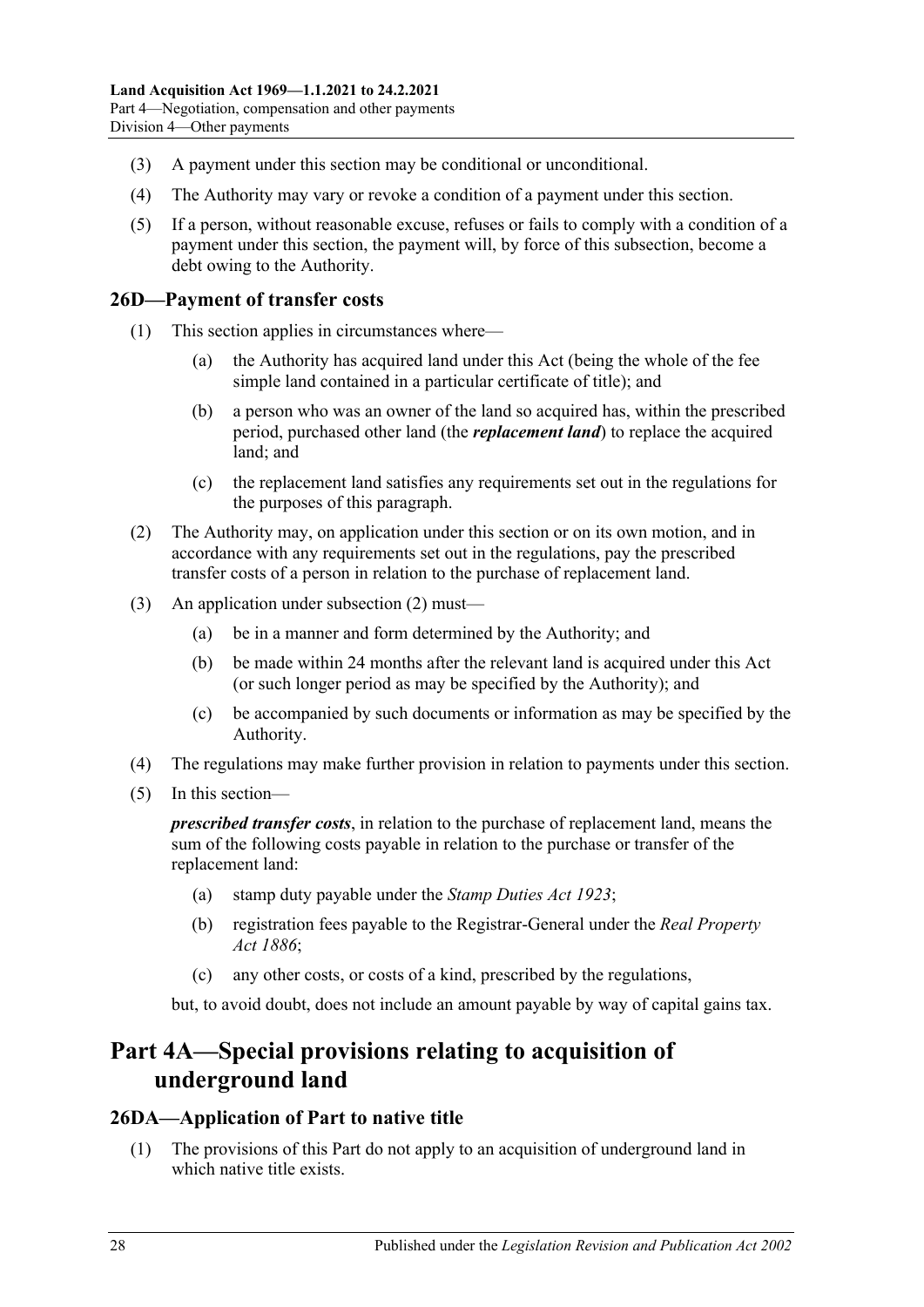(2) To avoid doubt, an acquisition of native title in underground land may only proceed in accordance with [Part 4 Division 1.](#page-12-2)

### <span id="page-28-0"></span>**26E—Application of Act to acquisition of underground land**

The following provisions of this Act do not apply to the acquisition of underground land under this Part:

- (a) [Part 2;](#page-4-3)
- (b) [Part 3](#page-10-0) (other than section 17);
- (c) [Part 4 Division 2.](#page-16-3)

## <span id="page-28-1"></span>**26EA—Special provisions applying where acquisition of underground land for certain tunnel construction**

- <span id="page-28-3"></span>(1) Despite any other provision of this Act, a special Act or any other Act or law, the following provisions apply to a proposed acquisition of underground land under this Part where the land is to be acquired for a purpose related to the construction of a tunnel (however described) to be constructed less than 10 metres below the surface of the underground land:
	- (a) the Authority must prepare and submit a report to the Public Works Committee of the Parliament in respect of the proposed acquisition and tunnel construction (and the function of inquiring into and making recommendations will, for the purposes of the *[Parliamentary Committees Act](http://www.legislation.sa.gov.au/index.aspx?action=legref&type=act&legtitle=Parliamentary%20Committees%20Act%201991) 1991*, be taken to be imposed on the Committee under this Act);
	- (b) the report under [paragraph](#page-28-3) (a) must be accompanied by—
		- (i) an engineers' report prepared in accordance with any requirements set out in the regulations; and
		- (ii) such other information as may be required by the Public Works Committee,

<span id="page-28-4"></span>and must comply with any other requirements under the regulations;

- <span id="page-28-5"></span>(c) a dilapidation report in respect of any premises on surface land under which the underground land is located must be prepared in accordance with any requirements set out in the regulations.
- <span id="page-28-6"></span>(2) The Authority or a person authorised in writing by the Authority may, for the purpose of preparing a report under [subsection](#page-28-3)  $(1)(a)$ ,  $(b)$  or  $(c)$ —
	- (a) exercise a power referred to in [section](#page-31-1) 27 or the relevant special Act; and
	- (b) take such other action as may be reasonably necessary for the preparation of the report.
- (3) [Subsection](#page-28-6) (2) is in addition to, and does not derogate from, [section](#page-31-1) 27 or any other provision of this Act or a special Act.
- (4) Nothing in this section prevents an Authority from acquiring land under [Part 3.](#page-10-0)

### <span id="page-28-2"></span>**26F—Acquisition of underground land**

(1) The Authority may, at any time, publish a notice of acquisition of underground land in the Gazette.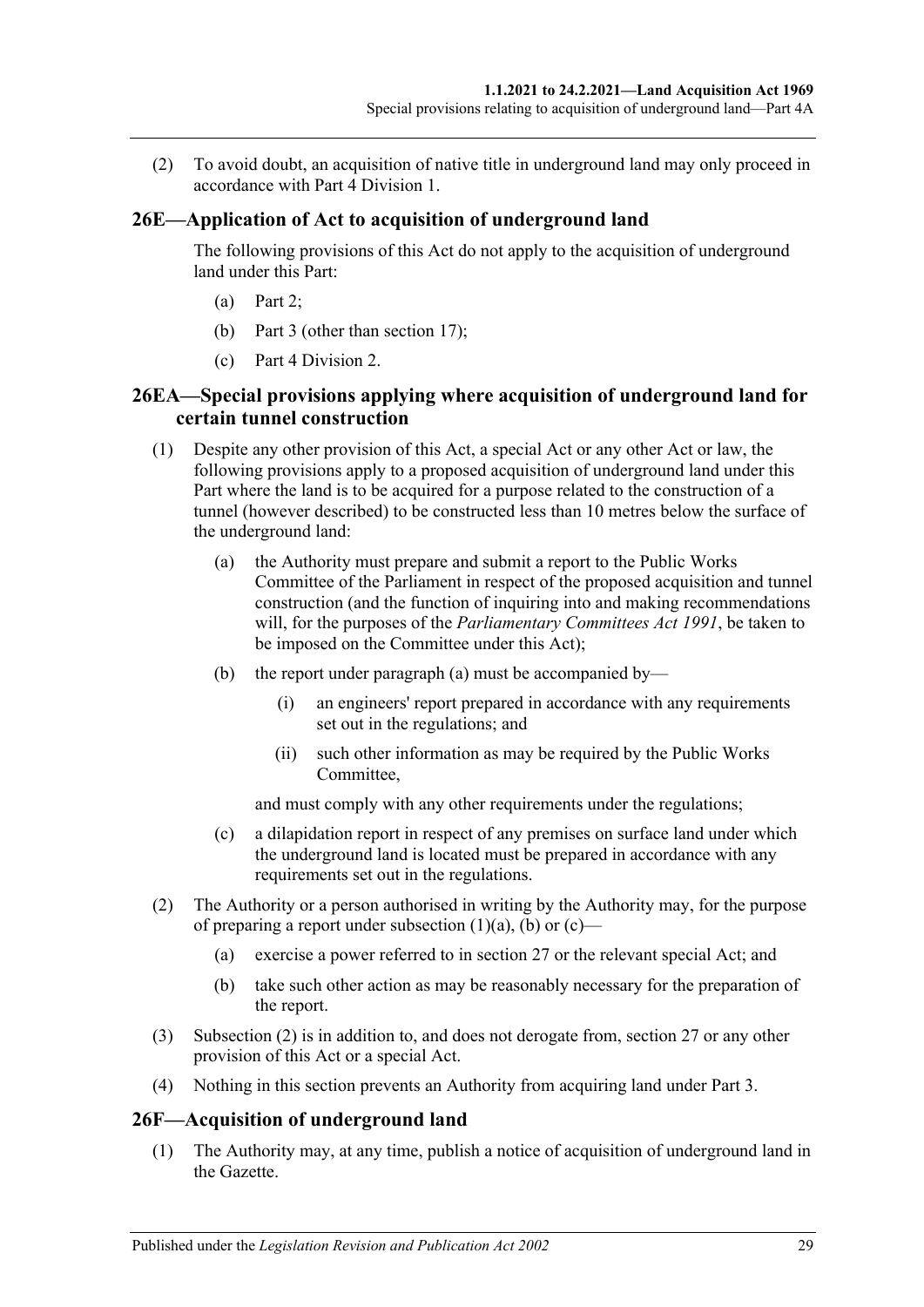- <span id="page-29-2"></span>(2) On publication of a notice of acquisition of underground land under this section—
	- (a) the underground land specified in the notice vests in the Authority to the extent of the interest specified; and
	- (b) any mortgage, charge, encumbrance, trust or other interest affecting the land is discharged; and
	- (c) if a residual interest in the underground land remains after the acquisition, the interest is modified to the extent required by the acquisition.
- (3) The Authority will enter into possession of underground land in relation to which a notice of acquisition of underground land is published under this section—
	- (a) if a date is specified in the notice—on that date; or
	- (b) if a date is not specified in the notice—on the date the notice is published.
- (4) The Authority must, as soon as is reasonably practicable after a notice of acquisition of underground land is published, give notice of that fact to the person who was the owner of the relevant land immediately before the land was acquired.
- (5) Except as is provided by [section](#page-29-1) 26H, and despite any other Act or law, no compensation is payable in relation to an acquisition of underground land under this section (including, to avoid doubt, in relation to the discharge or modification of an interest or right under [subsection](#page-29-2) (2)).

#### <span id="page-29-3"></span><span id="page-29-0"></span>**26G—Obligation to notify Authority of other interest in underground land**

- (1) If the Authority has acquired, or is proposing to acquire, underground land under [section](#page-28-2) 26F, the Authority may, by notice in writing, require a person from whom the land was, or is to be, acquired to notify the Authority within the period specified in the notice of—
	- (a) any person who, to the person's knowledge, has an interest in the land, or who had an interest in the land immediately before the acquisition, and the nature of that person's interest (including, to avoid doubt, the person to whom the notice is given); and
	- (b) the existence of any well, bore or other infrastructure located within the underground land, or on surface land under which the underground land is located, and any entitlement (whether of the person or otherwise) that exists to take water by means of that infrastructure; and
	- (c) such other information as may be specified by the Authority in the written notice.
- (2) A person who, without reasonable excuse, refuses or fails to comply with [subsection](#page-29-3) (1) is guilty of an offence. Maximum penalty: \$5 000.

## <span id="page-29-1"></span>**26H—Limited entitlement to compensation where certain water infrastructure or rights affected**

- (1) Subject to this section, a person (the *interest holder*) who—
	- (a) holds a prescribed interest in underground land; and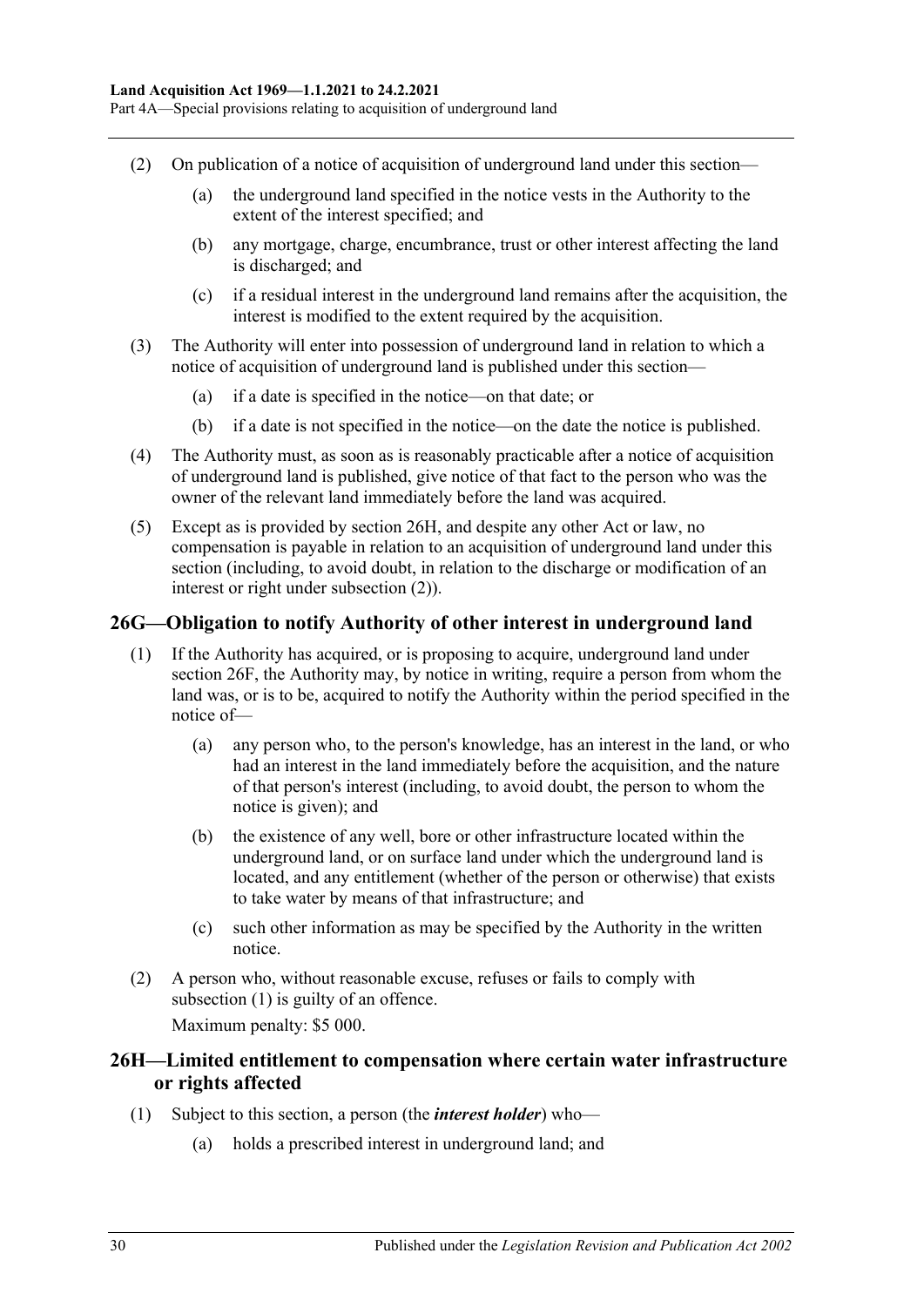(b) notifies the Authority of the prescribed interest in accordance with [section](#page-29-0) 26G.

is, on an application under this section, entitled to compensation in relation to the acquisition of the underground land to the extent that the acquisition—

- (c) involves the acquisition of the prescribed interest; or
- (d) results in the discharge of the prescribed interest; or
- (e) results in the interest holder being unable to take water by means of, or pursuant to, the prescribed interest.
- (2) An application under this section—
	- (a) must be made within 6 months after publication of a notice of acquisition in relation to the relevant underground land; and
	- (b) must be made in a manner and form determined by the Authority; and
	- (c) must be accompanied by such information or documents as may reasonably be required by the Authority; and
	- (d) must comply with any other requirements set out in the regulations.
- (3) On receiving an application under this section, the Authority must assess the application and must make a written offer of compensation (not exceeding the prescribed amount) to the interest holder.
- (4) The following provisions apply in relation to the payment of compensation under this section:
	- (a) the Authority and the interest holder must negotiate in good faith in relation to the compensation;
	- (b) the Authority may offer non-monetary compensation to the interest holder (including, to avoid doubt, compensation consisting of relocation of any infrastructure affected by the acquisition);
	- (c) the Authority's liability to pay compensation under this section is reduced by the value of any non-monetary compensation provided at the request of, or by agreement with, the interest holder;
	- (d) the amount of compensation payable under this section is to be determined on the basis that the interest holder is to be compensated for loss occasioned by reason of disturbance (and regard is to be had to such of the principles set out in [section](#page-23-1) 25 as may be relevant to such a loss);
	- (e) the Authority or the interest holder may refer a question arising in the course of negotiations into Court (and the matter may be dealt with as if it had been a matter referred into Court under [section](#page-21-0) 23C);
	- (f) compensation under this section may be paid directly to the interest holder in a manner determined by the Authority;
	- (g) the payment of compensation must comply with any other requirements set out in the regulations.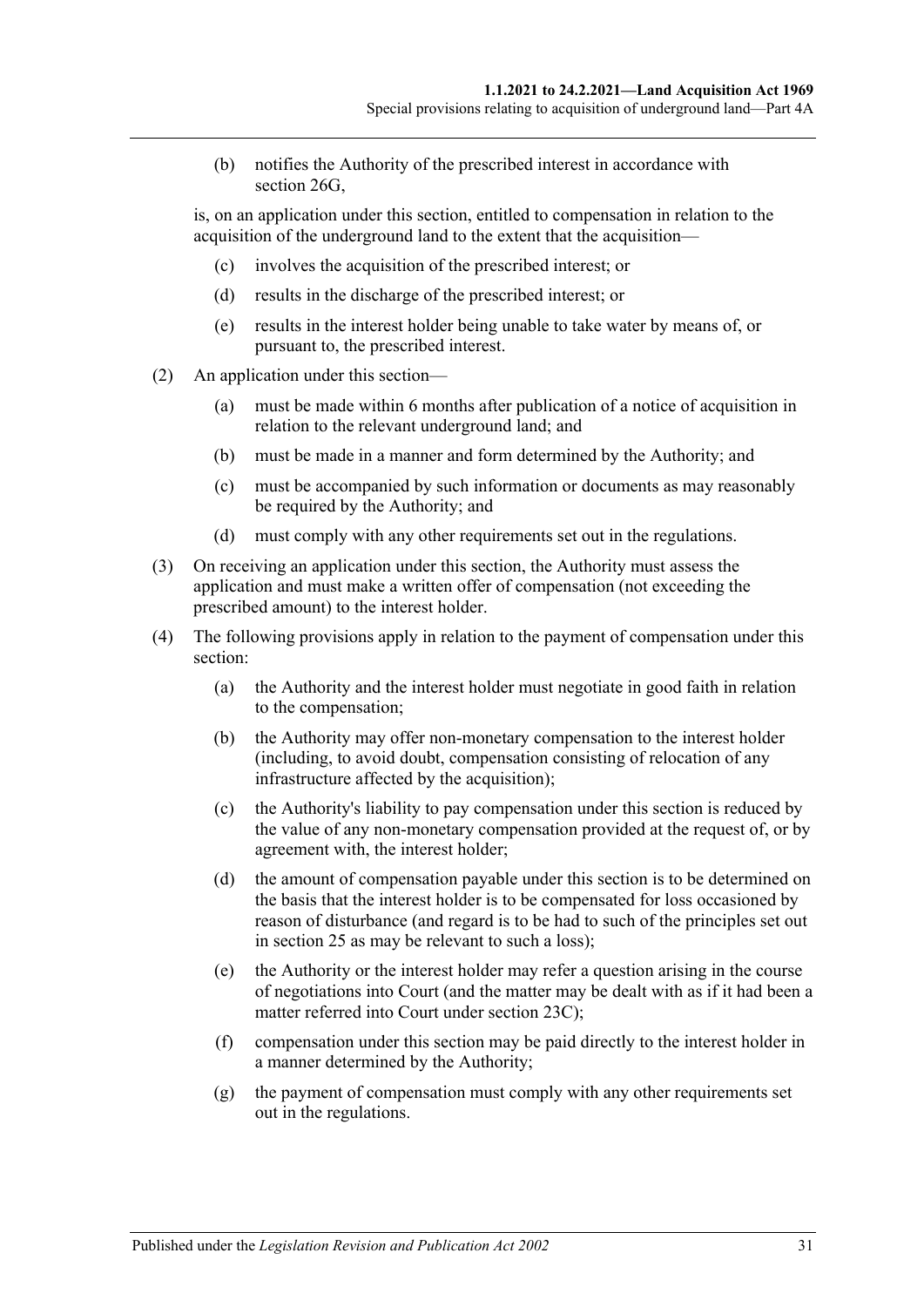#### (5) In this section—

*prescribed interest*, in underground land, means—

- (a) ownership of a lawful well that provides access to underground water in the underground land, and any underground infrastructure associated with the well; or
- (b) a right to take underground water from the underground land by means of such a well,

in each case being an interest existing immediately before a notice of acquisition is published in relation to the underground land;

*underground water* has the same meaning as in the *[Natural Resources Management](http://www.legislation.sa.gov.au/index.aspx?action=legref&type=act&legtitle=Natural%20Resources%20Management%20Act%202004)  Act [2004](http://www.legislation.sa.gov.au/index.aspx?action=legref&type=act&legtitle=Natural%20Resources%20Management%20Act%202004)*;

*well* has the same meaning as in the *[Natural Resources Management Act](http://www.legislation.sa.gov.au/index.aspx?action=legref&type=act&legtitle=Natural%20Resources%20Management%20Act%202004) 2004* and includes, to avoid doubt, a bore.

# <span id="page-31-0"></span>**Part 5—Powers of entry and temporary occupation**

### <span id="page-31-3"></span><span id="page-31-1"></span>**27—Powers of entry**

- (1) For the purposes of this Act, or the special Act, the Authority or any person authorised in writing by the Authority, may—
	- (a) enter and remain upon any land with any assistants, vehicles, machinery or equipment; and
	- (b) affix or establish any trigonometrical stations, survey pegs, marks or poles and from time to time alter, remove, re-instate, or remove them; and
	- (c) dig or bore into the land.
- (2) The Authority must, at least 7 days before entering land under [subsection](#page-31-3) (1), give notice to the owner and occupier of the land.<sup>1</sup>
- (3) A person who—
	- (a) wilfully and without authorisation from the Authority, interferes with any trigonometrical stations, survey pegs, marks or poles; or
	- (b) wilfully obstructs any person acting in accordance with this section,

shall be guilty of an offence and liable to a penalty not exceeding two hundred dollars.

**Note—**

1 For the procedure for giving notice in relation to native title land see Part 5 of the *[Native](http://www.legislation.sa.gov.au/index.aspx?action=legref&type=act&legtitle=Native%20Title%20(South%20Australia)%20Act%201994)  [Title \(South Australia\) Act](http://www.legislation.sa.gov.au/index.aspx?action=legref&type=act&legtitle=Native%20Title%20(South%20Australia)%20Act%201994) 1994*.

### <span id="page-31-4"></span><span id="page-31-2"></span>**28—Temporary occupation**

- <span id="page-31-5"></span>(1) The Authority may temporarily occupy and use any land to which this section applies for purposes authorised by an Act and may—
	- (a) take therefrom any stone, gravel, earth or other material; or
	- (b) deposit any material on the land; or
	- (c) make cuttings or excavations on the land; or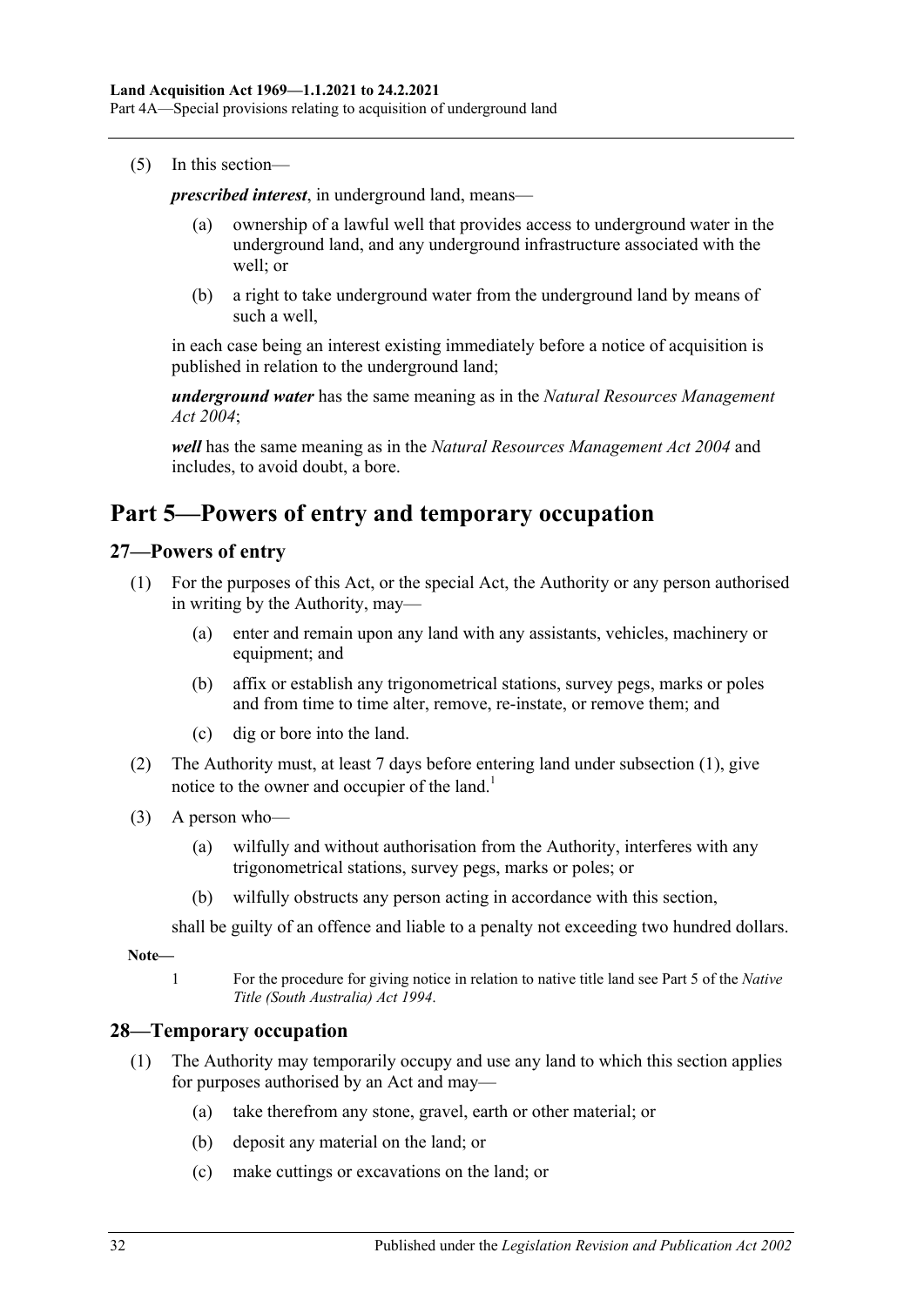- (d) make and use roads on the land; or
- (e) manufacture on the land any materials required for those purposes; or
- (f) erect workshops, sheds and buildings of a temporary character on the land.
- (1a) However, the Authority is not authorised to take stone, gravel, earth or other material from land for the purpose of—
	- (a) extracting, producing or refining minerals from it; or
	- (b) processing it by non-mechanical means.<sup>1</sup>
- (2) The Authority must, at least 7 days before entering into temporary occupation of land under [subsection](#page-31-4)  $(1)$ , give notice to the owner and occupier of the land.<sup>2</sup>
- (3) A person interested in the land may apply to the Court for an order that the Authority acquire his interest in the land.
- (4) The Court, if it is satisfied that it is just to do so may order the Authority to acquire the interest upon such terms and conditions as may be determined by the Court, and may make such incidental or consequential orders as the Court thinks fit.
- (5) The land to which this section applies is land that is—
	- (a) within 500 metres of the boundaries of land acquired under this Act; and
	- (b) is not a garden, orchard or plantation attached or belonging to a house, or a park, planted walk, avenue or ground ornamentally planted; and
	- (c) is not within 500 metres of a place genuinely used as a place of residence.

**Notes—**

- 1 The purpose is to ensure that the authorisation conferred by [subsection](#page-31-5)  $(1)(a)$  does not amount to an authorisation to mine within the meaning of the *Native Title Act 1993* (Cwth). See the definition of *mine* in section 253 of that Act.
- 2 For the procedure for giving notice in relation to native title land see Part 5 of the *[Native](http://www.legislation.sa.gov.au/index.aspx?action=legref&type=act&legtitle=Native%20Title%20(South%20Australia)%20Act%201994)  [Title \(South Australia\) Act](http://www.legislation.sa.gov.au/index.aspx?action=legref&type=act&legtitle=Native%20Title%20(South%20Australia)%20Act%201994) 1994*.

#### <span id="page-32-1"></span><span id="page-32-0"></span>**29—Compensation for entry or temporary occupation**

- (1) A person interested in land that is entered or temporarily occupied pursuant to this Part may, at any time before the expiration of three months from the day on which the Authority, or any person authorised by the Authority, was last in occupation of, or upon, the land, by notice in writing served upon the Authority, claim compensation.
- (2) If after the expiration of three months from the day on which a notice was served under [subsection](#page-32-1) (1) of this section, the Authority and the claimant are not agreed upon the amount of compensation that should be paid, either the Authority or the claimant may refer the matter to the Court for determination.
- (3) The Court shall, upon the reference of any such matter, determine the amount of compensation that should be paid by the Authority, and order the payment of that amount to the claimant.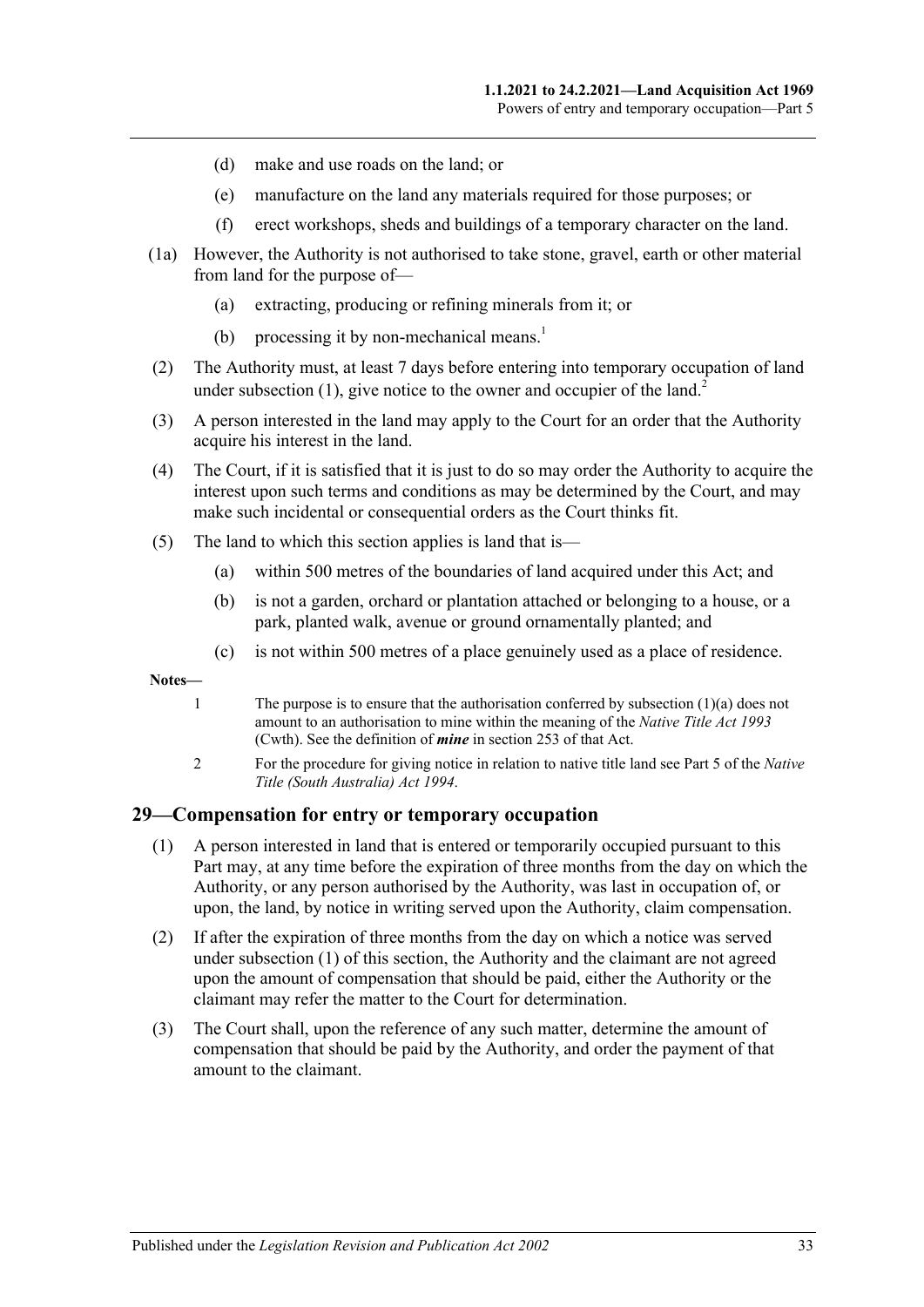# <span id="page-33-0"></span>**Part 6—Miscellaneous**

#### <span id="page-33-5"></span><span id="page-33-1"></span>**30—Powers of inspection**

- (1) The Authority may, by notice in writing served upon any person, require him to deliver up for the inspection of the Authority, any specified document in his possession or power evidencing the interest of any person in land required for purposes authorised by an Act or any other specified record, account, or document in his possession or power relating to any such land.
- (2) A person who fails to comply with a notice served under [subsection](#page-33-5) (1) of this section within the time specified in the notice shall be guilty of an offence and liable to a penalty not exceeding two hundred dollars.

### <span id="page-33-2"></span>**31—Giving of notice and other documents**

- (1) A notice or other document is validly given to, or served on, a person under this Act if—
	- (a) served personally or by post on the person; or
	- (b) if the identity or whereabouts of the person is not known to the Authority—
		- (i) by publication of the contents of the notice or document in a newspaper circulating generally throughout the State; or
		- (ii) by affixing the notice or document in a prominent position on the land to which it relates. $\frac{1}{1}$
- (3) A notice or other document may be served upon the Authority by sending it by post to the Authority at its office, or to the office of such person as the Authority may authorise to receive the notice or document on its behalf.

#### **Note—**

1 For method of service on persons who hold or may hold native title in land see Part 5 *[Native Title \(South Australia\) Act](http://www.legislation.sa.gov.au/index.aspx?action=legref&type=act&legtitle=Native%20Title%20(South%20Australia)%20Act%201994) 1994*.

### <span id="page-33-6"></span><span id="page-33-3"></span>**32—Persons of limited juristic capacity**

- (1) Where the juristic capacity of a claimant (not being a body corporate) is limited in any way, any amount of compensation payable in respect of land in which he was interested must be approved by the Court.
- (2) If an amount of compensation is not approved as required by [subsection](#page-33-6) (1) of this section, an application may, notwithstanding any other provision of this Act, be made at any time to the Court by or on behalf of the claimant, and the Court may order the Authority to pay further compensation to the claimant.

### <span id="page-33-4"></span>**33—Interest**

Where the Authority agrees with a claimant or is ordered to pay a greater amount of compensation than the amount paid into Court in respect of the acquisition of any land, the Authority must also pay the additional sum that would have accrued (whether as interest or otherwise) had the amount agreed or ordered been paid into Court instead.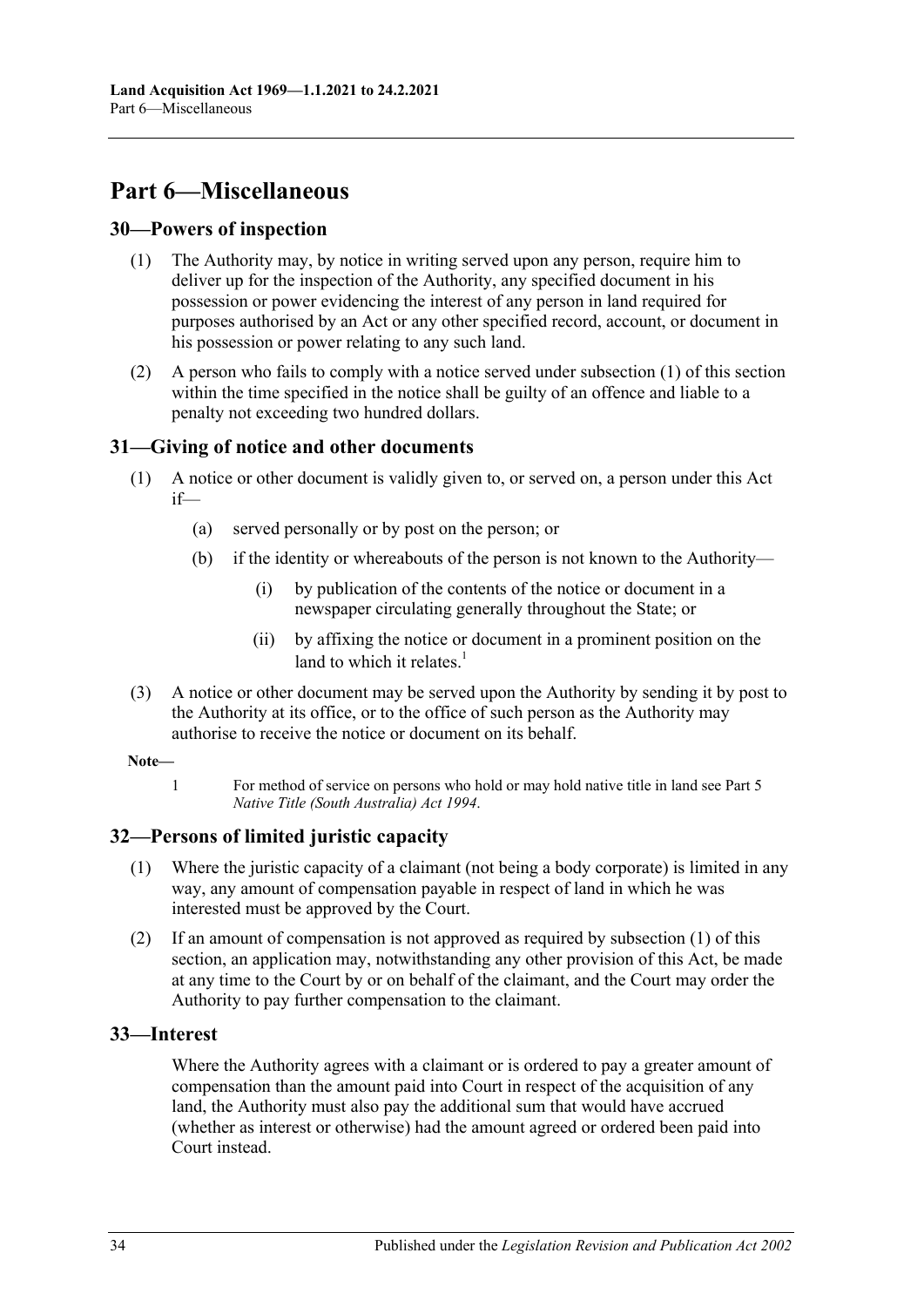#### <span id="page-34-0"></span>**35—Authority may dispose of surplus land**

The Authority may sell, lease, or otherwise deal with or dispose of any land acquired pursuant to this Act that it does not require for purposes authorised by an Act.

#### <span id="page-34-1"></span>**36—Costs**

In any proceedings under this Act the Court may award such costs as it thinks proper, but, in making an order for costs, shall, where it is, in the opinion of the Court, appropriate to do so, take into consideration—

- (a) the amount of compensation awarded by the Court as compared with the amount (if any) offered by the Authority; and
- (b) the extent to which, in the opinion of the Court, the proceedings have arisen from, or been affected by—
	- (i) unreasonable conduct on the part of the claimant or the Authority; or
	- (ii) an excessive claim by the claimant or unduly depressed offer by the Authority; or
	- (iii) a failure on the part of the Authority or the claimant to negotiate in good faith.

#### <span id="page-34-2"></span>**36A—Recovery of compensation from Authority**

Compensation payable under this Act may be recovered from the Authority as a debt.

#### <span id="page-34-3"></span>**37—Summary of procedure**

Proceedings for offences against this Act shall be disposed of summarily.

#### <span id="page-34-4"></span>**38—Regulations**

The Governor may make such regulations as are contemplated by this Act, or as he deems necessary or expedient for the purposes of this Act, and, without limiting the generality of the foregoing, those regulations may—

- (a) prescribe the form of any notice or document for the purposes of this Act; and
- (b) prescribe any rate of interest or rate of rental for the purposes of this Act; and
- (c) prescribe the terms and conditions of any tenancy at will under section 24 of this Act; and
- (d) provide for a penalty, not exceeding one hundred dollars, recoverable summarily, for breach of, or non-compliance with, any regulation.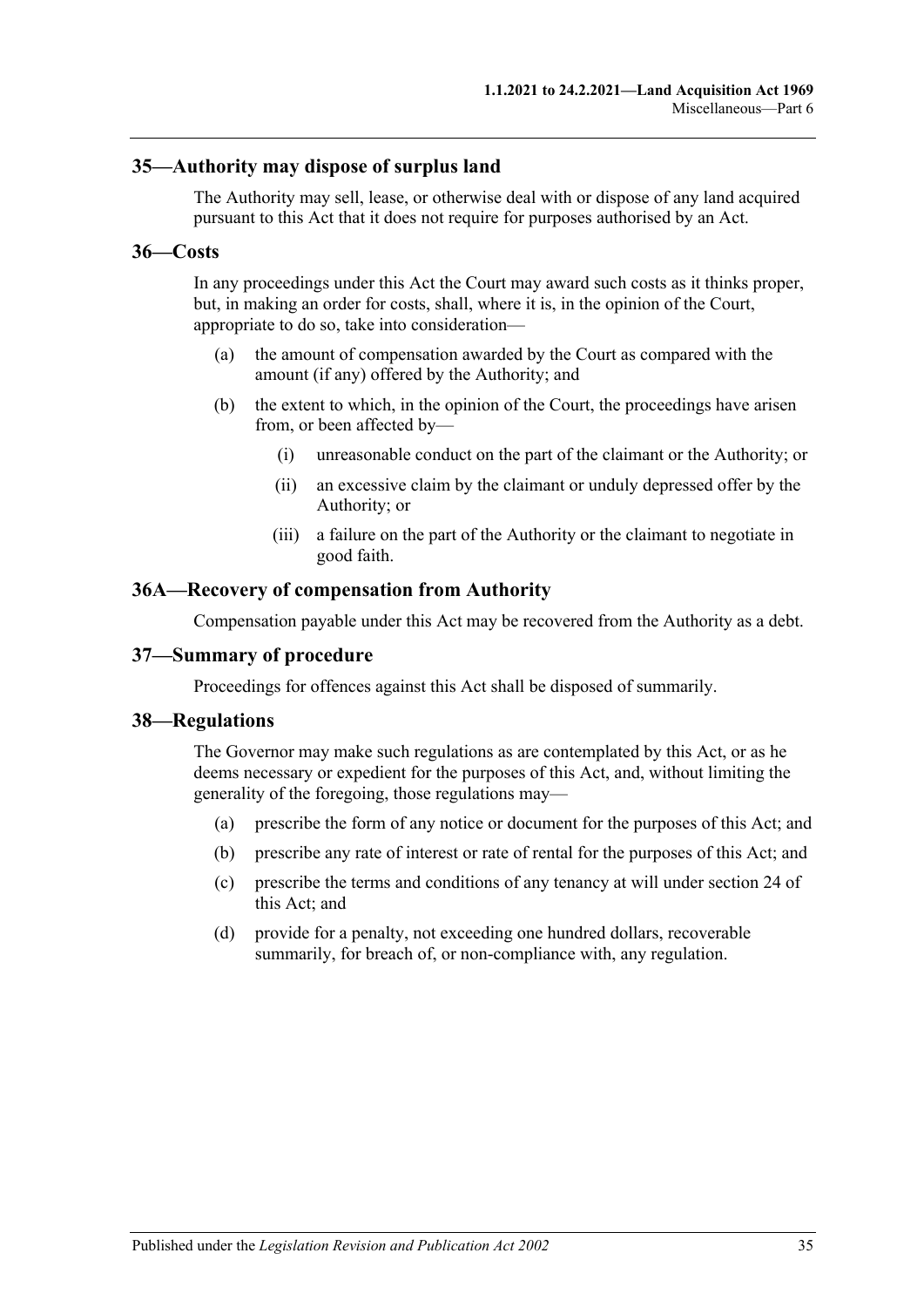# <span id="page-35-0"></span>**Legislative history**

## **Notes**

- Please note—References in the legislation to other legislation or instruments or to titles of bodies or offices are not automatically updated as part of the program for the revision and publication of legislation and therefore may be obsolete.
- Earlier versions of this Act (historical versions) are listed at the end of the legislative history.
- For further information relating to the Act and subordinate legislation made under the Act see the Index of South Australian Statutes or www.legislation.sa.gov.au.

## **Legislation repealed by principal Act**

The *Land Acquisition Act 1969* repealed the following:

*Compulsory Acquisition of Land Act 1925 Compulsory Acquisition of Land Act Amendment Act 1959 Compulsory Acquisition of Land Act Amendment Act 1966*

## **Principal Act and amendments**

New entries appear in bold.

| Year | N <sub>0</sub> | Title                                                                   | Assent     | Commencement                                                       |
|------|----------------|-------------------------------------------------------------------------|------------|--------------------------------------------------------------------|
| 1969 | 93             | Land Acquisition Act 1969                                               | 11.12.1969 | 28.5.1970 (Gazette 28.5.1970 p1954)                                |
| 1972 | 126            | Land Acquisition Act Amendment<br>Act 1972                              | 30.11.1972 | 8.2.1973 (Gazette 8.2.1973 p439)                                   |
| 1990 | 71             | Land Acquisition Act Amendment<br>Act 1990                              | 20.12.1990 | 1.7.1991 (Gazette 20.6.1991 p1918)                                 |
| 1994 | 87             | Land Acquisition (Native Title)<br>Amendment Act 1994                   | 15.12.1994 | 9.5.1996 (Gazette 9.5.1996 p2440)                                  |
| 1997 | - 5            | Land Acquisition (Right of Review)<br>Amendment Act 1997                | 20.3.1997  | 10.4.1997 (Gazette 10.4.1997 p1456)                                |
| 1998 | 59             | <b>Statutes Amendment</b><br>(Attorney-General's Portfolio)<br>Act 1998 | 3.9.1998   | Pt 6 (s 10)-13.12.1998 (Gazette<br>$3.12.1998\,p1676$              |
| 2001 | 53             | Land Acquisition (Native Title)<br>Amendment Act 2001                   | 1.11.2001  | 1.9.2003 (Gazette 21.8.2003 p3274)                                 |
| 2017 | 51             | Statutes Amendment (SACAT No 2)<br>Act 2017                             | 28.11.2017 | Pt 24 (ss 122 & 123)-5.7.2018 (Gazette<br>28.6.2018 p2618)         |
| 2019 | 45             | <b>Supreme Court (Court of Appeal)</b><br><b>Amendment Act 2019</b>     | 19.12.2019 | Sch 1 (cll 53 & 54)—1.1.2021 ( <i>Gazette</i><br>10.12.2020 p5638) |
| 2019 | 50             | Land Acquisition (Miscellaneous)<br>Amendment Act 2019                  | 19.12.2019 | 2.7.2020 (Gazette 2.7.2020 p3699)                                  |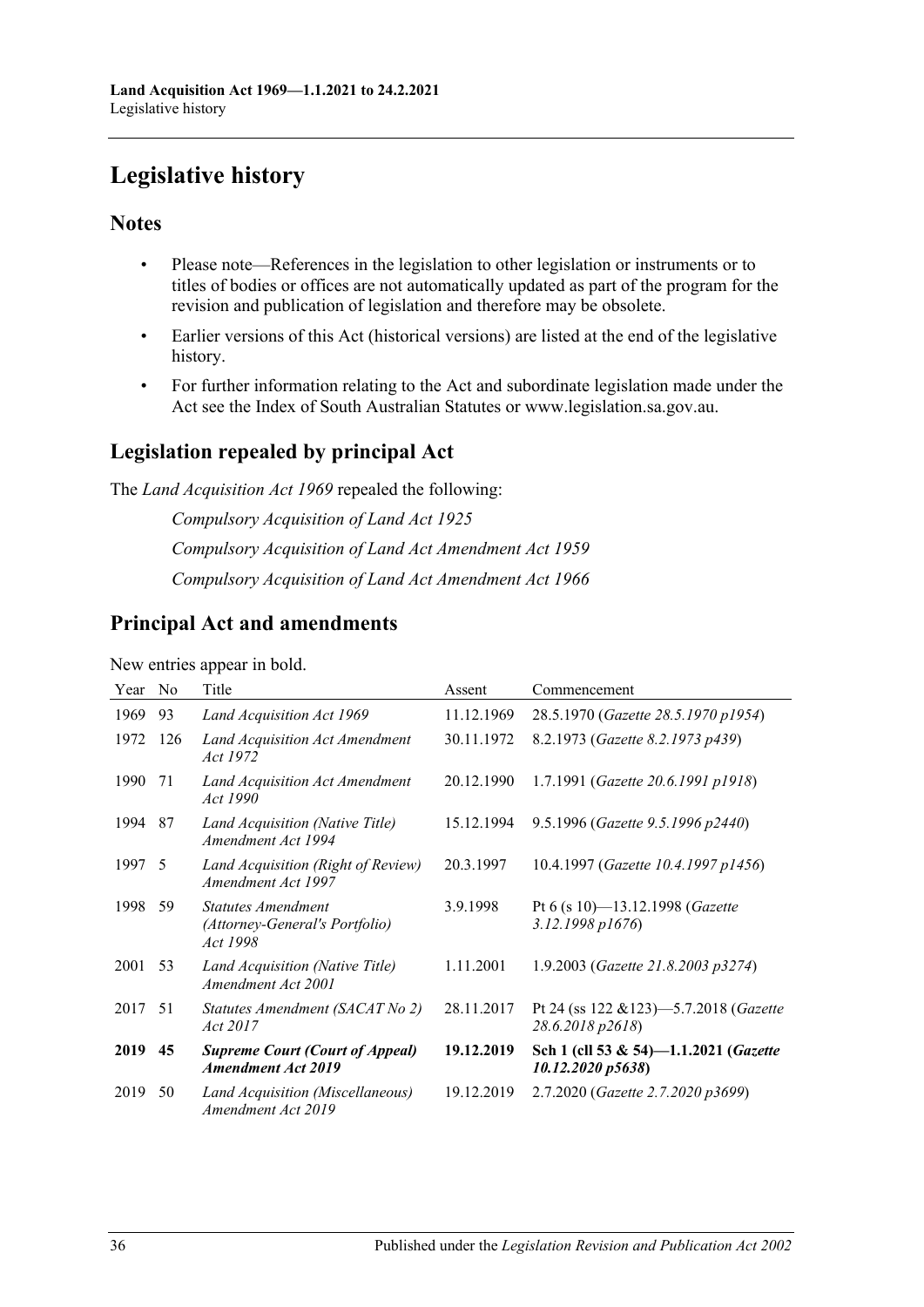# **Provisions amended since 3 February 1976**

• Legislative history prior to 3 February 1976 appears in marginal notes and footnotes included in the consolidation of this Act contained in Volume 5 of The Public General Acts of South Australia 1837-1975 at page 462.

New entries appear in bold.

Entries that relate to provisions that have been deleted appear in italics.

| Provision                         | How varied                                                     | Commencement |  |
|-----------------------------------|----------------------------------------------------------------|--------------|--|
| Long title                        | substituted by 87/1994 s 3                                     | 9.5.1996     |  |
| Pt1                               |                                                                |              |  |
| s <sub>2</sub>                    | omitted under Legislation Revision and<br>Publication Act 2002 | 1.9.2003     |  |
| s <sub>3</sub>                    | substituted by 87/1994 s 4                                     | 9.5.1996     |  |
| $ss$ 4 and 5                      | deleted by $87/1994 s 4$                                       | 9.5.1996     |  |
| s <sub>6</sub>                    |                                                                |              |  |
| s(6(1))                           | s 6 redesignated as s $6(1)$ by 87/1994 s $5(f)$               | 9.5.1996     |  |
|                                   | acquisition project inserted by $53/2001$ s $3(a)$             | 1.9.2003     |  |
| authorised<br>undertaking         | deleted by $87/1994 s 5(a)$                                    | 9.5.1996     |  |
| Authority                         | inserted by $87/1994$ s $5(a)$                                 | 9.5.1996     |  |
| claimant                          | substituted by $53/2001$ s 3(b)                                | 1.9.2003     |  |
| Commonwealth<br>Registrar         | inserted by $53/2001$ s 3(b)                                   | 1.9.2003     |  |
| compensation                      | amended by 50/2019 s 4                                         | 2.7.2020     |  |
| Court                             | inserted by $87/1994$ s $5(b)$                                 | 9.5.1996     |  |
|                                   | amended by 45/2019 Sch 1 cl 53                                 | 1.1.2021     |  |
| <b>ERD</b> Court                  | inserted by $87/1994$ s $5(b)$                                 | 9.5.1996     |  |
| infrastructure<br>facility        | inserted by $53/2001$ s 3(c)                                   | 1.9.2003     |  |
| interest                          | substituted by $87/1994$ s $5(c)$                              | 9.5.1996     |  |
| native title                      | inserted by $87/1994 s 5(d)$                                   | 9.5.1996     |  |
|                                   | deleted by $53/2001$ s $3(d)$                                  | 1.9.2003     |  |
| native title holder               | inserted by $87/1994 s 5(d)$                                   | 9.5.1996     |  |
|                                   | deleted by $53/2001$ s $3(d)$                                  | 1.9.2003     |  |
| native title land                 | inserted by $87/1994 s 5(d)$                                   | 9.5.1996     |  |
|                                   | deleted by $53/2001$ s $3(d)$                                  | 1.9.2003     |  |
| native title                      | inserted by $53/2001$ s $3(d)$                                 | 1.9.2003     |  |
| owner                             | inserted by $53/2001$ s 3(d)                                   | 1.9.2003     |  |
| prescribed private<br>acquisition | inserted by $53/2001$ s 3(d)                                   | 1.9.2003     |  |
| Registrar                         | inserted by $87/1994$ s $5(d)$                                 | 9.5.1996     |  |
| registered<br>representative      | inserted by $87/1994$ s $5(d)$                                 | 9.5.1996     |  |
| special Act                       | inserted by $87/1994$ s $5(d)$                                 | 9.5.1996     |  |
| town or city                      | inserted by $53/2001$ s 3(e)                                   | 1.9.2003     |  |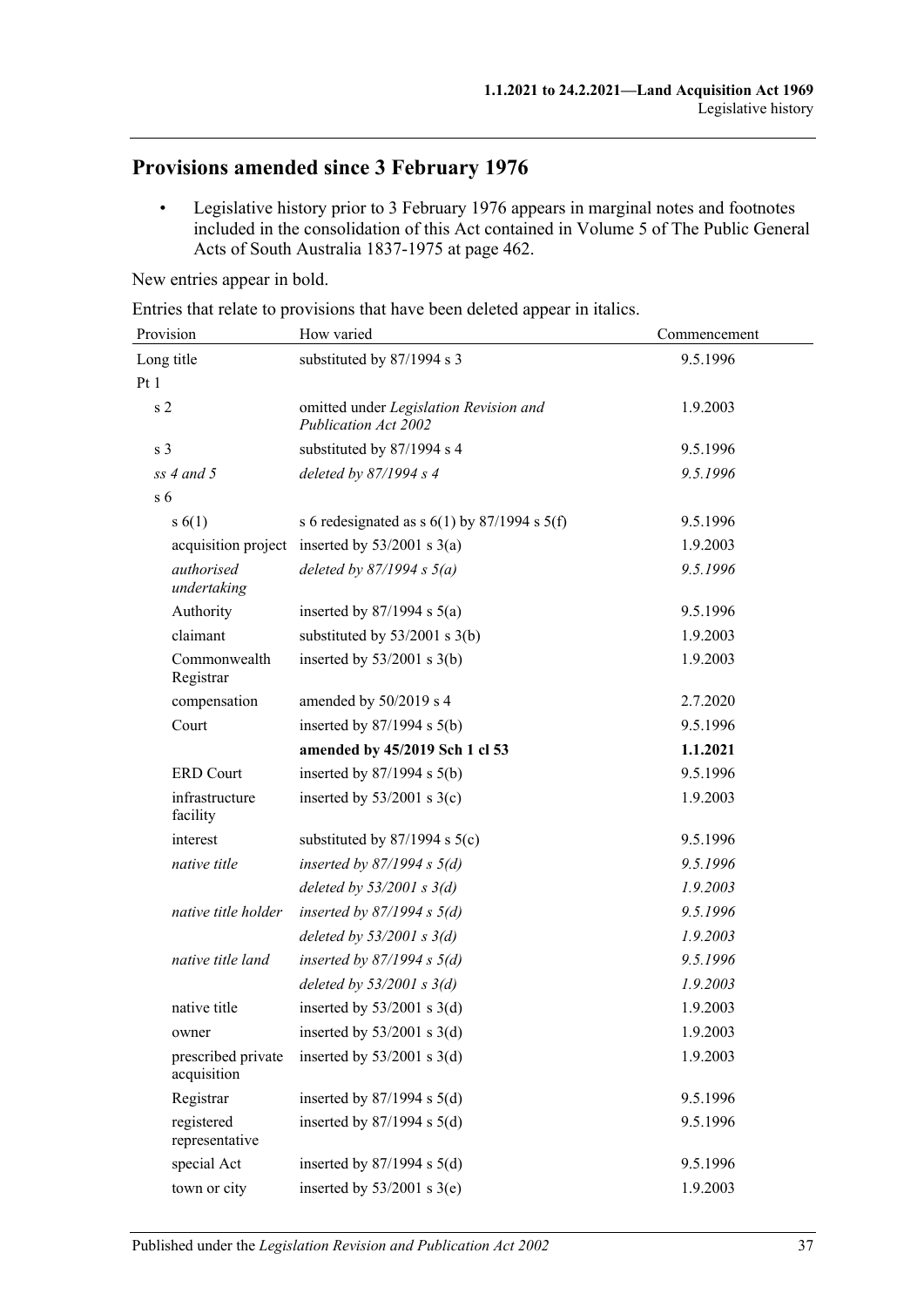#### **Land Acquisition Act 1969—1.1.2021 to 24.2.2021** Legislative history

| the Authority   | deleted by $87/1994$ s $5(e)$      | 9.5.1996  |
|-----------------|------------------------------------|-----------|
| the Court       | deleted by $87/1994 s 5(e)$        | 9.5.1996  |
| the Registrar   | deleted by $87/1994 s 5(e)$        | 9.5.1996  |
| the special Act | deleted by $87/1994 s 5(e)$        | 9.5.1996  |
| undertaking     | deleted by $87/1994 s 5(e)$        | 9.5.1996  |
| s(6(2))         | inserted by $87/1994$ s $5(f)$     | 9.5.1996  |
| s(6(3))         | inserted by $53/2001$ s 3(f)       | 1.9.2003  |
| s <sub>7</sub>  |                                    |           |
| s(7(1))         | amended by $87/1994$ s $6(a)$      | 9.5.1996  |
| s7(1a)          | inserted by $87/1994$ s $6(b)$     | 9.5.1996  |
|                 | amended by 50/2019 s 5             | 2.7.2020  |
| s(7(2)          | amended by $87/1994$ s $6(c)$      | 9.5.1996  |
|                 | amended by $53/2001$ s $4(a)$      | 1.9.2003  |
| s(7(3))         | inserted by $53/2001$ s 4(b)       | 1.9.2003  |
| s 9A            | inserted by 50/2019 s 6            | 2.7.2020  |
| Pt 2            |                                    |           |
| s 10            | amended by 87/1994 s 7             | 9.5.1996  |
|                 | substituted by 53/2001 s 5         | 1.9.2003  |
| s 10(1)         | amended by 50/2019 s 7(1)          | 2.7.2020  |
| s 10(3)         | amended by 50/2019 s 7(2)          | 2.7.2020  |
| s 10(4)         | amended by 50/2019 s 7(3)          | 2.7.2020  |
| s 10(4a)        | inserted by $50/2019$ s $7(4)$     | 2.7.2020  |
| s 10A           | inserted by 50/2019 s 8            | 2.7.2020  |
| s 11            | substituted by 87/1994 s 8         | 9.5.1996  |
| s 11(2)         | amended by 53/2001 s 6             | 1.9.2003  |
| s 12            | substituted by 87/1994 s 9         | 9.5.1996  |
| s 12(2)         | amended by 53/2001 s 7             | 1.9.2003  |
| s 12(3)         | amended by 5/1997 s 3              | 10.4.1997 |
| s 12A           | inserted by 5/1997 s 4             | 10.4.1997 |
|                 | substituted by 51/2017 s 122       | 5.7.2018  |
| s 12A(3)        | amended by 50/2019 s 9             | 2.7.2020  |
| s 12B           | inserted by 53/2001 s 8            | 1.9.2003  |
| s 13            |                                    |           |
| s 13(1)         | substituted by 53/2001 s 9         | 1.9.2003  |
| Pt 3            |                                    |           |
| s 15            |                                    |           |
| s 15(1)         | amended by $53/2001$ s $10(a)$     | 1.9.2003  |
| s 15(3)         | substituted by 87/1994 s 10        | 9.5.1996  |
|                 | substituted by $53/2001$ s $10(b)$ | 1.9.2003  |
|                 | amended by 50/2019 s 10(1)         | 2.7.2020  |
| s 15(3a)        | inserted by 50/2019 s 10(2)        | 2.7.2020  |
| s 15(4)         | substituted by 87/1994 s 10        | 9.5.1996  |
|                 | amended by $53/2001$ s $10(c)$     | 1.9.2003  |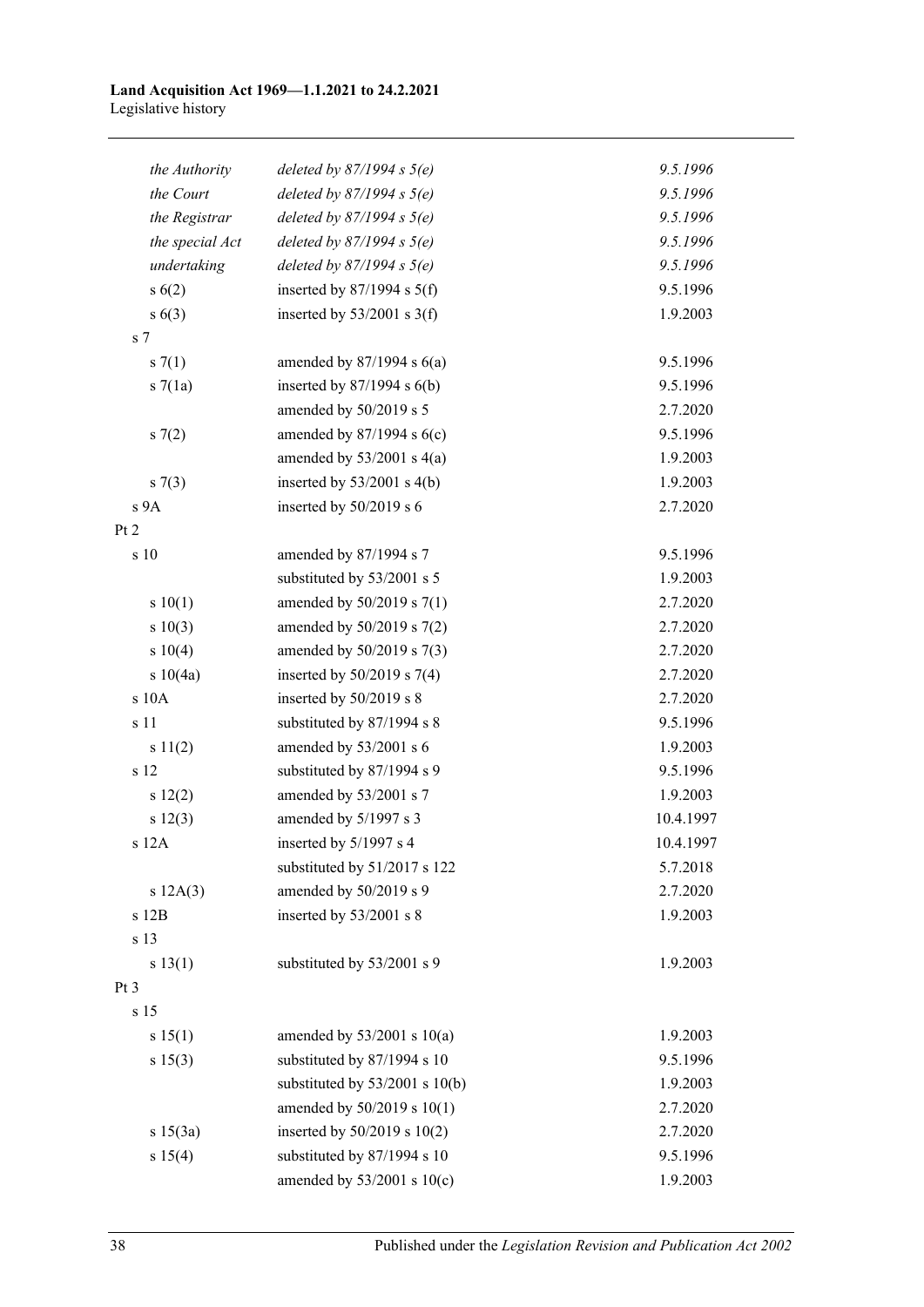| s 15(4a)                 | inserted by $53/2001$ s $10(d)$              | 1.9.2003 |
|--------------------------|----------------------------------------------|----------|
|                          | amended by 45/2019 Sch 1 cl 54               | 1.1.2021 |
| s 15(5)                  | substituted by 87/1994 s 10                  | 9.5.1996 |
|                          | amended by $53/2001$ s $10(e)$               | 1.9.2003 |
| s 15(5a)                 | inserted by $53/2001$ s $10(f)$              | 1.9.2003 |
| s $15(6)$ and $(7)$      | substituted by 87/1994 s 10                  | 9.5.1996 |
| s 16                     |                                              |          |
| s 16(1)                  | substituted by $87/1994$ s $11(a)$           | 9.5.1996 |
|                          | substituted by $53/2001$ s $11(a)$           | 1.9.2003 |
|                          | amended by 50/2019 s 11(1)                   | 2.7.2020 |
| $s\,16(1a)$              | inserted by $87/1994 s 11(a)$                | 9.5.1996 |
|                          | deleted by $53/2001 s 11(a)$                 | 1.9.2003 |
| s 16(2)                  | substituted by $87/1994$ s $11(a)$           | 9.5.1996 |
|                          | amended by 53/2001 s 11(b)                   | 1.9.2003 |
| $s \; 16(3a)$ and $(3b)$ | inserted by $87/1994 s 11(b)$                | 9.5.1996 |
|                          | deleted by $53/2001 s 11(c)$                 | 1.9.2003 |
| s16(5)                   | substituted by $87/1994$ s $11(c)$           | 9.5.1996 |
|                          | substituted by $53/2001$ s $11(d)$           | 1.9.2003 |
| s 16(5a)                 | inserted by $53/2001$ s $11(d)$              | 1.9.2003 |
|                          | amended by 50/2019 s 11(2)                   | 2.7.2020 |
| s 16(5b)                 | inserted by 50/2019 s 11(3)                  | 2.7.2020 |
| s 16(6)                  | inserted by $87/1994$ s $11(c)$              | 9.5.1996 |
| s 17                     |                                              |          |
| s 17(1)                  | s 17 redesignated as s 17(1) by 87/1994 s 12 | 9.5.1996 |
| s 17(2)                  | inserted by 87/1994 s 12                     | 9.5.1996 |
|                          | amended by 53/2001 s 12                      | 1.9.2003 |
| Pt 4                     | heading substituted by 87/1994 s 13          | 9.5.1996 |
|                          | heading substituted by 50/2019 s 12          | 2.7.2020 |
| Pt 4 Div 1               | heading inserted by 87/1994 s 14             | 9.5.1996 |
|                          | amended by 53/2001 s 13                      | 1.9.2003 |
| s 18                     | substituted by 87/1994 s 14                  | 9.5.1996 |
|                          | substituted by 53/2001 s 14                  | 1.9.2003 |
| s 19                     | substituted by 87/1994 s 14                  | 9.5.1996 |
|                          | substituted by 53/2001 s 15                  | 1.9.2003 |
| s 20                     | amended by 71/1990 s 3                       | 1.7.1991 |
|                          | substituted by 87/1994 s 14                  | 9.5.1996 |
| $s \ 20(2)$              | amended by $53/2001$ s $16(a)$               | 1.9.2003 |
| $s \ 20(3)$              | substituted by $53/2001$ s $16(b)$           | 1.9.2003 |
| $s \, 20(4)$ (7)         | inserted by $53/2001$ s 16(b)                | 1.9.2003 |
| s 20A                    | inserted by 53/2001 s 17                     | 1.9.2003 |
| s 21                     | substituted by 87/1994 s 14                  | 9.5.1996 |
|                          | substituted by 53/2001 s 18                  | 1.9.2003 |
| s 22                     | substituted by 87/1994 s 14                  | 9.5.1996 |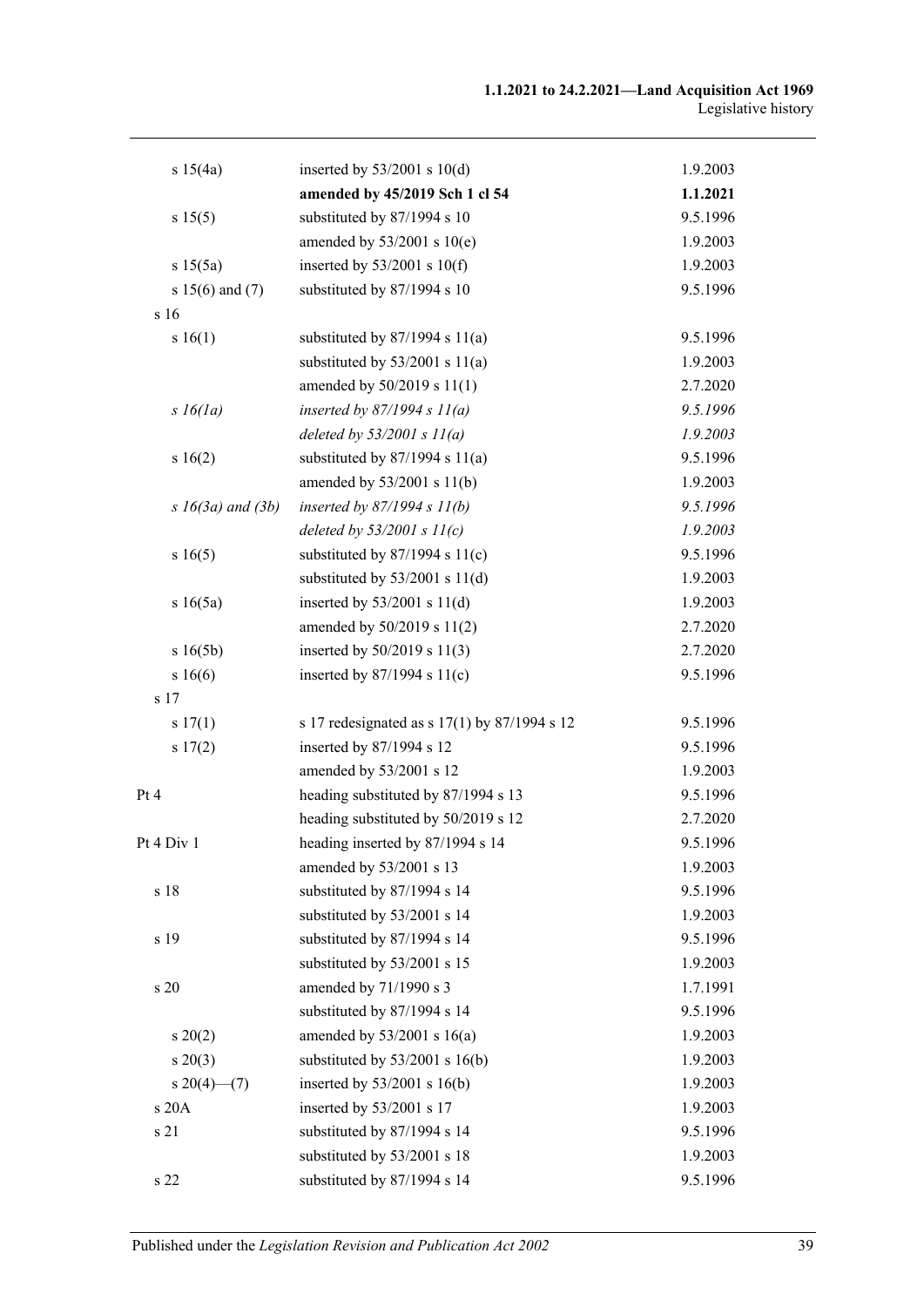#### **Land Acquisition Act 1969—1.1.2021 to 24.2.2021** Legislative history

| $s\,22(1)$           | amended by 53/2001 s 19                                     | 1.9.2003 |
|----------------------|-------------------------------------------------------------|----------|
| Pt 4 Div 1A          | inserted by 53/2001 s 20                                    | 1.9.2003 |
| Pt 4 Div 2           | heading inserted by 87/1994 s 14                            | 9.5.1996 |
| s 22B                | inserted by 53/2001 s 21                                    | 1.9.2003 |
| $s$ 22B(1)           | s 22B amended and redesignated by 50/2019 s<br>$13(1)$ (4)  | 2.7.2020 |
| $s\ 22B(2)$          | inserted by $50/2019$ s $13(4)$                             | 2.7.2020 |
| s 23                 | substituted by 87/1994 s 14                                 | 9.5.1996 |
| s 23(1)              | substituted by $50/2019$ s $14(1)$                          | 2.7.2020 |
| $s\,23(2)$           | deleted by $53/2001$ s $22(a)$                              | 1.9.2003 |
| $s\,23(4)$           | amended by 53/2001 s 22(b)                                  | 1.9.2003 |
| s 23(5)              | inserted by $53/2001$ s $22(c)$                             | 1.9.2003 |
|                      | substituted by $50/2019$ s $14(2)$                          | 2.7.2020 |
| $s\,23(6)$           | inserted by $53/2001$ s $22(c)$                             | 1.9.2003 |
| $s\,23(7)$ (10)      | inserted by $50/2019$ s $14(3)$                             | 2.7.2020 |
| s23A                 | inserted by 87/1994 s 14                                    | 9.5.1996 |
| s 23A(1)             | amended by 50/2019 s 15(1)                                  | 2.7.2020 |
| $s$ 23A(1a)          | inserted by $50/2019$ s $15(2)$                             | 2.7.2020 |
| $s$ 23A $(3a)$       | inserted by 53/2001 s 23                                    | 1.9.2003 |
| s $23A(5)$ - (7)     | inserted by $50/2019$ s $15(3)$                             | 2.7.2020 |
| ss 23AB and 23AC     | inserted by 50/2019 s 16                                    | 2.7.2020 |
| s 23B                | inserted by 87/1994 s 14                                    | 9.5.1996 |
|                      | substituted by 53/2001 s 24                                 | 1.9.2003 |
| s 23BA               | inserted by $50/2019$ s 17                                  | 2.7.2020 |
| s 23C                | inserted by 87/1994 s 14                                    | 9.5.1996 |
| $s \, 23C(1)$        | substituted by $53/2001$ s $25(a)$                          | 1.9.2003 |
| $s$ 23C(1a)          | inserted by 50/2019 s 18                                    | 2.7.2020 |
| $s \, 23C(2)$        | substituted by $53/2001$ s $25(a)$                          | 1.9.2003 |
| $s \, 23C(3)$        | amended by 53/2001 s 25(b)                                  | 1.9.2003 |
| s $23C(4)$ and $(5)$ | inserted by $53/2001$ s $25(c)$                             | 1.9.2003 |
| $s$ 23D              | inserted by 87/1994 s 14                                    | 9.5.1996 |
|                      | deleted by 53/2001 s 26                                     | 1.9.2003 |
| s 24                 | substituted by 50/2019 s 19                                 | 2.7.2020 |
| s 24A                | inserted by 50/2019 s 19                                    | 2.7.2020 |
| s 25                 |                                                             |          |
| s 25(1)              | s 25 amended and redesignated as s 25(1) by<br>87/1994 s 15 | 9.5.1996 |
| s 25(2)              | inserted by $87/1994$ s $15(c)$                             | 9.5.1996 |
|                      | substituted by 53/2001 s 27                                 | 1.9.2003 |
| $s \; 25(3)$ and (4) | inserted by 53/2001 s 27                                    | 1.9.2003 |
| s 25A                | inserted by 50/2019 s 20                                    | 2.7.2020 |
| Pt 4 Div 3           | inserted by 50/2019 s 21                                    | 2.7.2020 |
| Pt 4 Div 4           | inserted by 50/2019 s 21                                    | 2.7.2020 |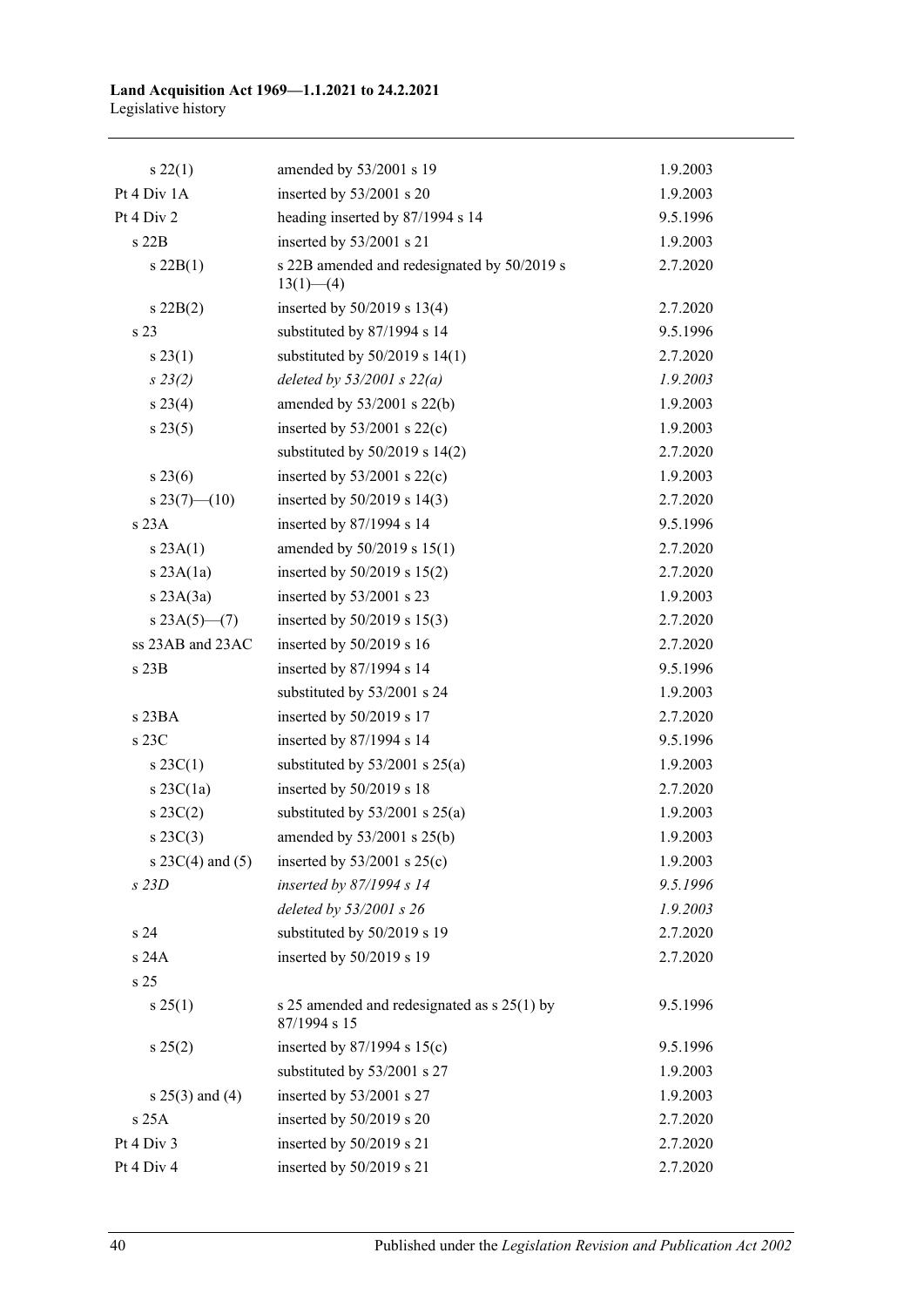| Pt 4A before insertion<br>50/2019 | amended by 87/1994 ss 16, 17       | 9.5.1996   |
|-----------------------------------|------------------------------------|------------|
|                                   | deleted by 59/1998 s 10            | 13.12.1998 |
| Pt $4A$                           | inserted by 50/2019 s 22           | 2.7.2020   |
| Pt 5                              |                                    |            |
| s 27                              |                                    |            |
| $s \, 27(2)$                      | substituted by 87/1994 s 18        | 9.5.1996   |
|                                   | substituted by 53/2001 s 28        | 1.9.2003   |
| s 28                              |                                    |            |
| s 28(1)                           | amended by 87/1994 s 19(a), (b)    | 9.5.1996   |
| $s \, 28(1a)$                     | inserted by $53/2001$ s $29(a)$    | 1.9.2003   |
| s 28(2)                           | substituted by $87/1994$ s $19(c)$ | 9.5.1996   |
|                                   | substituted by $53/2001$ s $29(b)$ | 1.9.2003   |
| s 28(5)                           | amended by 87/1994 s 19(d), (e)    | 9.5.1996   |
| s 28A                             | inserted by 87/1994 s 20           | 9.5.1996   |
|                                   | deleted by $53/2001$ s 30          | 1.9.2003   |
| Pt <sub>6</sub>                   |                                    |            |
| s 30                              |                                    |            |
| $s \ 30(1)$                       | amended by 87/1994 s 21            | 9.5.1996   |
| s 31                              |                                    |            |
| $s \, 31(1)$                      | substituted by 87/1994 s 22        | 9.5.1996   |
| $s \frac{3}{2}$ (2)               | deleted by 87/1994 s 22            | 9.5.1996   |
| s 33                              | substituted by 71/1990 s 4         | 1.7.1991   |
| s34                               | deleted by 87/1994 s 23            | 9.5.1996   |
| s 35                              | amended by 87/1994 s 24            | 9.5.1996   |
| s <sub>36</sub>                   | amended by 50/2019 s 23            | 2.7.2020   |
| s 36A                             | inserted by 53/2001 s 31           | 1.9.2003   |

## **Transitional etc provisions associated with Act or amendments**

## *Statutes Amendment (SACAT No 2) Act 2017, Pt 24*

### <span id="page-40-0"></span>**123—Transitional provisions**

- (1) A right of review under section 12A of the principal Act in existence before the relevant day (but not exercised before that day) will be exercised as if this Part had been in operation before that right arose, so that the relevant proceedings may be commenced before the Tribunal rather than by making application to the Minister under that section.
- (2) Nothing in [subsection](#page-40-0) (1) affects any proceedings arising from an application made under section 12A of the principal Act before the relevant day.
- (3) In this section—

*principal Act* means the *[Land Acquisition Act](http://www.legislation.sa.gov.au/index.aspx?action=legref&type=act&legtitle=Land%20Acquisition%20Act%201969) 1969*;

*relevant day* means the day on which this Part comes into operation;